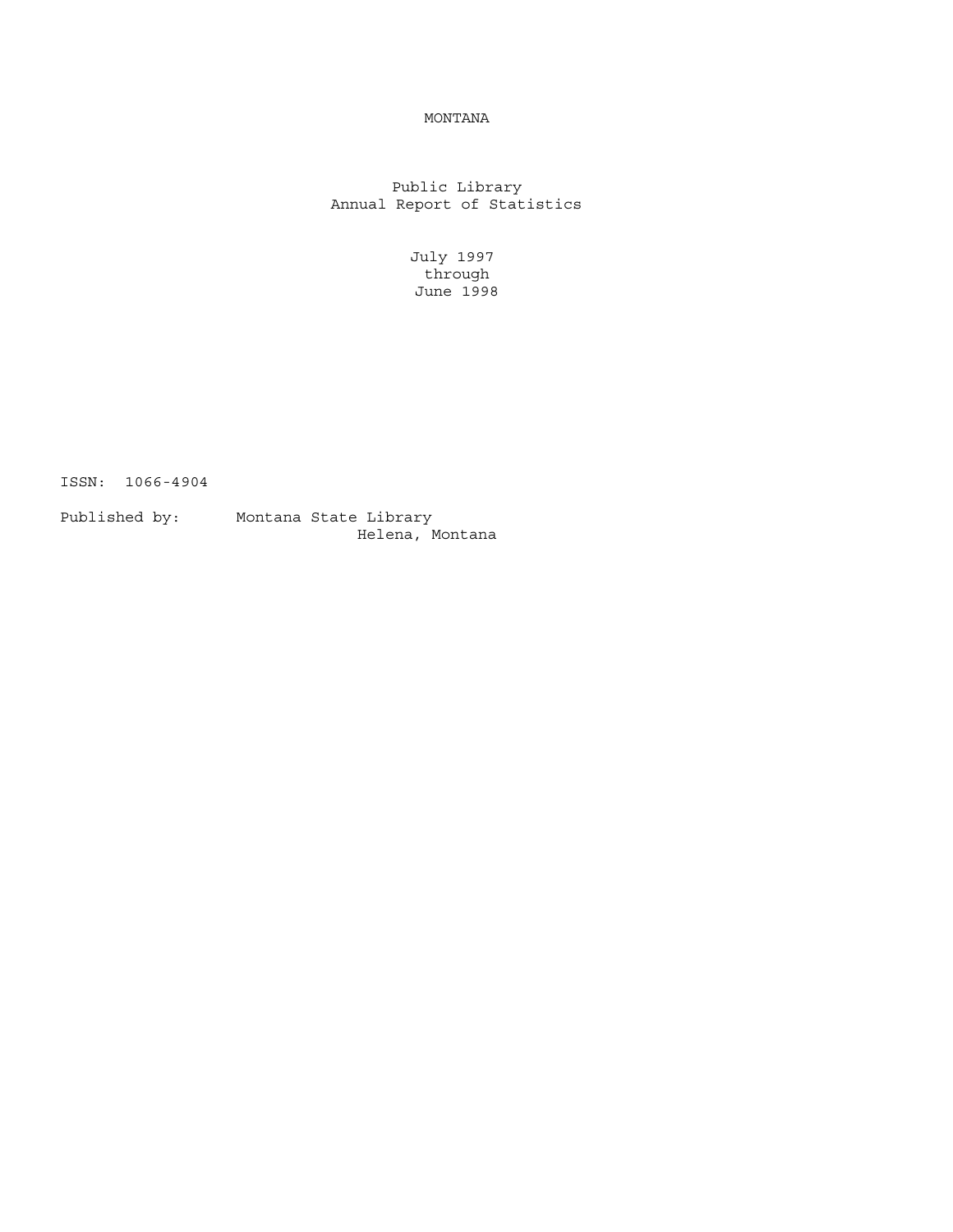## MONTANA

PUBLIC LIBRARY ANNUAL REPORT OF STATISTICS

JULY 1997 THROUGH JUNE 1998

Compiled by:

Diane Gunderson State Data Coordinator

> Karen Strege State Librarian

Darlene Staffeldt Statewide Library Resources Program Manager

Montana State Library P.O. Box 201800 Helena, Montana 59620-1800 http://msl.state.mt.us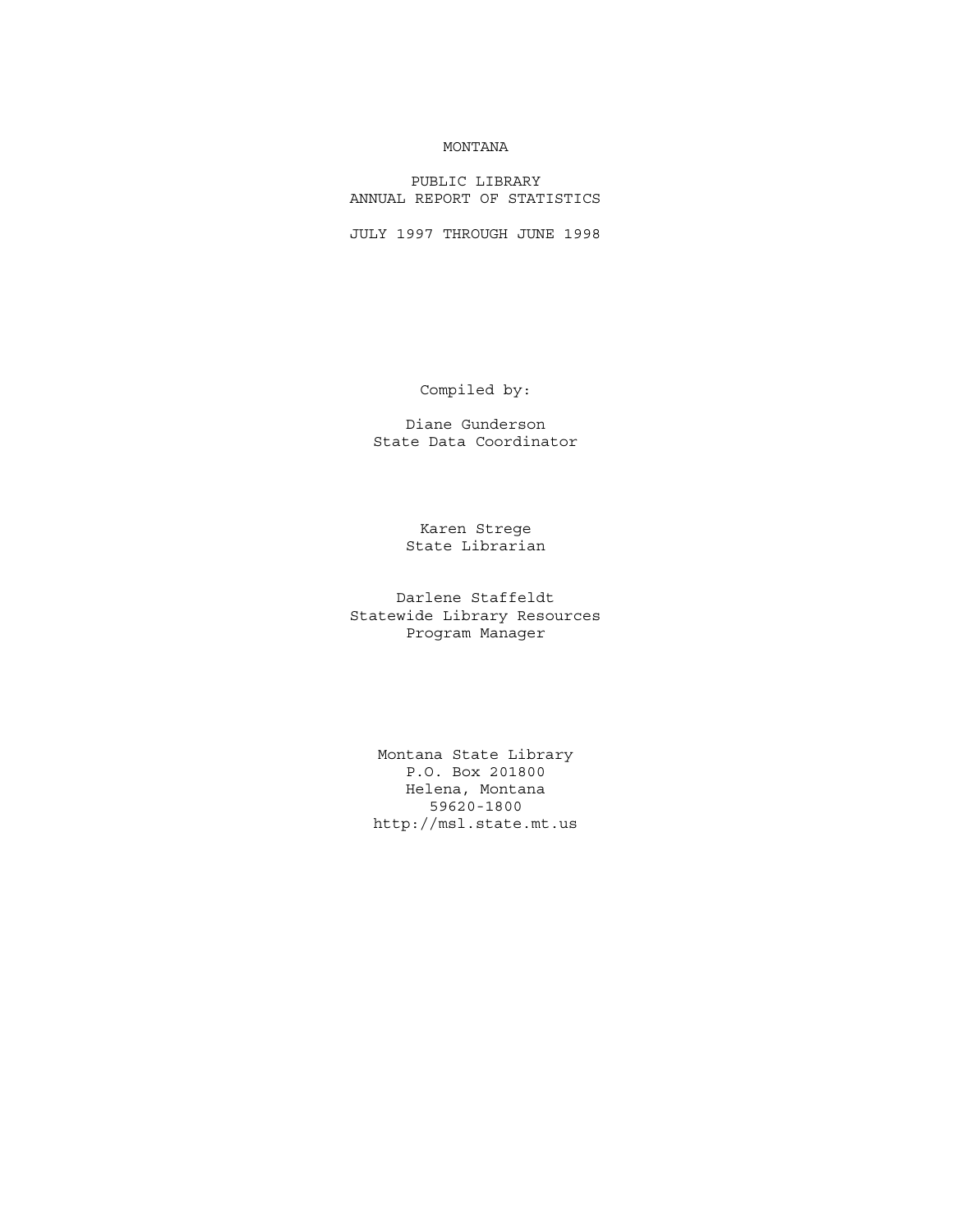| Introduction                                     | $\mathbf{1}$   |
|--------------------------------------------------|----------------|
| Service Area Population                          | 2              |
| General Information                              | $\overline{4}$ |
| Staff Information                                | 6              |
| Public Library Personnel                         | 8              |
| Library Income                                   | 10             |
| Library Expenditures                             | 12             |
| Collection Size                                  | 16             |
| Library Services                                 | 18             |
| Interlibrary Loan                                | 24             |
| Technology/ Automation                           | 26             |
| ADA-Americans With Disabilties                   | 33             |
| Definitions and Acronyms                         | 37             |
| Montana Public Library Annual Statistical Report | 42             |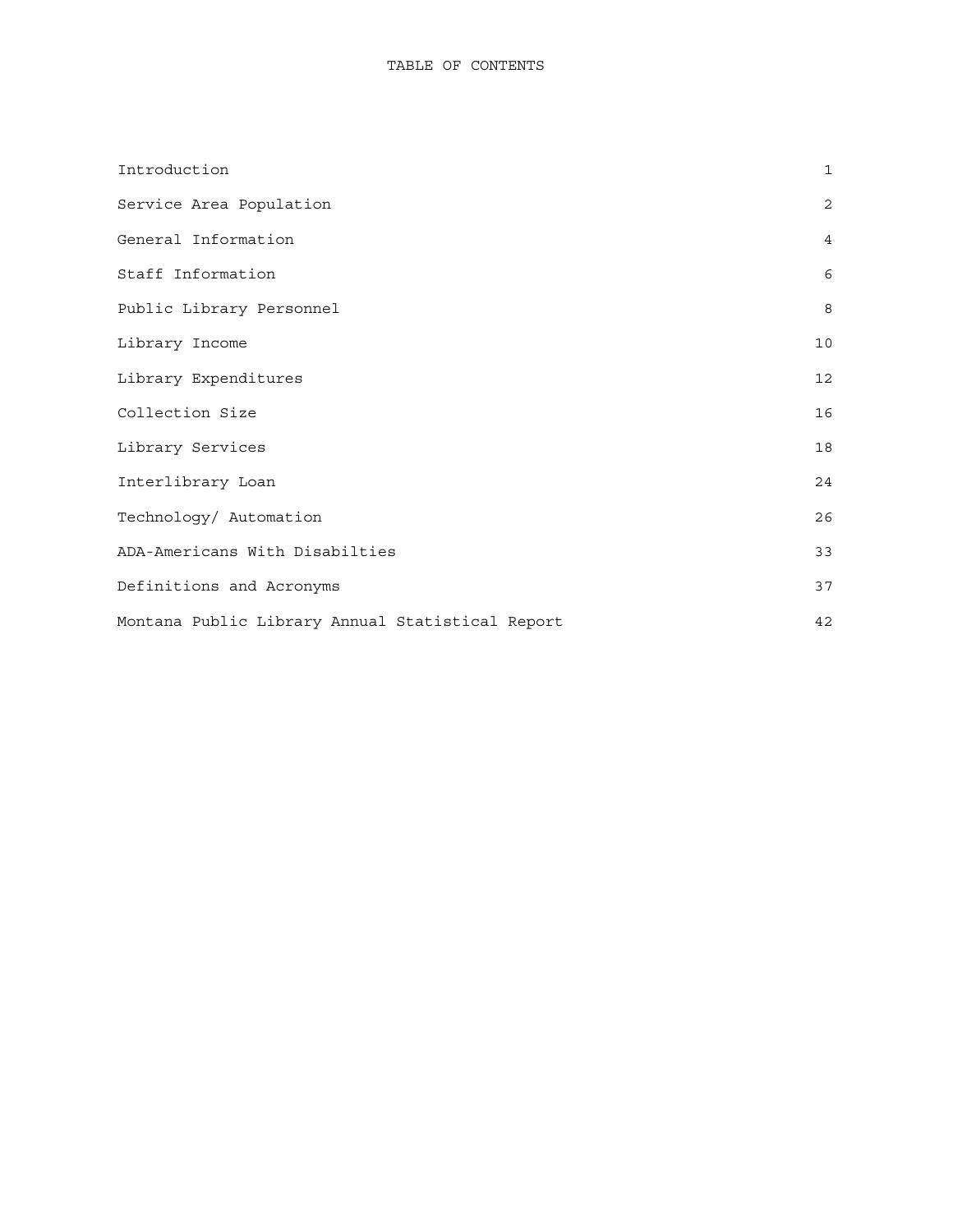#### INTRODUCTION

<span id="page-3-0"></span> This report is a compilation of data collected from Montana public libraries for the fiscal year July 01, 1997 through June 30, 1998. Included are statistics reported by the as well as library personnel, and technology/ automation.

 The 79 main public libraries in the state have been assigned to one of seven groups based on the service area population (not the city population). Service area population is the number of people geographical area for which a public library has been established to offer servcies and from which the library derives income, plus any areas served under contract. The service area population of each group, (Over 25,000; 10,001- 24,999; 5,001-10,000; 3,501-5,000; 2,001-3,500; 1,201-2,000; 1,200 & Under), is an attempt to organize libraries into the most homogeneous groups possible for purposes of comparison. The population estimate of 1996 was used to calculate service area populations.

 The Montana State Library sends a statistical report form to all the 79 public libraries and the basic questions asked of libraries are those designed for the Federal/State Cooperative System (FSCS). FSCS, part of the U.S. Department of Education, is developing and compiling standardized national public library statistics. All 50 states and of the territorial states are participating in this process.

 The Montana State Library stresses the need for timely and accurate statistical data from each of the participating public libraries. Except in cases where data supplied were illogical or when there appeared to be typographical errors, the data presented in this publication are as reported by the 81 public libraries. This report will be of use to those public librarians, library trustees, and federation headquarters working on budgets or researching specific library-related topics.

Please note: Montana has four public libraries that are school/public libraries. These libraries are housed in the school facility and are shared with the community. The statistical information for the school/ public libraries includes a combination of the school and public library budgets, services and other data information. The school/public libraries in Montana are: Joliet Community Library, Joliet; Roundup Community Library, Roundup; Broadwater School & Community Library, Townsend; and Petroleum County Public Library, Winnett.

Comments and questions are welcome concerning any segment of this publication.

Diane Gunderson and the Community of the Community of the Montana State Library Montana State Library State Data Coordinator P.O. Box 201800 Phone:  $406 - 444 - 5349$ Fax: 406-444-5612 E-mail: dmgunde@msl.state.mt.us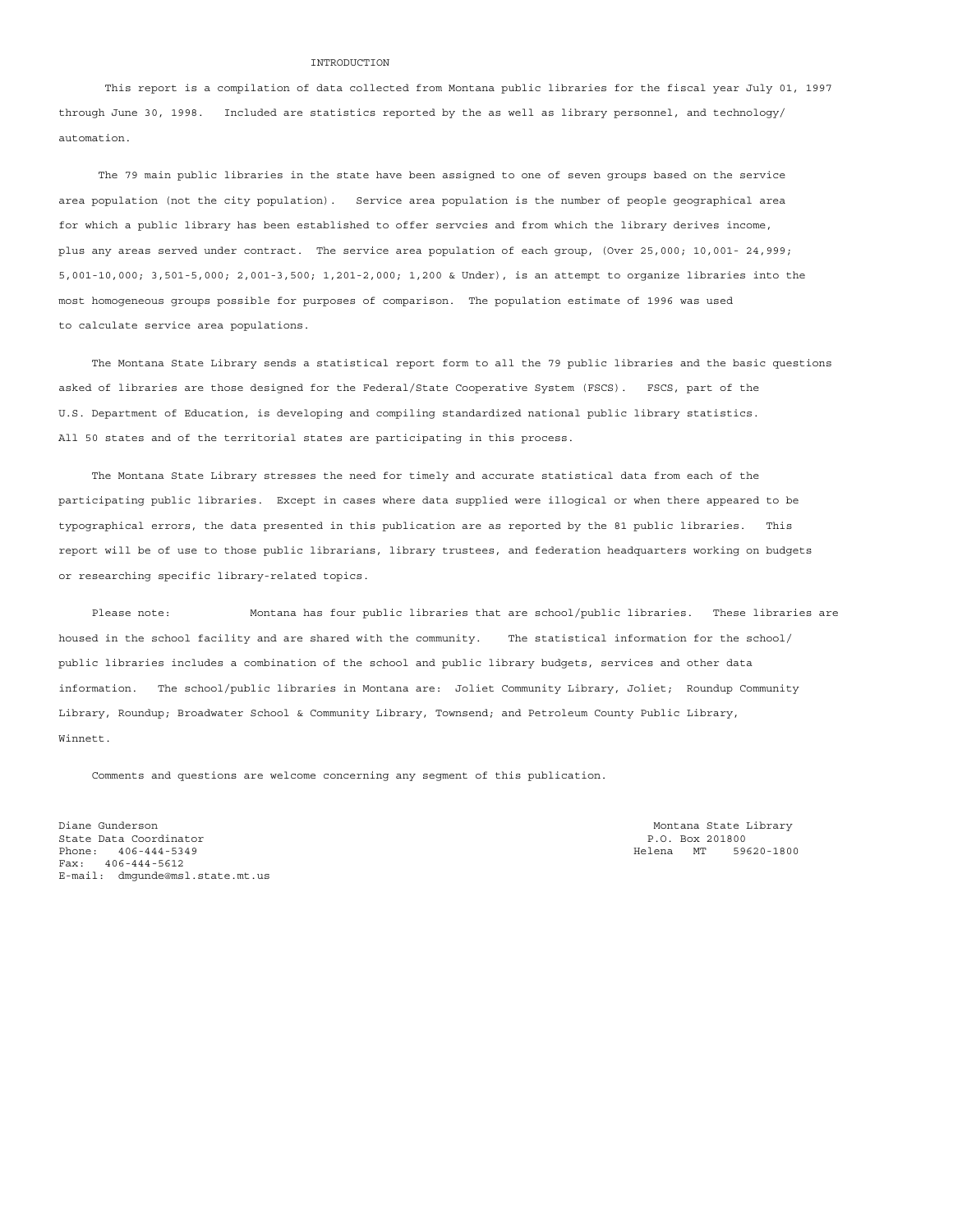<span id="page-4-0"></span>Public Libraries Service Area Summary: Table 1

| City/Library                        | Service Area City/Distr County<br>Population Population Population |                 |             | County                   | Federation           |
|-------------------------------------|--------------------------------------------------------------------|-----------------|-------------|--------------------------|----------------------|
| Over 25,000                         |                                                                    |                 |             |                          |                      |
| Billings, Parmly Billings Library   | 116,736                                                            | 83,980          |             | 122,765 Yellowstone      | SOC                  |
| Bozeman Public Library              | 41,869                                                             | 25,067          | 57,825      | Gallatin                 | BVF                  |
| Butte- Silver Bow County Library    | 34,814                                                             | 34,190          |             | 34,814 Silver Bow        | BVF                  |
| Great Falls Public Library          | 78,003                                                             | 58,202          |             | 81,167 Cascade           | PATH                 |
| Helena, Lewis & Clark Public Librar | 51,524                                                             | 26,339          |             | 51,524 Lewis & Clark BVF |                      |
| Kalispell, Flathead County Library  | 67,285                                                             | 13,214          |             | 67,285 Flathead          | TAM                  |
| Missoula Public Library             | 85,670                                                             | 45,364          |             | 85,670 Missoula          | TAM                  |
| Subtotals                           | 475,901                                                            | 286,356         |             |                          |                      |
| $10,001 - 24,999$                   |                                                                    |                 |             |                          |                      |
| Anaconda, Hearst Free Library       | 10,229                                                             | 10,229          |             | 10,229 Deer Lodge        | BVF                  |
| Cut Bank, Glacier County Library    | 12,426                                                             | 3,183           |             | 12,426 Glacier           | PATH                 |
| Forsyth, Rosebud County Library     | 10,755                                                             | 2,186           |             | 10,755 Rosebud           | SAGE                 |
| Hamilton, Bitterroot Public Library | 21,431                                                             | 14,151          |             | 30,701 Ravalli           | TAM                  |
| Hardin, Big Horn County Library     | 12,060                                                             | 2,985           |             | 12,060 Big Horn          | SOC                  |
| Havre-Hill County Library           | 17,480                                                             | 10,059          | 17,480 Hill |                          | PATH                 |
| Lewistown Public Library            | 12,082                                                             | 6,368           |             | 12,588 Fergus            | SOC                  |
| Libby, Lincoln County Public Librar | 18,409                                                             | 2,626           |             | 18,409 Lincoln           | TAM                  |
| Livingston-Park County Library      | 15,651                                                             | 7,414           | 15,651 Park |                          | <b>BVF</b>           |
| Miles City Public Library           | 12,126                                                             | 8,745           |             | 12,126 Custer            | SAGE                 |
| Polson City Library                 | 10,652                                                             | 4,029           | 23,653 Lake |                          | TAM                  |
| Sidney Public Library               | 10,381                                                             | 5,182           |             | 10,381 Richland          | SAGE                 |
| Wolf Point, Roosevelt County Librar |                                                                    |                 |             | 11,127 Roosevelt         | GPL                  |
| Subtotals                           | 11,127<br>174,809                                                  | 2,875<br>80,032 |             |                          |                      |
| $5,001 - 10,000$                    |                                                                    |                 |             |                          |                      |
| Belgrade Community Library          | 7,896                                                              | 4,134           |             | 57,825 Gallatin          | BVF                  |
| Boulder Community Library           | 8,988                                                              | 1,427           | 8,988       | Jefferson                | BVF                  |
| Columbus, Stillwater County Library | 7,222                                                              | 1,694           | 7,222       | Stillwater               | SOC                  |
| Deer Lodge, Wm. K. Kohrs Memorial L | 6,792                                                              | 3,502           |             | 6,792 Powell             | BVF                  |
| Dillon City Library                 | 8,849                                                              | 4,253           | 8,849       | Beaverhead               | BVF                  |
| Fort Benton, Chouteau County Free L | 5,451                                                              |                 |             | 5,451 Chouteau           | PATH                 |
|                                     |                                                                    | 1,674           |             |                          | GPL                  |
| Glasgow City County Library         | 8,316                                                              | 3,672           |             | 8,316 Valley             |                      |
| Glendive Public Library             | 8,994                                                              | 4,682           |             | 8,994 Dawson             | SAGE                 |
| Laurel Public Library               | 6,029                                                              | 6,029           |             | 122,765 Yellowstone      | SOC                  |
| Malta, Phillips County Library      | 5,039                                                              | 2,276           |             | 5,039 Phillips           | GPL                  |
| Ronan City Library                  | 7,981                                                              | 1,737           | 23,653 Lake |                          | TAM                  |
| St. Ignatius Public Library         | 5,320                                                              | 904             | 23,653 Lake |                          | TAM                  |
| Shelby, Toole County Library        | 5,087                                                              | 2,824           |             | 5,087 Toole              | PATH                 |
| Stevensville, North Valley District | 7,966                                                              | 6,900           |             | 30,701 Ravalli           | $\operatorname{TAM}$ |
| Subtotals                           | 99,930                                                             | 45,708          |             |                          |                      |
| $3,501 - 5,000$                     |                                                                    |                 |             |                          |                      |
| Chinook, Blaine County Library      | 4,368                                                              | 1,551           |             | 7,054 Blaine             | PATH                 |
| Conrad Public Library               | 4,357                                                              | 2,681           |             | 6,218 Pondera            | PATH                 |
| Plains Public Library               | 3,511                                                              | 2,621           | 9,733       | Sanders                  | TAM                  |
| Plentywood, Sheridan County Library | 4,434                                                              | 2,047           | 4,434       | Sheridan                 | GPL                  |
| Red Lodge, Carnegie Library         | 4,807                                                              | 2,280           | 8,947       | Carbon                   | SOC                  |
| Roundup Community Library           | 4,422                                                              | 2,008           | 4,422       | Musselshell              | SOC                  |
| Superior, Mineral County Public Lib | 3,633                                                              | 961             | 3,633       | Mineral                  | TAM                  |
| Thompson Falls Public Library       | 4,594                                                              | 3,463           |             | 9,733 Sanders            | TAM                  |
| Townsend, Broadwater County Library | 3,677                                                              | 1,932           | 3,677       | Broadwater               | <b>BVF</b>           |
| Virginia City, Thompson-Hickman Co. | 3,647                                                              | 127             | 6,384       | Madison                  | BVF                  |
| Subtotals                           | 41,450                                                             | 19,671          |             |                          |                      |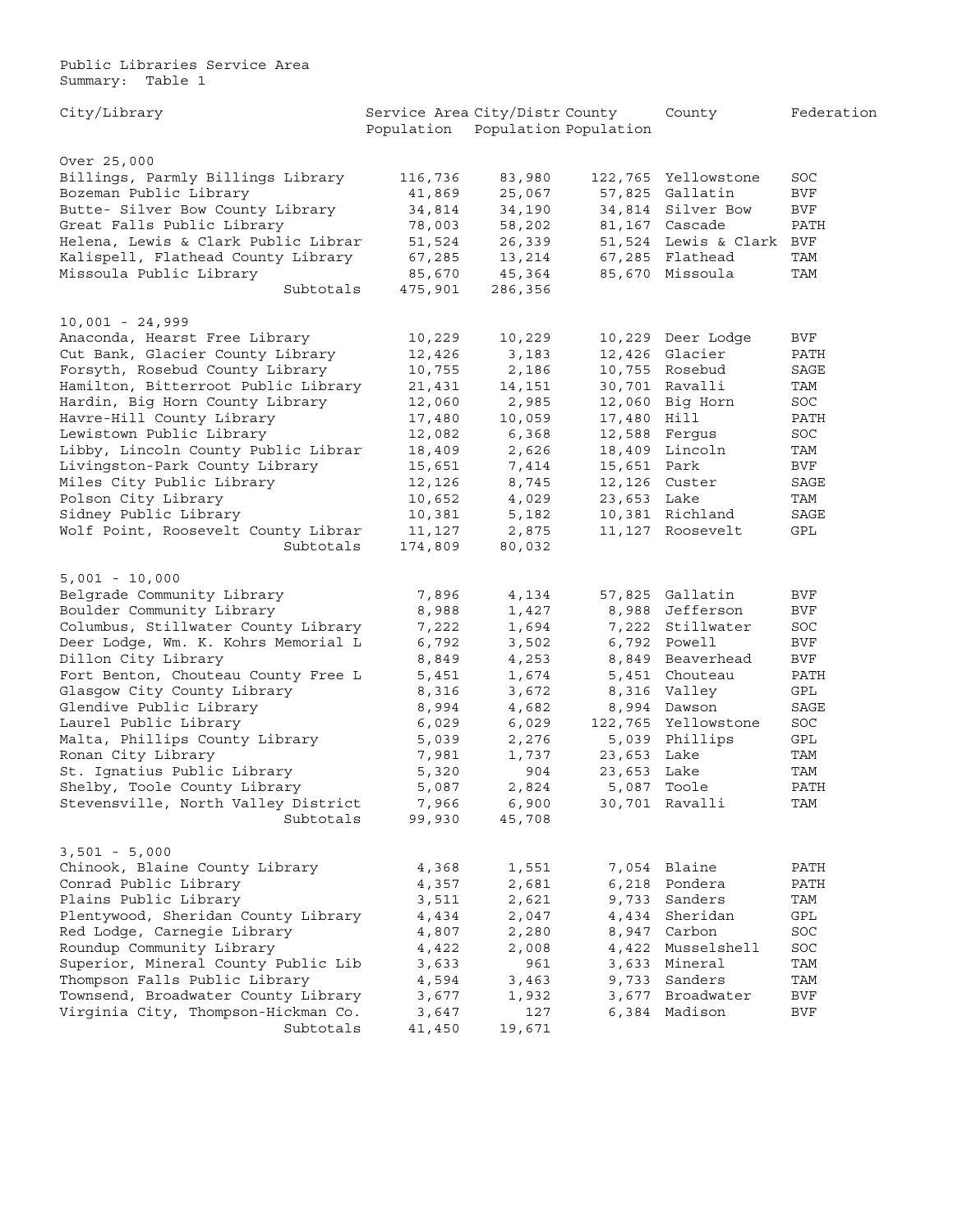Public Libraries Service Area Summary: Table 2

| City/Library                        |            | Service Area City/Distr County |        | County        | Federation |
|-------------------------------------|------------|--------------------------------|--------|---------------|------------|
|                                     | Population | Population Population          |        |               |            |
| $2,001 - 3,500$                     |            |                                |        |               |            |
| Baker, Fallon County Library        | 3,061      | 1,830                          |        | 3,061 Fallon  | SAGE       |
| Big Timber, Carnegie Public Library | 3,269      | 1,568                          | 3,269  | Sweet Grass   | SOC        |
| Bridger Public Library              | 2,081      | 764                            | 8,947  | Carbon        | SOC        |
| Broadus, Henry A. Malley Memorial L | 2,006      | 510                            | 2,006  | Powder River  | SAGE       |
| Chester, Liberty County Library     | 2,238      | 915                            | 2,238  | Liberty       | PATH       |
| Choteau Public Library              | 3,374      | 1,791                          | 6,436  | Teton         | PATH       |
| Circle, McCone Memorial Library     | 2,140      | 718                            | 2,140  | McCone        | SAGE       |
| Harlem Public Library               | 2,686      | 885                            | 7,054  | Blaine        | PATH       |
|                                     |            |                                |        |               |            |
| Harlowton Public Library            | 2,355      | 1,092                          | 2,355  | Wheatland     | SOC        |
| Joliet Community Library            | 2,059      | 637                            | 8,947  | Carbon        | SOC        |
| Manhattan Community Library         | 2,642      | 1,137                          | 57,825 | Gallatin      | <b>BVF</b> |
| Scobey, Daniels County Library      | 2,152      | 1,131                          | 2,152  | Daniels       | GPL        |
| Stanford, Judith Basin County Libra | 2,246      | 524                            | 2,246  | Judith Basin  | SOC        |
| Three Forks Community Library       | 2,862      | 1,357                          | 57,825 | Gallatin      | <b>BVF</b> |
| West Yellowstone Public Library     | 2,556      | 1,051                          | 57,825 | Gallatin      | <b>BVF</b> |
| Subtotals                           | 37,727     | 15,910                         |        |               |            |
| $1,201 - 2,000$                     |            |                                |        |               |            |
| Belt Public Library                 | 1,432      | 571                            | 81,167 | Cascade       | PATH       |
| Cascade, Wedsworth Memorial Library | 1,732      | 871                            | 81,167 | Cascade       | PATH       |
| Darby Public Library                | 1,304      | 771                            | 30,701 | Ravalli       | TAM        |
| Dutton Public Library               | 1,347      | 396                            | 6,438  | Teton         | PATH       |
| Ekalaka Public Library              | 1,531      | 457                            | 1,531  | Carter        | SAGE       |
| Fairfield Public Library            | 1,717      | 685                            | 6,438  | Teton         | PATH       |
| Hot Springs, Town/County Library    | 1,628      | 1,243                          | 9,733  | Sanders       | TAM        |
| Jordan, Garfield County Free Librar | 1,433      | 444                            | 1,433  | Garfield      | SAGE       |
| Philipsburg Public Library          | 1,680      | 986                            |        | 2,655 Granite | <b>BVF</b> |
| Terry, Prairie County Library       | 1,331      | 627                            |        | 1,331 Prairie | SAGE       |
| Valier Public Library               | 1,861      | 490                            | 6,218  | Pondera       | PATH       |
| White Sulphur Springs, Meagher Co.  | 1,830      | 1,018                          | 1,830  | Meagher       | <b>BVF</b> |
| Subtotals                           | 18,826     | 8,559                          |        |               |            |
|                                     |            |                                |        |               |            |
| 1,200 & Under                       |            |                                |        |               |            |
| Denton Public Library               | 334        | 334                            |        | 12,588 Fergus | SOC        |
| Drummond Public Library             | 975        | 282                            | 2,655  | Granite       | <b>BVF</b> |
| Ennis, Madison Valley Public Librar | 1,097      | 840                            | 6,381  | Madison       | BVF        |
| Moore Memorial Library              | 172        | 172                            | 12,588 | Ferqus        | SOC        |
| Sheridan Public Library             | 966        | 709                            | 6,381  | Madison       | <b>BVF</b> |
| Twin Bridges Public Library         | 674        | 417                            | 6,381  | Madison       | <b>BVF</b> |
| Wibaux Public Library               | 1,138      | 561                            | 1,138  | Wibaux        | SAGE       |
| Winnett, Petroleum Co. Community Li | 534        | 216                            | 534    | Petroleum     | SOC        |
| Subtotals                           | 5,890      | 3,531                          |        |               |            |
|                                     |            |                                |        |               |            |
| FINAL TOTAL                         | 854,533    | 442,417                        |        |               |            |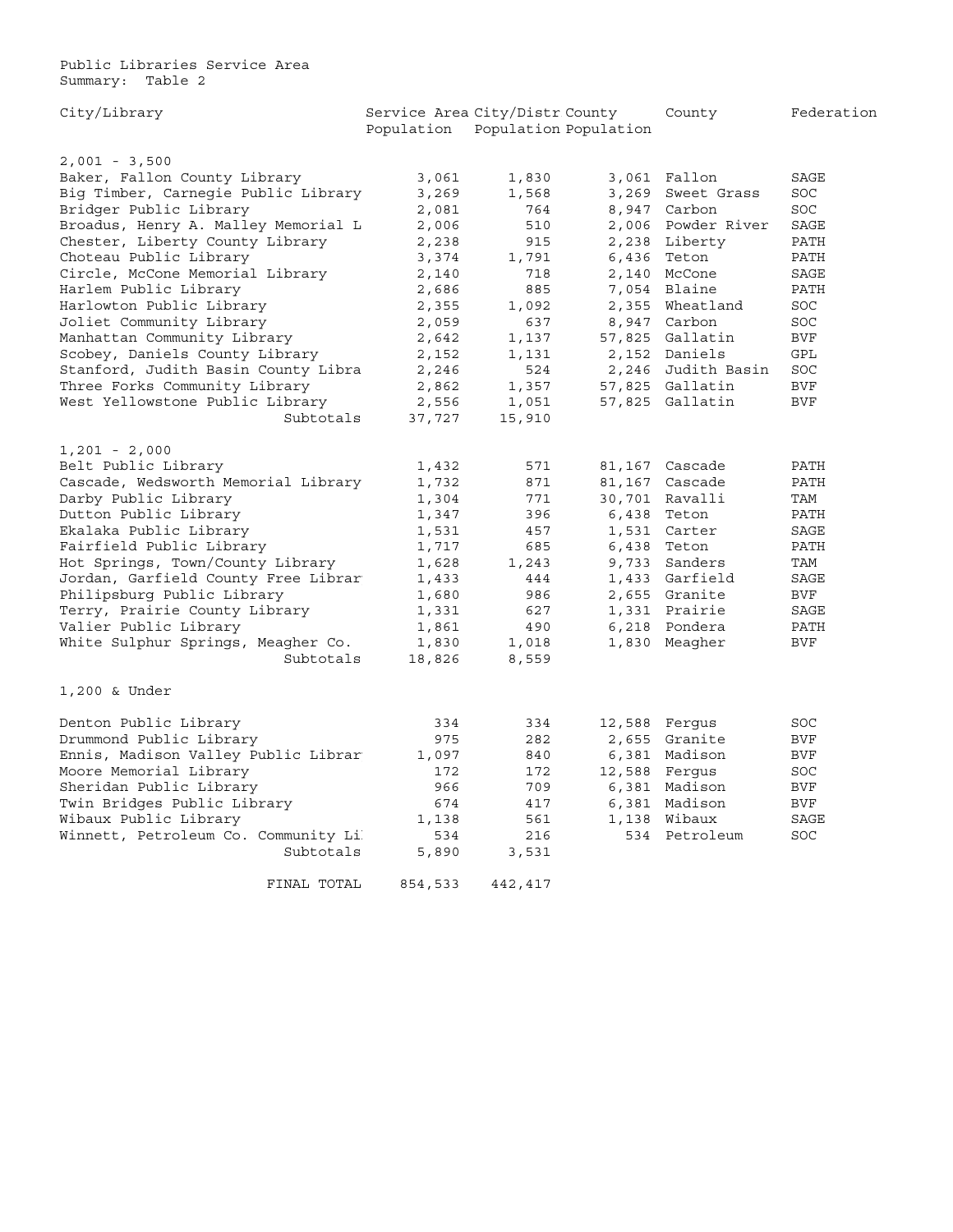<span id="page-6-0"></span>General Information Summary: Table 1

| City/Library      | Fed                  | Serv    | Registered Percent                          |                       | Branch                   | Book                | Book Mobile:        |
|-------------------|----------------------|---------|---------------------------------------------|-----------------------|--------------------------|---------------------|---------------------|
|                   |                      | Pop     | Borrowers Registere(Librarie(Deposits Owned |                       |                          |                     |                     |
|                   |                      |         |                                             |                       |                          |                     |                     |
| Over 25,000       |                      |         |                                             |                       |                          |                     |                     |
| Billings          | SOC                  | 116,736 | 54,117                                      | 46%                   | 0                        | 0                   | 1                   |
| Bozeman           | <b>BVF</b>           | 41,869  | 25,746                                      | 61%                   | 0                        | $\mathsf{O}\xspace$ | $\mathsf{O}\xspace$ |
| Butte             | $\rm BVF$            | 34,814  |                                             | 0 <sup>8</sup>        | 0                        | 6                   | $\mathsf{O}\xspace$ |
| Great Falls       | PATH                 | 78,003  | 30,953                                      | 40%                   | 0                        | 0                   | $\mathbf 1$         |
| Helena            | <b>BVF</b>           | 51,524  | 24,286                                      | 47%                   | $\mathbf 2$              | 0                   | $\mathsf{O}\xspace$ |
| Kalispell         | TAM                  | 67,285  | 36,195                                      | 54%                   | $\overline{4}$           | 0                   | $\mathsf{O}\xspace$ |
| Missoula          | TAM                  | 85,670  | 69,015                                      | 81%                   | $\overline{2}$           | $\mathbf 0$         | $\mathsf{O}\xspace$ |
| Subtotals         |                      | 475,901 | 240,312                                     | 50%                   | 8                        | 6                   | 2                   |
| $10,001 - 24,999$ |                      |         |                                             |                       |                          |                     |                     |
| Anaconda          | BVF                  | 10,229  | 4,000                                       | 39%                   | 0                        | 1                   | 0                   |
| Cut Bank          | PATH                 | 12,426  | 1,940                                       | 16%                   | $\sqrt{2}$               | 0                   | $\mathsf{O}\xspace$ |
| Forsyth           | SAGE                 | 10,755  | 6,638                                       | 62%                   | $\mathbf 1$              | 0                   | $\mathsf{O}\xspace$ |
| Hamilton          | TAM                  | 21,431  | 12,504                                      | 58%                   | $\mathbf 0$              | 1                   | $\mathsf{O}\xspace$ |
| Hardin            | SOC                  | 12,060  |                                             | 0 <sup>8</sup>        | 0                        | 0                   | $1\,$               |
| Havre             | PATH                 | 17,480  | 9,425                                       | 54%                   | 0                        | $\mathsf O$         | $\mathsf{O}\xspace$ |
| Lewistown         | SOC                  | 12,082  | 5,990                                       | 50%                   | 0                        | 0                   | $\mathsf{O}\xspace$ |
| Libby             | TAM                  | 18,409  | 7,060                                       | 38%                   | $\overline{c}$           | 0                   | $\mathsf{O}\xspace$ |
| Livingston        | <b>BVF</b>           | 15,651  | 8,819                                       | 56%                   | $\mathbf 0$              | 0                   | $\mathsf{O}\xspace$ |
| Miles City        | SAGE                 | 12,126  |                                             | 0%                    | 0                        | 0                   | $\mathsf{O}\xspace$ |
| Polson            | TAM                  | 10,652  | 6,716                                       | 63%                   | $\mathbf 0$              | 0                   | $\mathsf{O}\xspace$ |
| Sidney            | SAGE                 | 10,381  | 5,380                                       | 52%                   | $\mathbf 0$              | 0                   | $\mathsf{O}\xspace$ |
| Wolf Point        | $\operatorname{GPL}$ | 11,127  |                                             | 0 <sup>8</sup>        | 3                        | $\mathbf 0$         | $\mathbf 0$         |
| Subtotals         |                      | 174,809 | 68,472                                      | 39%                   | 8                        | 2                   | $\mathbf{1}$        |
|                   |                      |         |                                             |                       |                          |                     |                     |
| $5,001 - 10,000$  |                      |         |                                             |                       |                          |                     |                     |
| Belgrade          | <b>BVF</b>           | 7,896   | 5,246                                       | 66%                   | 0                        | 0                   | 0                   |
| Boulder           | <b>BVF</b>           | 8,988   | 4,222                                       | 47%                   | $\mathbf 1$              | 0                   | $\mathsf O$         |
| Columbus          | SOC                  | 7,222   | 3,030                                       | 42%                   | 0                        | 0                   | $\mathsf O$         |
| Deer Lodge        | <b>BVF</b>           | 6,792   | 3,000                                       | 44%                   | $\mathsf O$              | 0                   | $\mathsf{O}\xspace$ |
| Dillon            | <b>BVF</b>           | 8,849   | 2,911                                       | 33%                   | $\mathsf O$              | 0                   | $\mathsf{O}\xspace$ |
| Fort Benton       | PATH                 | 5,451   | 2,790                                       | 51%                   | $\mathfrak{Z}$           | 0                   | $\mathsf{O}\xspace$ |
| Glasgow           | GPL                  | 8,316   | 3,126                                       | 38%                   | $\mathbf 1$              | 0                   | $\mathsf{O}\xspace$ |
| Glendive          | SAGE                 | 8,994   |                                             | 0%                    | $\mathbf 1$              | 0                   | $\mathsf{O}$        |
| Laurel            | SOC                  | 6,029   | 2,954                                       | 49%                   | 0                        | 0                   | $\mathsf{O}\xspace$ |
| Malta             | GPL                  | 5,039   | 2,609                                       | 52%                   | 2                        | $\mathbf 0$         | $\mathsf{O}\xspace$ |
| Ronan             | TAM                  | 7,981   | 4,108                                       | 51%                   | 0                        | 0                   | $\mathsf{O}\xspace$ |
| St. Ignatius      | TAM                  | 5,320   | 488                                         | 9%                    | 0                        | 0                   | $\mathsf{O}\xspace$ |
| Shelby            | PATH                 | 5,087   | 1,825                                       | 36%                   | $\mathbf 1$              | $\mathbf 0$         | $\mathsf{O}\xspace$ |
| Stevensville      | TAM                  | 7,966   | 11,536                                      | 145%                  | $\mathbf 0$              | 0                   | $\mathsf{O}\xspace$ |
| Subtotals         |                      | 99,930  | 47,845                                      | 48%                   | 9                        | 0                   | 0                   |
| $3,501 - 5,000$   |                      |         |                                             |                       |                          |                     |                     |
|                   |                      |         |                                             |                       |                          |                     |                     |
| Chinook<br>Conrad | PATH                 | 4,368   | 2,001                                       | 46%<br>0 <sup>8</sup> | $\mathsf{O}\xspace$<br>0 | 0<br>0              | 0                   |
| Plains            | PATH                 | 4,357   |                                             |                       | 0                        |                     | 0                   |
|                   | TAM                  | 3,511   | 2,368                                       | 67%                   |                          | 0                   | $\mathsf{O}\xspace$ |
| Plentywood        | GPL                  | 4,434   | 2,505                                       | 56%                   | 0                        | 0                   | $\mathsf{O}\xspace$ |
| Red Lodge         | SOC                  | 4,807   | 1,800                                       | 37%                   | 0                        | 0                   | $\mathsf{O}\xspace$ |
| Roundup           | SOC                  | 4,422   | 1,867                                       | 42%                   | 0                        | 0                   | $\mathsf{O}\xspace$ |
| Superior          | TAM                  | 3,633   | 1,559                                       | 43%                   | 2                        | 2                   | $\mathsf{O}\xspace$ |
| Thompson Falls    | TAM                  | 4,594   |                                             | 0 <sup>8</sup>        | 0                        | $\mathbf 1$         | $\mathsf{O}\xspace$ |
| Townsend          | BVF                  | 3,677   | 1838                                        | $50\%$                | 0                        | $\mathsf{O}\xspace$ | 0                   |
| Virginia City     | $\rm BVF$            | 3,647   | 1358                                        | 37%                   | 0                        | 6                   | $\mathsf{O}\xspace$ |
| Subtotals         |                      | 41,450  | 15,296                                      | 37%                   | $\sqrt{2}$               | 9                   | 0                   |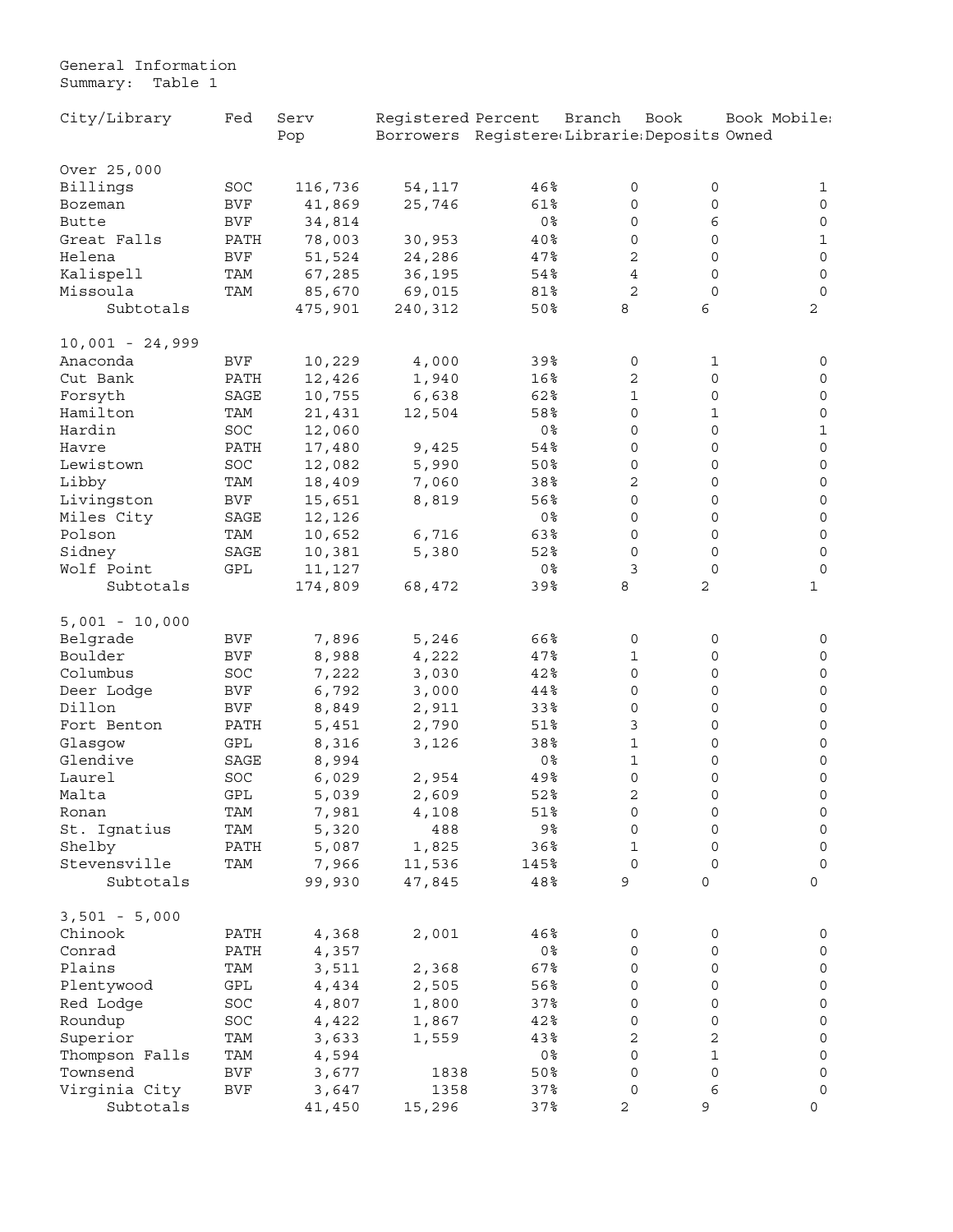Book Mobiles Contracted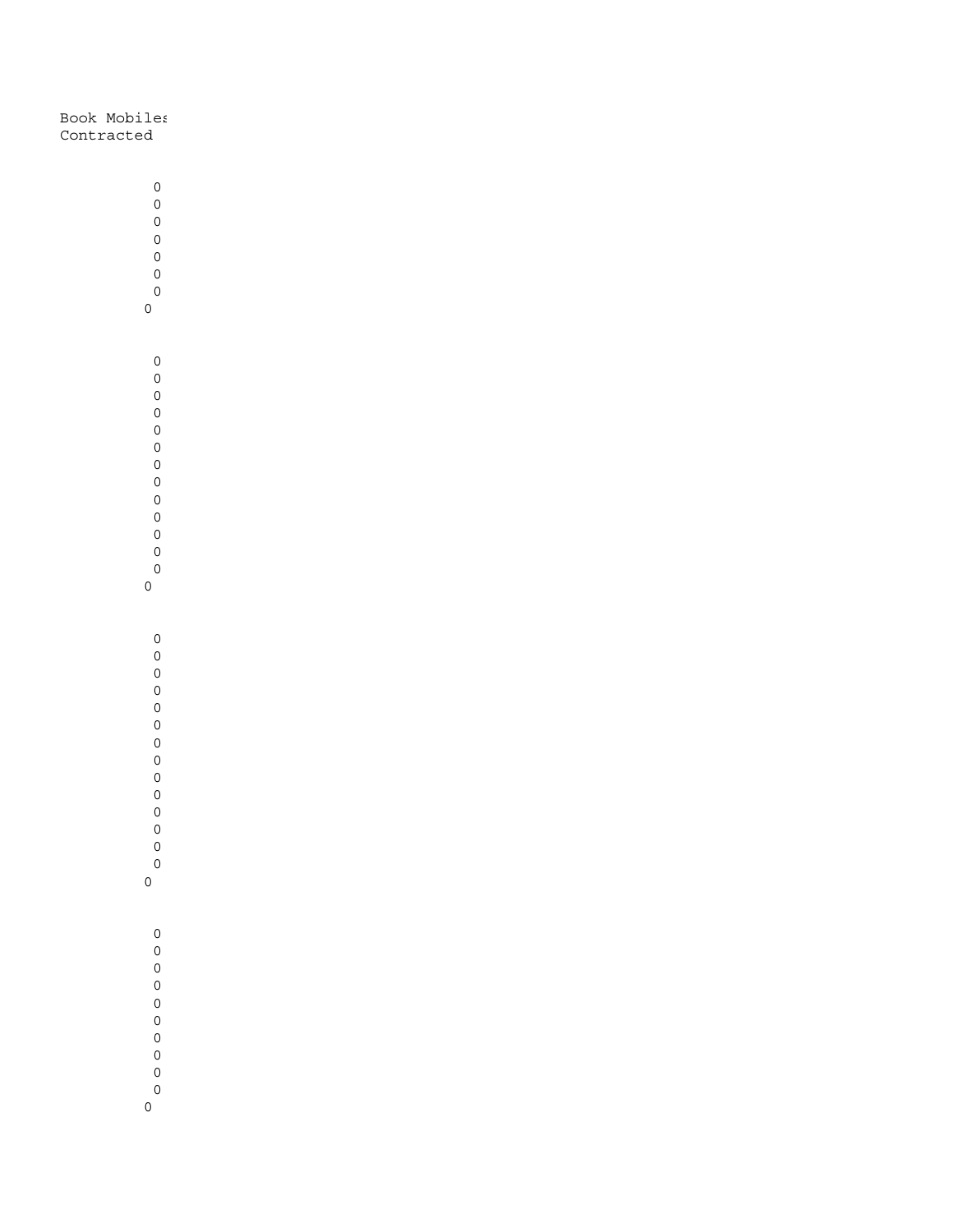General Information Summary: Table 2

| City/Library           | Fed                  | Serv    | Registered Percent |                                   | Branch      | Book         | Book Moblie:        |
|------------------------|----------------------|---------|--------------------|-----------------------------------|-------------|--------------|---------------------|
|                        |                      | Pop     | Borrows            | Registere(Librarie:Deposits Owned |             |              |                     |
| $2,001 - 3,500$        |                      |         |                    |                                   |             |              |                     |
| Baker                  | SAGE                 | 3,061   | 1,775              | 58%                               | 0           | 0            | 0                   |
| Big Timber             | SOC                  | 3,269   |                    | 0 <sup>8</sup>                    | 0           | 0            | 0                   |
| Bridger                | $_{\mathrm{SOC}}$    | 2,081   | 986                | 47%                               | 0           | 0            | $\mathsf{O}\xspace$ |
| <b>Broadus</b>         | SAGE                 | 2,006   | 1,110              | 55%                               | 0           | 0            | 0                   |
| Chester                | PATH                 | 2,238   | 2,178              | $97$ %                            | 0           | 0            | 0                   |
| Choteau                | PATH                 | 3,374   |                    | 0 <sup>8</sup>                    | $\mathbf 0$ | 0            | $\mathsf{O}\xspace$ |
| Circle                 | SAGE                 | 2,140   | 933                | 44%                               | 0           | 0            | 0                   |
| Harlem                 | PATH                 | 2,686   | 1,279              | 48%                               | 0           | 0            | $\mathsf O$         |
| Harlowton              | SOC                  | 2,355   | 600                | 25%                               | 0           | 0            | $\mathsf{O}\xspace$ |
| Joliet                 | SOC                  | 2,059   |                    | 0 <sup>°</sup>                    | 0           | 0            | $\mathsf{O}\xspace$ |
| Manhattan              | <b>BVF</b>           | 2,642   | 700                | 26%                               | 0           | 0            | $\mathsf{O}\xspace$ |
| Scobey                 | $\operatorname{GPL}$ | 2,152   | 1,492              | 69%                               | $\mathbf 0$ | 0            | $\mathsf{O}\xspace$ |
| Stanford               | SOC                  | 2,246   | 819                | 36%                               | 1           | 2            | $\mathsf{O}\xspace$ |
| Three Forks            | <b>BVF</b>           | 2,862   | 1,100              | 38%                               | $\circ$     | 0            | $\mathsf{O}\xspace$ |
| West Yellowstone       | <b>BVF</b>           | 2,556   | 797                | 31%                               | $\mathbf 0$ | $\mathbf 0$  | $\mathbf 0$         |
| Subtotals              |                      | 37,727  | 13,769             | 36%                               | 1           | 2            | 0                   |
| $1,201 - 2,000$        |                      |         |                    |                                   |             |              |                     |
| Belt                   | PATH                 | 1,432   |                    | 0 <sup>8</sup>                    | 0           | 0            | 0                   |
| Cascade                | PATH                 | 1,732   | 638                | 37%                               | 0           | 0            | $\mathsf{O}$        |
| Darby                  | TAM                  | 1,304   | 520                | 40%                               | 0           | 0            | $\mathsf O$         |
| Dutton                 | PATH                 | 1,347   | 270                | 20 <sub>8</sub>                   | 0           | 0            | $\mathsf O$         |
| Ekalaka                | SAGE                 | 1,531   | 480                | 31%                               | 0           | 0            | $\mathsf{O}\xspace$ |
| Fairfield              | PATH                 | 1,717   | 1,237              | 72%                               | 0           | 0            | $\mathsf{O}\xspace$ |
| Hot Springs            | TAM                  | 1,628   | 405                | 25%                               | 0           | 0            | $\mathsf{O}\xspace$ |
| Jordan                 | SAGE                 | 1,433   | 719                | 50%                               | 0           | 1            | 0                   |
| Philipsburg            | <b>BVF</b>           | 1,680   | 500                | 30%                               | $\mathbf 0$ | 0            | $\mathsf{O}\xspace$ |
| Terry                  | SAGE                 | 1,331   | 658                | 49%                               | 0           | 0            | $\mathsf{O}\xspace$ |
| Valier                 | PATH                 | 1,861   | 644                | 35%                               | 0           | 0            | 0                   |
| White Sulphur Spr: BVF |                      | 1,830   |                    | 0 <sup>8</sup>                    | 0           | $\mathbf{1}$ | $\mathbf 0$         |
| Subtotals              |                      | 18,826  | 6,071              | 32%                               | 0           | 2            | 0                   |
| 1,200 & Under          |                      |         |                    |                                   |             |              |                     |
| Denton                 | SOC                  | 334     | 125                | 37%                               | 0           | 0            | 0                   |
| Drummond               | <b>BVF</b>           | 975     | 477                | 49%                               | 0           | 0            | 0                   |
| Ennıs                  | BVF                  | 1,097   | 1,716              | 156%                              | 0           | 0            | $\mathsf{O}\xspace$ |
| Moore                  | SOC                  | 172     |                    | 0%                                | 0           | 0            | $\mathsf{O}\xspace$ |
| Sheridan               | BVF                  | 966     | 1,130              | 117%                              | 0           | 0            | $\mathsf{O}\xspace$ |
| Twin Bridges           | BVF                  | 674     | 654                | $97$ $8$                          | 0           | 0            | 0                   |
| Wibaux                 | SAGE                 | 1,138   | 502                | 44%                               | 0           | $\Omega$     | 0                   |
| Winnett                | SOC                  | 534     | 470                | 88%                               | 0           | $\Omega$     | $\mathbf 0$         |
| Subtotals              |                      | 5,890   | 5,074              | 86%                               | 0           | 0            | 0                   |
| FINAL TOTALS           |                      | 854,533 | 396,839            | 46%                               | 28          | 21           | 3                   |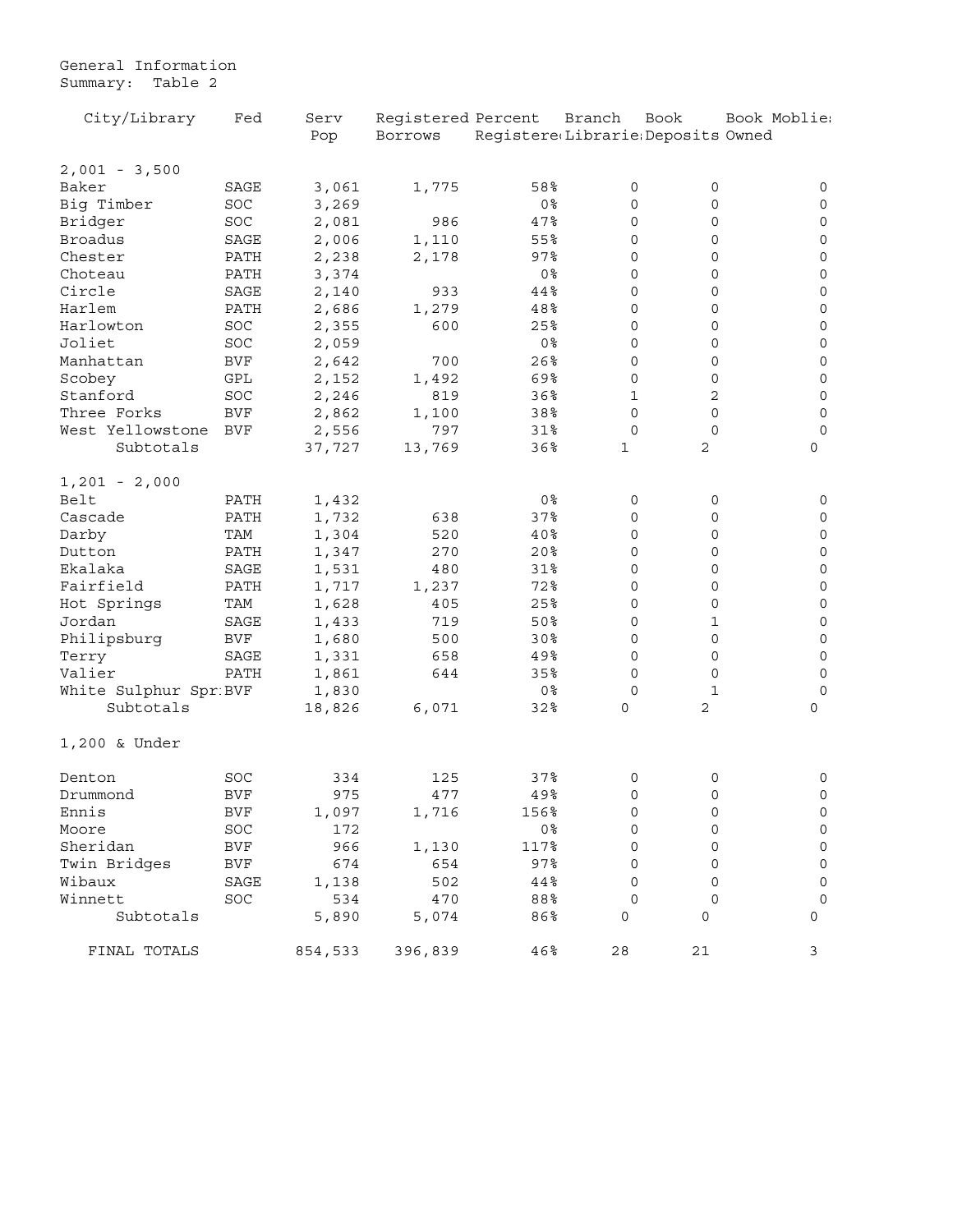Book Mobiles Contracted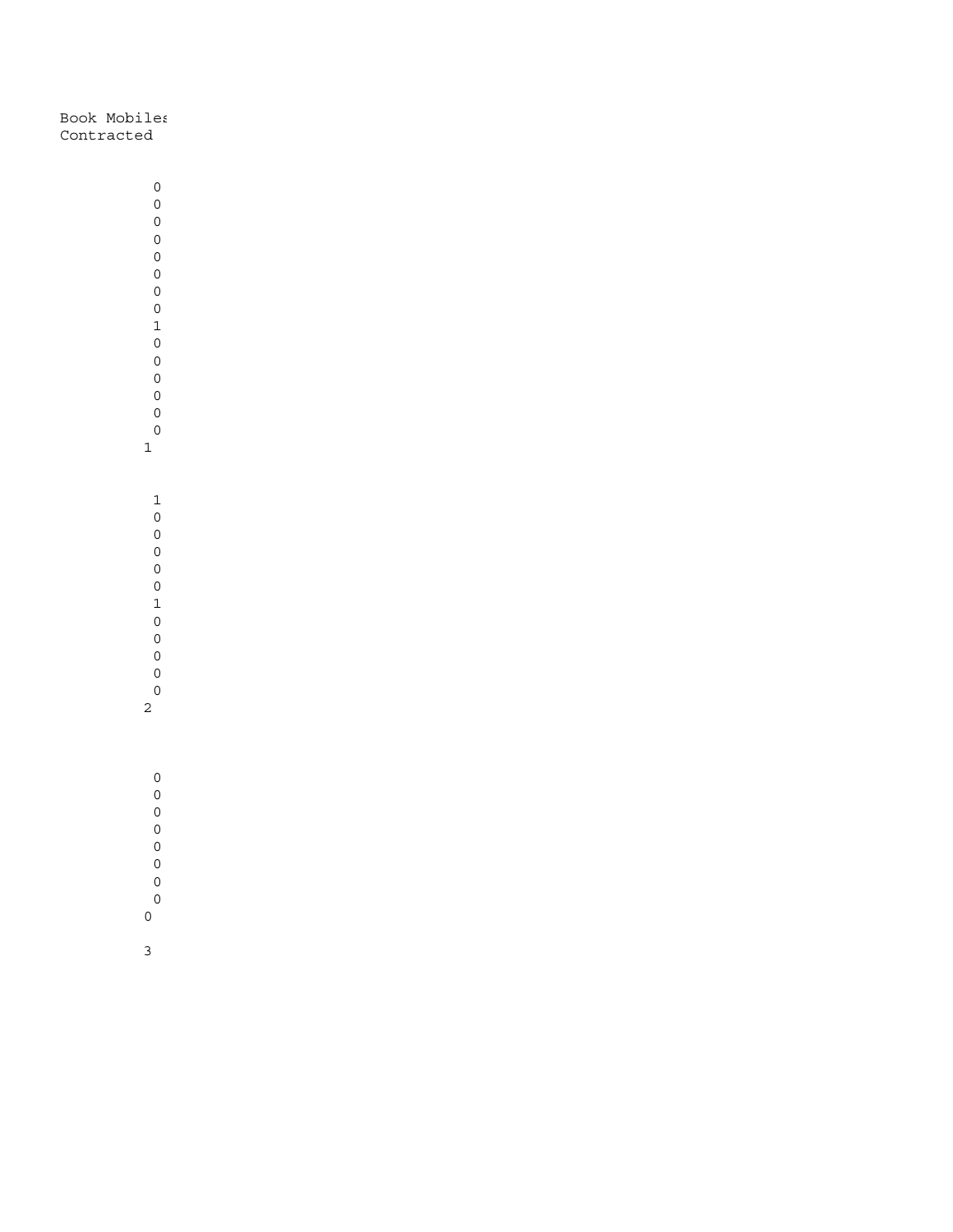<span id="page-10-0"></span>Staff Information Summary: Table 1

| City/Library      | Fed        | Serv    |      |                       |       | Directo Director Librarian Librarian Other |                                 | Other Pai Total |        | Per          |
|-------------------|------------|---------|------|-----------------------|-------|--------------------------------------------|---------------------------------|-----------------|--------|--------------|
|                   |            | Pop     |      | w/ MLS w/o MLS w/ MLS |       | $W/O$ MLS                                  | Professional Staff              |                 | Staff  | Capita       |
|                   |            |         |      |                       |       |                                            |                                 |                 |        |              |
| Over 25,000       |            |         |      |                       |       |                                            |                                 |                 |        |              |
| Billings          | SOC        | 116,736 | 1.00 | 0.00                  | 7.00  | 0.00                                       | 2.00                            | 18.00           | 28.00  | 0.0002       |
| Bozeman           | <b>BVF</b> | 41,869  | 1.00 | 0.00                  | 4.98  | 0.60                                       | 2.85                            | 9.93            | 19.36  | 0.0005       |
| Butte             | <b>BVF</b> | 34,814  | 0.00 | 1.00                  | 0.00  | 3.00                                       | 8.88                            | 0.00            | 12.88  | 0.0004       |
| Great Falls       | PATH       | 78,003  | 1.00 | 0.00                  | 3.50  | 0.00                                       | 5.25                            | 11.08           | 20.83  | 0.0003       |
| Helena            | <b>BVF</b> | 51,524  | 1.00 | 0.00                  | 3.50  | 1.00                                       | 3.00                            | 8.00            | 16.50  | 0.0003       |
| Kalispell         | TAM        | 67,285  | 1.00 | 0.00                  | 1.50  | 0.00                                       | 2.00                            | 20.75           | 25.25  | 0.0004       |
| Missoula          | TAM        | 85,670  | 0.00 | 1.00                  | 2.00  | 3.00                                       | 0.00                            | 15.00           | 21.00  | 0.0002       |
| Subtotals         |            | 475,901 | 5.00 | 2.00                  | 22.48 | 7.60                                       | 23.98                           | 82.76           | 143.82 | 0.0003       |
| $10,001 - 24,999$ |            |         |      |                       |       |                                            |                                 |                 |        |              |
| Anaconda          | <b>BVF</b> | 10,229  | 0.00 | 1.00                  | 0.00  | 1.70                                       | 0.00                            | 1.40            | 4.10   | 0.0004       |
| Cut Bank          | PATH       | 12,426  | 0.00 | 0.90                  | 0.00  | 0.80                                       | 1.30                            | 0.65            | 3.65   | 0.0003       |
| Forsyth           | SAGE       | 10,755  | 0.00 | 1.00                  | 0.00  | 1.48                                       | 0.00                            | 0.10            | 2.58   | 0.0002       |
| Hamilton          | TAM        | 21,431  | 0.00 | 1.00                  | 0.00  | 1.00                                       | 0.00                            | 2.40            | 4.40   | 0.0002       |
| Hardin            | SOC        | 12,060  | 1.00 | 0.00                  | 0.00  | 4.00                                       | 0.00                            | 0.50            | 5.50   | 0.0005       |
| Havre             | PATH       | 17,480  | 0.00 | 1.00                  | 0.00  | 3.00                                       | 1.00                            | 1.00            | 6.00   | 0.0003       |
| Lewistown         | SOC        | 12,082  | 1.00 | 0.00                  | 0.00  | 0.00                                       | 3.50                            | 0.48            | 4.98   | 0.0004       |
| Libby             | TAM        | 18,409  | 1.00 | 0.00                  | 1.00  | 0.00                                       | 5.50                            | 0.90            | 8.40   | 0.0005       |
| Livingston        | <b>BVF</b> | 15,651  | 1.00 | 0.00                  | 1.20  | 0.88                                       | 0.11                            | 1.93            | 5.12   | 0.0003       |
| Miles City        | SAGE       | 12,126  | 0.00 | 1.00                  | 0.00  | 0.00                                       | 1.00                            | 3.50            | 5.50   | 0.0005       |
| Polson            | TAM        | 10,652  | 0.00 | 1.00                  | 0.00  | 1.00                                       | 0.00                            | 1.00            | 3.00   | 0.0003       |
| Sidney            | SAGE       | 10,381  | 0.00 | 1.00                  | 0.00  | 1.00                                       | 1.00                            | 2.00            | 5.00   | 0.0005       |
| Wolf Point        | GPL        | 11,127  | 0.00 | 1.00                  | 0.00  | 4.15                                       | 0.00                            | 1.50            | 6.65   | 0.0006       |
| Subtotals         |            | 174,809 |      | 8.90                  | 2.20  | 19.01                                      | 13.41                           | 17.36           | 64.88  | 0.0004       |
|                   |            |         | 4.00 |                       |       |                                            |                                 |                 |        |              |
| $5,001 - 10,000$  |            |         |      |                       |       |                                            |                                 |                 |        |              |
| Belgrade          | <b>BVF</b> | 7,896   | 1.00 | 0.00                  | 0.00  | 0.00                                       | 0.00                            | 1.50            | 2.50   | 0.0003       |
| Boulder           | <b>BVF</b> | 8,988   | 0.00 | 1.00                  | 0.00  | 1.00                                       | 0.00                            | 1.00            | 3.00   | 0.0003       |
| Columbus          | SOC        | 7,222   | 0.00 | 1.00                  | 0.00  | 0.00                                       | 0.00                            | 1.00            | 2.00   | 0.0003       |
| Deer Lodge        | <b>BVF</b> | 6,792   | 0.00 | 1.00                  | 0.00  | 0.63                                       | 0.00                            | 0.00            | 1.63   | 0.0002       |
| Dillon            | <b>BVF</b> | 8,849   | 0.00 | 0.55                  | 0.00  | 0.00                                       | 0.00                            | 1.10            | 1.65   | 0.0002       |
| Fort Benton       | PATH       | 5,451   | 0.00 | 1.00                  | 0.00  | 2.50                                       | 0.00                            | 0.60            | 4.10   | 0.0008       |
| Glasgow           | GPL        | 8,316   | 0.00 | 1.00                  | 0.00  | 0.00                                       | 0.00                            | 2.50            | 3.50   | 0.0004       |
| Glendive          | SAGE       | 8,994   | 0.00 | 0.88                  | 0.00  | 1.50                                       | 0.00                            | 1.10            | 3.48   | 0.0004       |
| Laurel            | SOC        | 6,029   | 0.00 | 1.00                  | 0.00  | 0.00                                       | 0.00                            | 1.84            | 2.84   | 0.0005       |
| Malta             | GPL        | 5,039   | 0.00 | 1.00                  | 0.00  | 0.00                                       | 0.00                            | 0.83            | 1.83   | 0.0004       |
| Ronan             | TAM        | 7,981   | 0.00 | 0.75                  | 0.00  | 0.64                                       | 0.00                            | 0.00            | 1.39   | 0.0002       |
| St. Ignatius      | TAM        | 5,320   | 0.00 | 0.25                  | 0.00  | 0.00                                       | 0.00                            | 0.00            | 0.25   | 0.0000       |
| Shelby            | PATH       | 5,087   | 0.00 | 0.65                  | 0.00  | 0.30                                       | 0.23                            | 0.00            | 1.18   | 0.0002       |
| Stevensville      | TAM        | 7,966   | 0.00 | 1.00                  | 0.00  | 1.50                                       | 0.00                            | 0.00            | 2.50   | 0.0003       |
| Subtotals         |            | 99,930  | 1.00 | 11.08                 | 0.00  | 8.07                                       | 0.23                            | 11.47           | 31.84  | 0.0003       |
|                   |            |         |      |                       |       |                                            |                                 |                 |        |              |
| $3,501 - 5,000$   |            |         |      |                       |       |                                            |                                 |                 |        |              |
| Chinook           | PATH       | 4,368   | 0.00 | $0\,.78$              | 0.00  | 0.78                                       | ${\bf 0}$ . ${\bf 0}$ ${\bf 0}$ | 0.26            |        | 1.82 0.0004  |
| Conrad            | PATH       | 4,357   | 0.00 | 1.00                  | 0.00  | 1.13                                       | 0.25                            | 0.00            | 2.38   | 0.0005       |
| Plains            | TAM        | 3,511   | 0.00 | 0.63                  | 0.00  | 0.00                                       | 0.00                            | 0.61            | 1.23   | 0.0004       |
| Plentywood        | GPL        | 4,434   | 0.00 | 1.00                  | 0.00  | 1.55                                       | 0.00                            | 0.00            | 2.55   | 0.0006       |
| Red Lodge         | SOC        | 4,807   | 0.00 | 1.00                  | 0.00  | 0.00                                       | 0.00                            | 0.48            | 1.48   | 0.0003       |
| Roundup           | SOC        | 4,422   | 1.00 | 0.00                  | 0.00  | 0.70                                       | 0.00                            | 0.00            | 1.70   | 0.0004       |
| Superior          | TAM        | 3,633   | 0.00 | 0.60                  | 0.00  | 0.30                                       | 0.00                            | 0.70            | 1.60   | 0.0004       |
| Thompson Falls    | TAM        | 4,594   | 0.00 | 0.65                  | 0.00  | 0.00                                       | 0.00                            | 0.28            | 0.93   | 0.0002       |
| Townsend          | <b>BVF</b> | 3,677   | 0.00 | 1.00                  | 0.00  | 2.00                                       | 0.00                            | 0.00            | 3.00   | 0.0008       |
| Virginia City     | <b>BVF</b> | 3,647   | 0.00 | 0.55                  | 0.00  | 0.00                                       | 0.00                            | 0.10            | 0.65   | 0.0002       |
| Subtotals         |            | 41,450  | 1.00 | 7.21                  | 0.00  | 6.46                                       | 0.25                            | 2.42            |        | 17.33 0.0004 |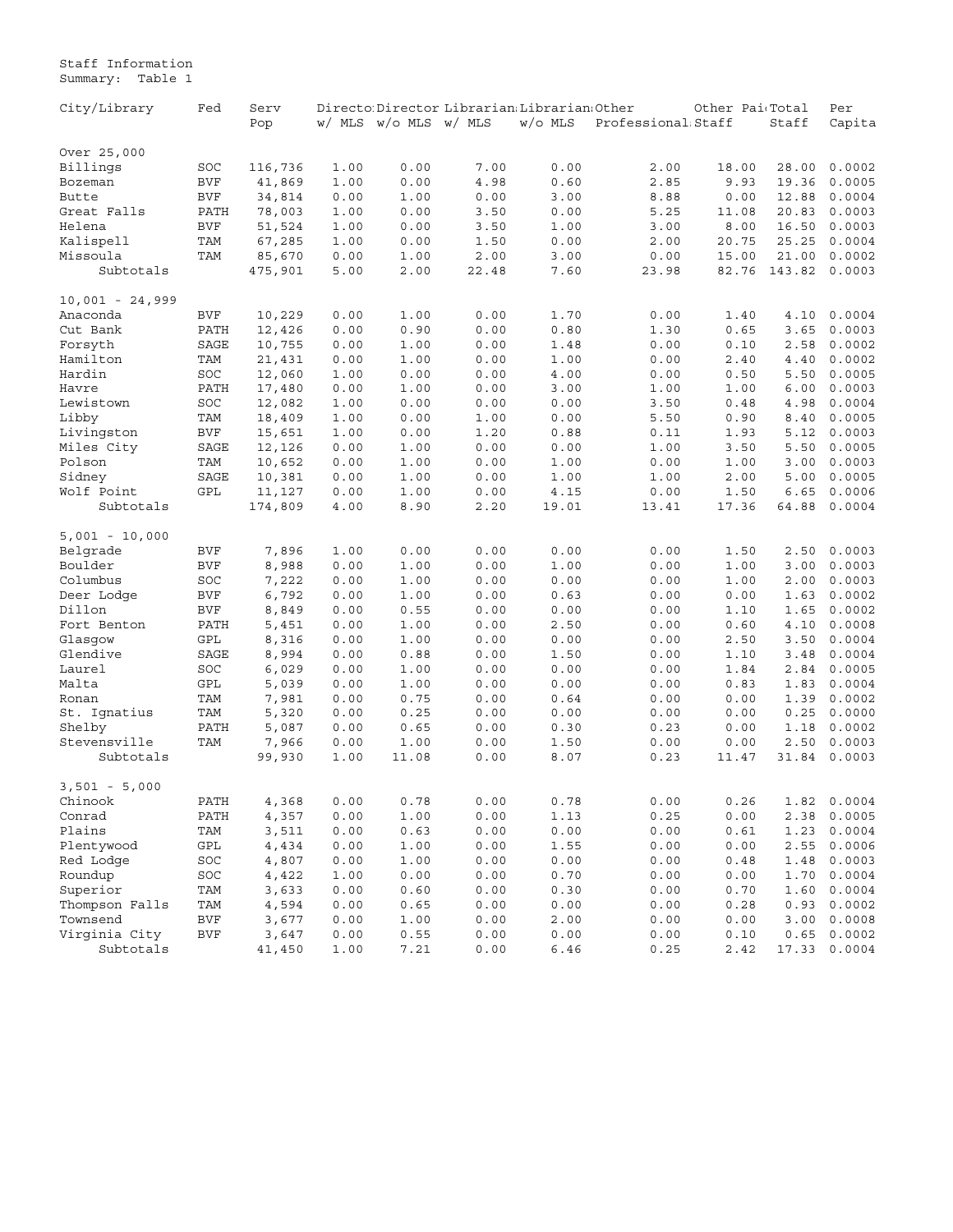Staff Information Summary: Table 2

| City/Library            | Fed        | Serv    |       |                       | Directo Director Librarian: Librarian: Other |         |                    | Other Pai <sub>'Total</sub> |        | Per    |
|-------------------------|------------|---------|-------|-----------------------|----------------------------------------------|---------|--------------------|-----------------------------|--------|--------|
|                         |            | Pop     |       | w/ MLS w/o MLS w/ MLS |                                              | W/o MLS | Professional Staff |                             | Staff  | Capita |
| $2,001 - 3,500$         |            |         |       |                       |                                              |         |                    |                             |        |        |
| Baker                   | SAGE       | 3,061   | 0.00  | 1.00                  | 0.00                                         | 2.40    | 0.00               | 0.00                        | 3.40   | 0.0011 |
| Big Timber              | SOC        | 3,269   | 0.00  | 1.00                  | 0.00                                         | 0.23    | 0.00               | 0.00                        | 1.23   | 0.0004 |
| Bridger                 | SOC        | 2,081   | 0.00  | 0.41                  | 0.00                                         | 0.00    | 0.00               | 0.04                        | 0.45   | 0.0002 |
| <b>Broadus</b>          | SAGE       | 2,006   | 0.00  | 0.50                  | 0.00                                         | 0.50    | 0.00               | 0.20                        | 1.20   | 0.0006 |
| Chester                 | PATH       | 2,238   | 0.00  | 1.00                  | 0.00                                         | 0.50    | 0.00               | 0.15                        | 1.65   | 0.0007 |
| Choteau                 | PATH       | 3,374   | 0.00  | 0.71                  | 0.00                                         | 0.28    | 0.00               | 0.00                        | 0.99   | 0.0003 |
| Circle                  | SAGE       | 2,140   | 0.00  | 0.50                  | 0.00                                         | 0.00    | 0.00               | 0.50                        | 1.00   | 0.0005 |
| Harlem                  | PATH       | 2,686   | 0.00  | 0.63                  | 0.00                                         | 0.00    | 0.00               | 0.38                        | 1.01   | 0.0004 |
| Harlowton               | SOC        | 2,355   | 0.00  | 0.88                  | 0.00                                         | 0.00    | 0.00               | 0.00                        | 0.88   | 0.0004 |
| Joliet                  | SOC        | 2,059   | 0.00  | 1.00                  | 1.00                                         | 0.00    | 0.00               | 0.00                        | 2.00   | 0.0010 |
| Manhattan               | <b>BVF</b> | 2,642   | 0.00  | 0.23                  | 0.00                                         | 0.20    | 0.00               | 0.00                        | 0.43   | 0.0002 |
| Scobey                  | GPL        | 2,152   | 0.00  | 0.80                  | 0.00                                         | 0.80    | 0.00               | 0.00                        | 1.60   | 0.0007 |
| Stanford                | SOC        | 2,246   | 0.00  | 1.00                  | 0.00                                         | 0.00    | 0.00               | 0.40                        | 1.40   | 0.0006 |
| Three Forks             |            |         |       |                       |                                              |         |                    |                             |        | 0.0003 |
|                         | <b>BVF</b> | 2,862   | 0.00  | 0.43                  | 0.00                                         | 0.28    | 0.08               | 0.00                        | 0.78   |        |
| West Yellowstone        | BVF        | 2,556   | 0.00  | 1.00                  | 0.00                                         | 0.75    | 0.00               | 0.00                        | 1.75   | 0.0007 |
| Subtotals               |            | 37,727  | 0.00  | 11.08                 | 1.00                                         | 5.93    | 0.08               | 1.67                        | 19.75  | 0.0005 |
| $1,201 - 2,000$         |            |         |       |                       |                                              |         |                    |                             |        |        |
| Belt                    | PATH       | 1,432   | 0.00  | 0.50                  | 0.00                                         | 0.00    | 0.00               | 0.50                        | 1.00   | 0.0007 |
| Cascade                 | PATH       | 1,732   | 0.00  | 0.58                  | 0.00                                         | 0.00    | 0.00               | 0.58                        | 1.15   | 0.0007 |
| Darby                   | TAM        | 1,304   | 0.00  | 0.60                  | 0.00                                         | 0.00    | 0.00               | 0.00                        | 0.60   | 0.0005 |
| Dutton                  | PATH       | 1,347   | 0.00  | 0.50                  | 0.00                                         | 0.00    | 0.00               | 0.00                        | 0.50   | 0.0004 |
| Ekalaka                 | SAGE       | 1,531   | 0.00  | 0.50                  | 0.00                                         | 0.00    | 0.00               | 0.00                        | 0.50   | 0.0003 |
| Fairfield               | PATH       | 1,717   | 0.00  | 0.29                  | 0.00                                         | 0.00    | 0.00               | 0.00                        | 0.29   | 0.0002 |
| Hot Springs             | TAM        | 1,628   | 0.00  | 0.50                  | 0.00                                         | 0.00    | 0.00               | 0.50                        | 1.00   | 0.0006 |
| Jordan                  | SAGE       | 1,433   | 0.00  | 0.50                  | 0.00                                         | 0.00    | 0.00               | 0.13                        | 0.63   | 0.0004 |
| Philipsburg             | <b>BVF</b> | 1,680   | 0.00  | 0.23                  | 0.00                                         | 0.23    | 0.00               | 0.00                        | 0.45   | 0.0003 |
| Terry                   | SAGE       | 1,331   | 0.00  | 0.40                  | 0.00                                         | 0.00    | 0.00               | 0.10                        | 0.50   | 0.0004 |
| Valier                  | PATH       | 1,861   | 0.00  | 0.50                  | 0.00                                         | 0.23    | 0.00               | 0.00                        | 0.73   | 0.0004 |
| White Sulphur Spr BVF   |            | 1,830   | 0.00  | 1.00                  | 0.00                                         | 0.05    | 0.00               | 0.00                        | 1.05   | 0.0006 |
| Subtotals               |            | 18,826  | 0.00  | 6.09                  | 0.00                                         | 0.50    | 0.00               | 1.80                        | 8.39   | 0.0004 |
|                         |            |         |       |                       |                                              |         |                    |                             |        |        |
| 1,200 & Under<br>Denton | SOC        | 334     | 0.00  | 0.80                  | 0.00                                         | 0.00    | 0.00               | 0.00                        | 0.80   | 0.0024 |
|                         | <b>BVF</b> | 975     |       |                       |                                              |         |                    |                             |        | 0.0003 |
| Drummond                |            |         | 0.00  | 0.25                  | 0.00                                         | 0.00    | 0.00               | 0.00                        | 0.25   |        |
| Ennis                   | <b>BVF</b> | 1,097   | 0.00  | 0.78                  | 0.00                                         | 0.00    | 0.00               | 0.00                        | 0.78   | 0.0007 |
| Moore                   | SOC        | 172     | 0.00  | 0.23                  | 0.00                                         | 0.00    | 0.00               | 0.00                        | 0.23   | 0.0013 |
| Sheridan                | <b>BVF</b> | 966     | 0.00  | 0.50                  | 0.00                                         | 0.00    | 0.00               | 0.20                        | 0.70   | 0.0007 |
| Twin Bridges            | <b>BVF</b> | 674     | 0.00  | 0.42                  | 0.00                                         | 0.00    | 0.00               | 0.50                        | 0.92   | 0.0014 |
| Wibaux                  | SAGE       | 1,138   | 0.00  | 0.80                  | 0.00                                         | 0.40    | 0.00               | 0.00                        | 1.20   | 0.0011 |
| Winnett                 | SOC        | 534     | 0.00  | 0.25                  | 0.00                                         | 0.50    | 0.05               | 0.15                        | 0.95   | 0.0018 |
| Subtotals               |            | 5,890   | 0.00  | 4.02                  | 0.00                                         | 0.90    | 0.05               | 0.85                        | 5.82   | 0.0010 |
| FINAL TOTALS            |            | 854,533 | 11.00 | 50.37                 | 25.68                                        | 48.46   | 37.99              | 118.32                      | 291.81 | 0.0003 |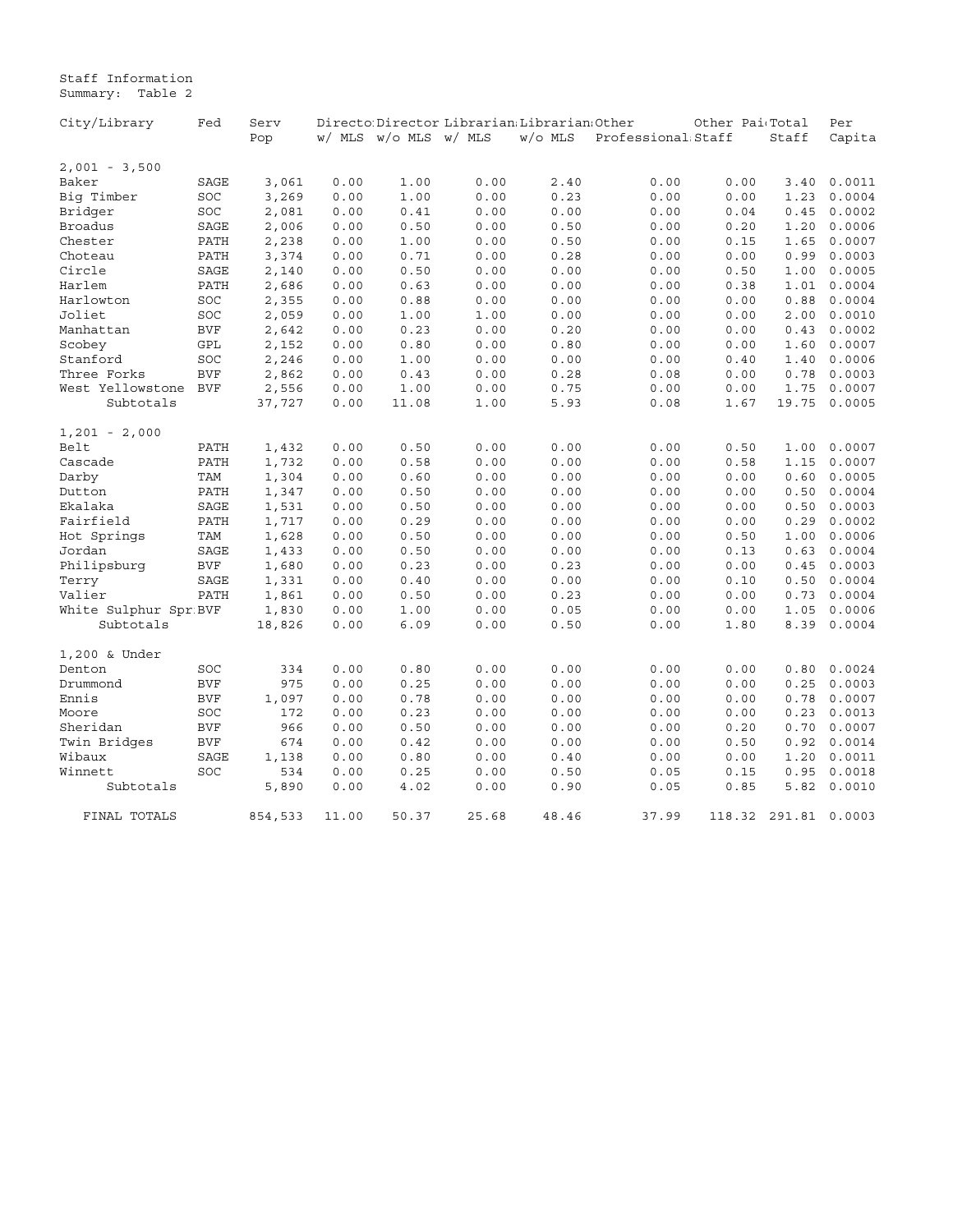<span id="page-12-0"></span>Public Library Personnel Director's Salary and Range of Professional Salaries Summary : Table 1A

|                             |          | Annual Salar Annual Salary |                         |          | Annual Salar Annual Salary |
|-----------------------------|----------|----------------------------|-------------------------|----------|----------------------------|
| Professional Positions      | High     | Low                        | Professional Positions  | High     | Low                        |
| Over 25,000                 |          |                            | $3,501 - 5,000$         |          |                            |
| Director                    | \$71,847 | \$35,694                   | Director                | 40,917   | 8,998                      |
| Assistant Director          | 57,150   | 42,646                     | Assistant Director      | 14,457   |                            |
| Branch Head                 | 25,691   | 18,182                     | Branch Head             | 2,031    |                            |
| Department Head             | 32,037   | 22,101                     | Other:                  |          |                            |
| Cataloger                   | 32,516   | 22,101                     | Assistant Librarian     | 8,113    |                            |
| Children's Librarian        | 34,429   | 23,905                     |                         |          |                            |
| Computer/Automation Special | 41,565   | 23,109                     | $2,001 - 3,500$         |          |                            |
| Interlibrary Loan Technicia | 32,034   | 19,000                     | Director                | \$21,516 | \$8,140                    |
| Reference/Adult Services    | 32,516   | 16,492                     | Assistant Director      | 17,310   | 3,295                      |
| Starting Librarian          | 32,516   | 23,905                     | Branch Head             | 100      |                            |
| Other:                      |          |                            | Other:                  |          |                            |
| Business Manager            | 27,000   | 24,100                     | Library Aide I          | 13,062   | 12,771                     |
| Circulation Manager         | 23,500   | 21,000                     | Library Aide II         | 21,170   | 19,889                     |
| Collection Management Lib   | 34,429   | 24,366                     | Library Station Librari | 100      |                            |
| Library Associate           | 20,919   | 19,313                     |                         |          |                            |
| Operations Manager          | 32,789   | 23,206                     | $1,201 - 2,000$         |          |                            |
| Public & Network Services   | 34,429   | 24,366                     | Director                | 12,480   | 1,272                      |
| Sr. Administration Coordi   | 38,769   | 28,390                     | Assistant Director      | 1,099    | 500                        |
| Young Adult Librarian       | 25,014   |                            |                         |          |                            |
|                             |          |                            | 1,200 & Under           |          |                            |
| $10,001 - 24,999$           |          |                            | Director                | 13,527   | 3,036                      |
| Director                    | 41,844   | 17,554                     | Assistant Director      | 3,150    |                            |
| Assistant Director          | 19,846   | 13,520                     | Other:                  |          |                            |
| Branch Head                 | 18,820   | 10,140                     | School Librarian        | 13,701   |                            |
| Department Head             | 16,120   |                            | Story Hour Coordinator  | 720      |                            |
| Cataloger                   | 18,820   | 14,477                     | Summer Reading Coordina | 180      |                            |
| Children's Librarian        | 26,936   | 14,456                     |                         |          |                            |
| Computer/Automation Special | 20,532   | 14,477                     |                         |          |                            |
| Interlibrary Loan Technicia | 23,424   |                            |                         |          |                            |
| Reference/Adult Services    | 29,171   | 14,456                     |                         |          |                            |
| Other:                      |          |                            |                         |          |                            |
| Assistant Librarian         | 9,501    | 6,632                      |                         |          |                            |
| Cataloger/ILL Technician    | 15,813   |                            |                         |          |                            |
| Circulation Manager         | 14,743   |                            |                         |          |                            |
| Collection Management Lib   | 18,820   | 14,477                     |                         |          |                            |
| Systems Librarian           | 18,820   | 14,477                     |                         |          |                            |
| $5,001 - 10,000$            |          |                            |                         |          |                            |
| Director                    | 26,146   | 9,127                      |                         |          |                            |
| Assistant Director          | 20,930   | 7,008                      |                         |          |                            |
| Branch Head                 | 19,672   | 7,000                      |                         |          |                            |
| Cataloger                   | 14,774   | 12,755                     |                         |          |                            |
| Children's Librarian        | 17,451   |                            |                         |          |                            |
| Interlibrary Loan Technicia | 7,776    |                            |                         |          |                            |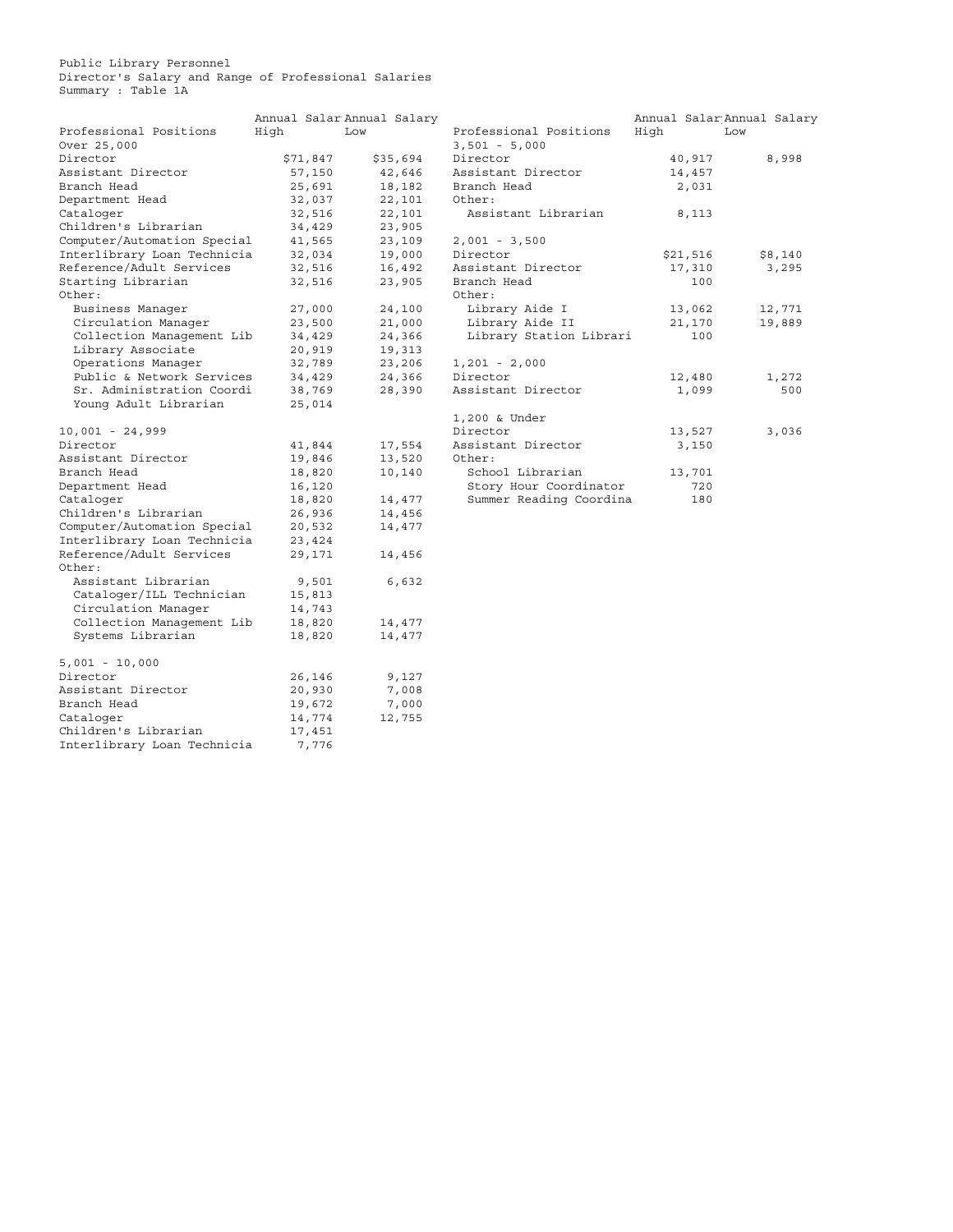<span id="page-13-0"></span>

| Library Income    |              | Summary: | Table 1             |           |                |             |                                        |         |
|-------------------|--------------|----------|---------------------|-----------|----------------|-------------|----------------------------------------|---------|
| City/Library      | Fed          | Serv     | Local               | State     | Federal        | Other       | Income                                 | Per     |
|                   |              | Pop      | Income              | Income    | Income         | Income      | Total                                  | Capita  |
| Over 25,000       |              |          |                     |           |                |             |                                        |         |
| Billings          | SOC          | 116,736  | \$1,916,873         | \$54,480  | \$0            | \$311,071   | \$2,282,424                            | \$19.55 |
| Bozeman           | <b>BVF</b>   | 41,869   | 741,681             | 12,573    | 0              | 32,627      | 786,881                                | 18.79   |
| <b>Butte</b>      | <b>BVF</b>   | 34,814   | 541,474             | 8,678     | 0              | 6,146       | 556,298                                | 15.98   |
| Great Falls       | PATH         | 78,003   | 782,482             | 20,997    | 1,794          | 151,096     | 956,369                                | 12.26   |
| Helena            | <b>BVF</b>   | 51,524   | 644,745             | 25,386    | $\mathsf{O}$   | 182,343     | 852,474                                | 16.55   |
| Kalispell         | TAM          | 67,285   | 800,496             | 21,767    | 1,866          | 84,880      | 909,009                                | 13.51   |
| Missoula          | TAM          | 85,670   | 962,191             | 22,138    | 40,450         | 24,488      | 1,049,267                              | 12.25   |
| Subtotals         |              |          | 475,901 \$6,389,942 | \$166,019 |                |             | $$44,110$ $$792,651$ $$7,392,722$      | \$15.53 |
| $10,001 - 24,999$ |              |          |                     |           |                |             |                                        |         |
| Anaconda          | <b>BVF</b>   | 10,229   | \$146,407           | \$2,130   | \$0\$          | \$6,235     | \$154,772                              | \$15.13 |
| Cut Bank          | PATH         | 12,426   | 149,500             | 3,647     | 0              | 86,554      | 239,701                                | 19.29   |
| Forsyth           | SAGE         | 10,755   | 126,884             | 5,061     | 0              | 1,374       | 133,319                                | 12.40   |
| Hamilton          | TAM          | 21,431   | 109,286             | 5,055     | 0              | 73,868      | 188,209                                | 8.78    |
| Hardin            | SOC          | 12,060   | 237,144             | 4,713     | 0              | $\circ$     | 241,857                                | 20.05   |
| Havre             | PATH         | 17,480   | 175,520             | 6,479     | 0              | $\mathbf 0$ | 181,999                                | 10.41   |
| Lewistown         | $_{\rm SOC}$ | 12,082   | 157,440             | 5,012     | 2,017          | 24,952      | 189,421                                | 15.68   |
| Libby             | TAM          | 18,409   | 316,260             | 5,397     | 0              | 23,778      | 345,435                                | 18.76   |
| Livingston        | <b>BVF</b>   |          |                     |           |                | 13,209      |                                        | 10.90   |
|                   |              | 15,651   | 153,679             | 2,977     | 743            |             | 170,608                                | 25.96   |
| Miles City        | SAGE         | 12,126   | 290,105             | 9,720     | 14,922         | 0           | 314,747                                |         |
| Polson            | TAM          | 10,652   | 86,543              | 2,871     | 0              | 49,384      | 138,798                                | 13.03   |
| Sidney            | SAGE         | 10,381   | 122,700             | 4,509     | 65,580         | 11,304      | 204,093                                | 19.66   |
| Wolf Point        | GPL          | 11,127   | 218,011             | 3,869     | 0              | 5,659       | 227,539                                | 20.45   |
| Subtotals         |              |          | 174,809 \$1,344,738 | \$34,355  | \$83,262       | \$128,286   | \$1,590,641                            | \$9.10  |
| $5,001 - 10,000$  |              |          |                     |           |                |             |                                        |         |
| Belgrade          | <b>BVF</b>   | 7,896    | \$113,987           | \$2,067   | \$0            | \$7,792     | \$123,846                              | \$15.68 |
| Boulder           | <b>BVF</b>   | 8,988    | 133,645             | 2,093     | 4,224          | 0           | 139,962                                | 15.57   |
| Columbus          | SOC          | 7,222    | 84,319              | 2,572     | 0              | 1,559       | 88,450                                 | 12.25   |
| Deer Lodge        | BVF          | 6,792    | 52,400              | 2,680     | 0              | 9,300       | 64,380                                 | 9.48    |
| Dillon            | <b>BVF</b>   | 8,849    | 42,680              | 3,005     | 0              | 56,732      | 102,417                                | 11.57   |
| Fort Benton       | PATH         | 5,451    | 113,206             | 3,364     | 0              | 629         | 117,199                                | 21.50   |
| Glasgow           | GPL          | 8,316    | 132,942             | 4,569     | 0              | 3,497       | 141,008                                | 16.96   |
| Glendive          | SAGE         | 8,994    | 120,810             | 3,198     | 0              | 1,200       | 125,208                                | 13.92   |
| Laurel            | SOC          | 6,029    | 112,921             | 2,248     | 4,397          | 2,919       | 122,485                                | 20.32   |
| Malta             | GPL          | 5,039    | 52,355              | 1,597     | 3,587          | 0           | 57,539                                 | 11.42   |
| Ronan             | TAM          | 7,981    | 21,767              | 2,400     | 0              | 12,045      | 36,212                                 | 4.54    |
| St. Ignatius      | TAM          | 5,320    | 8,007               | 3,015     | 0              | 323         | 11,345                                 | 2.13    |
| Shelby            | PATH         | 5,087    | 71,570              | 2,698     | 0              | 1,593       | 75,861                                 | 14.91   |
| Stevensville      | TAM          | 7,966    | 60,685              | 2,618     | $\overline{0}$ | 5,217       | 68,520 8.60                            |         |
| Subtotals         |              |          | 99,930 \$1,121,294  | \$38,124  |                |             | \$12,208 \$102,806 \$1,274,432 \$12.75 |         |
| $3,501 - 5,000$   |              |          |                     |           |                |             |                                        |         |
| Chinook           |              |          |                     |           | \$0            | \$694       |                                        |         |
| Conrad            | PATH         | 4,368    | \$67,679            | \$4,273   |                |             | $$72,646$ \$16.63                      |         |
|                   | PATH         | 4,357    | 69,536              | 2,533     | 2,314          | 2,188       | 76,571                                 | 17.57   |
| Plains            | TAM          | 3,511    | 55,905              | 3,227     | 4,800          | 1,185       | 65,117                                 | 18.55   |
| Plentywood        | GPL          | 4,434    | 100,446             | 1,681     | 0              | 6,886       | 109,013                                | 24.59   |
| Red Lodge         | SOC          | 4,807    | 43,591              | 2,211     | 0              | 700         | 46,502                                 | 9.67    |
| Roundup           | SOC          | 4,422    | 66,734              | 3,203     | 1,600          | 1,541       | 73,078                                 | 16.53   |
| Superior          | TAM          | 3,633    | 47,847              | 2,774     | 0              | 185         | 50,806                                 | 13.98   |
| Thompson Falls    | TAM          | 4,594    | 46,173              | 2,566     | 0              | 3,654       | 52,393                                 | 11.40   |
| Townsend          | BVF          | 3,677    | 20,900              | 1,427     | 0              | 1,958       | 24,285                                 | 6.60    |
| Virginia City     | <b>BVF</b>   | 3,647    | 31,487              | 1,318     | 0              | 494         | 33,299                                 | 9.13    |
| Subtotals         |              | 41,450   | \$550,298           | \$25,213  | \$8,714        | \$19,485    | \$603,710                              | \$14.56 |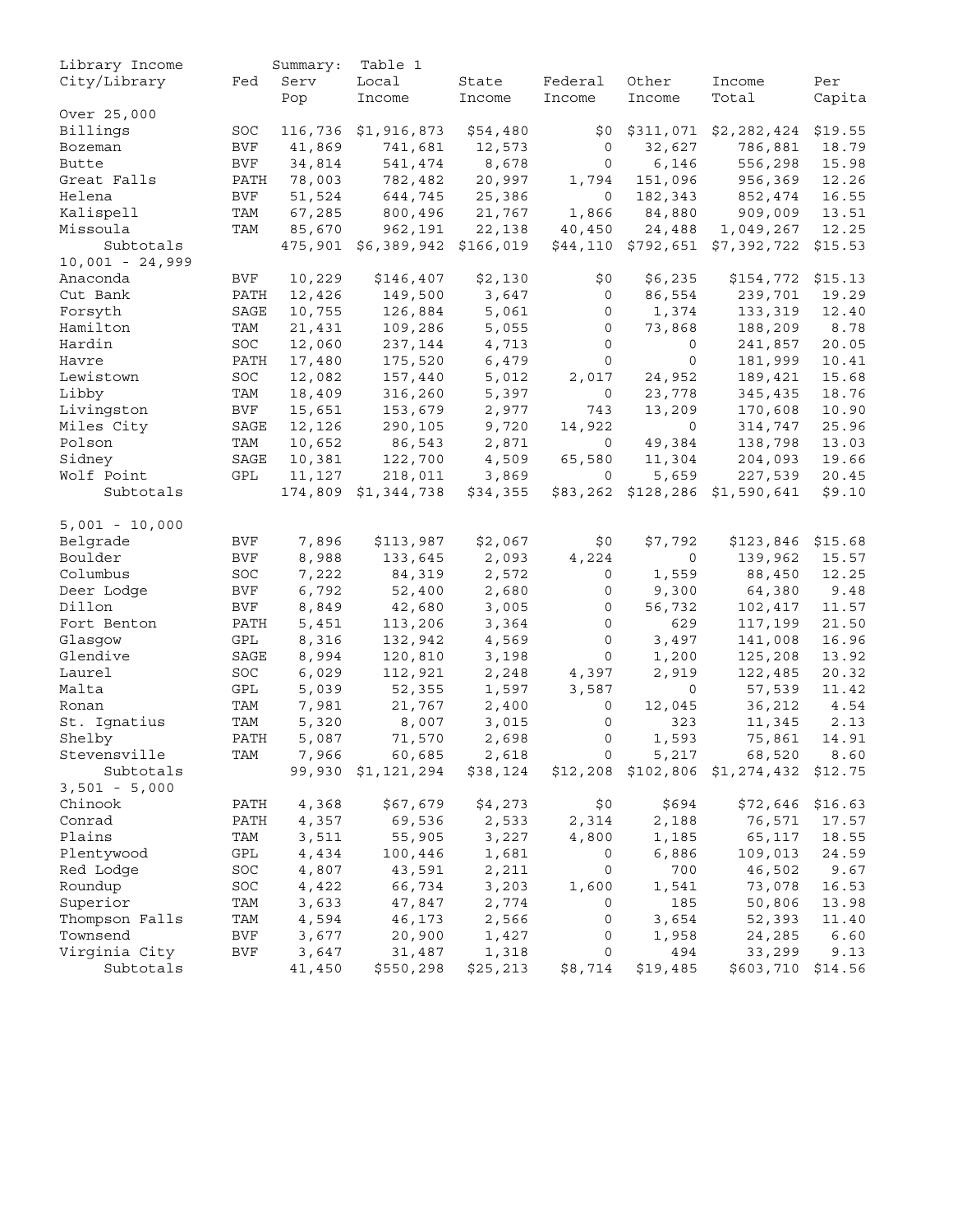Summary: Table 1 Summary: Table 2

City/Library Fed Serv Local State Federal Other Income Per Pop Income Income Income Income Total Capita 2,001 - 3,500 Baker SAGE 3,061 \$102,513 \$2,228 \$0 \$4,889 109,630 \$35.82 Big Timber SOC 3,269 55,986 1,557 2,165 251 59,959 18.34 Bridger SOC 2,081 14,740 1,836 0 100 16,676 8.01 Broadus SAGE 2,006 33,066 2,039 0 6,714 41,819 20.85 Chester PATH 2,238 57,636 2,798 0 262 60,696 27.12 Choteau PATH 3,374 6,000 721 0 25,970 32,691 9.69 Circle SAGE 2,140 25,932 1,856 0 635 28,423 13.28 Harlem PATH 2,686 43,842 2,487 0 0 46,329 17.25 Harlowton SOC 2,355 23,750 1,978 235 1,200 27,163 11.53 Joliet SOC 2,059 37,442 1,834 3,001 818 43,095 20.93 Manhattan BVF 2,642 31,720 716 0 1,340 33,776 12.78 Scobey GPL 2,152 39,630 1,471 2,966 0 44,067 20.48 Stanford SOC 2,246 42,583 2,076 0 831 45,490 20.25 Three Forks BVF 2,862 37,614 1,208 2,842 1,319 42,983 15.02 West Yellowstone BVF 2,556 87,650 1,054 1,203 6,248 96,155 37.62 Subtotals 37,727 \$640,104 \$25,859 \$12,412 \$50,577 \$728,952 \$19.32 1,201 - 2,000 Belt PATH 1,432 \$7,755 \$2,009 \$0 \$1,491 \$11,255 \$7.86 Cascade PATH 1,732 7,200 1,974 0 3,989 13,163 7.60 Darby TAM 1,304 2,500 2,182 0 3,282 7,964 6.11 Dutton PATH 1,347 4,000 6 0 2,000 6,006 4.46 Ekalaka SAGE 1,531 12,172 1,562 0 628 14,362 9.38 Fairfield PATH 1,717 2,730 957 0 11,997 15,684 9.13 Hot Springs TAM 1,628 15,992 2,184 1,771 5,173 25,120 15.43 Jordan SAGE 1,433 14,651 1,727 2,074 95 18,547 12.94 Philipsburg BVF 1,680 10,550 1,215 1,429 1,992 15,186 9.04 Terry SAGE 1,331 19,068 1,643 2,530 4,882 28,123 21.13 Valier PATH 1,861 25,100 2,021 2,324 0 29,445 15.82 White Sulphur Sprin BVF 1,830 35,690 1,389 0 10,747 47,826 26.13 Subtotals 18,826 \$157,408 \$18,869 \$10,128 \$46,276 \$232,681 \$12.36 1,200 & Under Denton SOC 334 \$2,236 \$1,445 \$0 \$35 \$3,716 \$11.13 Drummond BVF 975 4,631 1,022 0 75 5,728 5.87 Ennis BVF 1,097 17,514 1,797 0 2,745 22,056 20.11 Moore SOC 172 1,646 1,577 0 1,045 4,268 24.81 Sheridan BVF 966 10,017 1,118 31,808 14,417 57,360 59.38 Twin Bridges BVF 674 6,600 1,022 0 7,743 15,365 22.80 Wibaux SAGE 1,138 29,434 1,427 0 0 30,861 27.12 Winnett SOC 534 29,917 1,795 1,094 2,040 34,846 65.25 Subtotals 5,890 \$101,995 \$11,203 \$32,902 \$28,100 \$174,200 \$29.58 FINAL TOTALS 854,533 \$10,305,779 \$319,642 \$203,736 \$1,168,181 \$11,997,338 \$14.04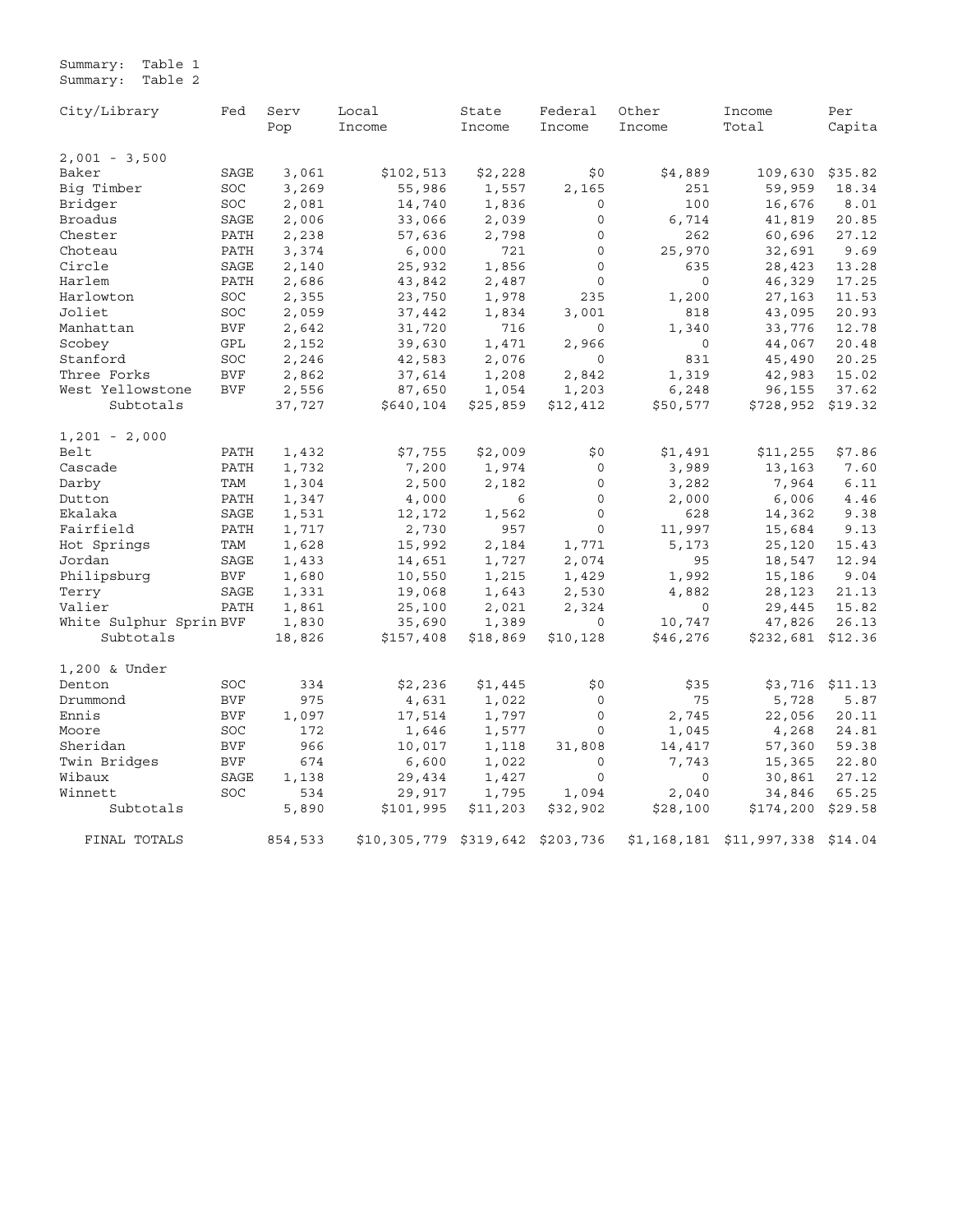<span id="page-15-0"></span>

Library Expenditures Library Expenditures Summary: Table 1 Summary: Table 1

| City/Library      | Fed        | Serv<br>Pop | Salaries            | Benefits  | Collection | Electronic<br>Formats | Continuing<br>Education | Computer<br>Services | Electronic Access Other<br>Computer Hardware Operating | Expenditures | Final<br>Total | Per<br>Capita |
|-------------------|------------|-------------|---------------------|-----------|------------|-----------------------|-------------------------|----------------------|--------------------------------------------------------|--------------|----------------|---------------|
| Over 25,000       |            |             |                     |           |            |                       |                         |                      |                                                        |              |                |               |
| Billings          | SOC        | 116,736     | \$792,938           | \$238,725 | \$285,095  | \$37,140              | \$11,231                | \$93,972             | \$62,148                                               | \$674,217    | \$2,195,466    | \$18.81       |
| Bozeman           | <b>BVF</b> | 41,869      | 443,817             | 39,403    | 95,576     | 4,201                 | 7,688                   | 24,519               | 17,927                                                 | 103,602      | 736,733        | 17.60         |
| <b>Butte</b>      | <b>BVF</b> | 34,814      | 275,869             | 99,069    | 57,689     | 359                   | 1,327                   | 1,575                | 3,455                                                  | 88,750       | 528,093        | 15.17         |
| Great Falls       | PATH       | 78,003      | 444,104             | 121,274   | 130,349    | 100                   | 3,672                   | 11,816               | 7,244                                                  | 174,617      | 893,176        | 11.45         |
| Helena            | <b>BVF</b> | 51,524      | 424,736             | 96,828    | 66,122     |                       | 4,647                   | 12,466               | 21,380                                                 | 254,222      | 880,401        | 17.09         |
| Kalispell         | TAM        | 67,285      | 550,750             | 8,043     | 105,762    | $\mathbb O$           | 1,962                   | 27,714               | 89,003                                                 | 164,187      | 947,421        | 14.08         |
| Missoula          | TAM        | 85,670      | 485,817             | 148,664   | 115,797    | 1,775                 | 3,796                   | 13,791               | 90,345                                                 | 196,186      | 1,056,171      | 12.33         |
| Subtotals         |            |             | 475,901 \$3,418,031 | \$752,006 | \$856,390  | \$43,575              | \$34,323                | 185,853              | 291,502                                                | 1,655,781    | \$7,237,461    | \$15.21       |
| $10,001 - 24,999$ |            |             |                     |           |            |                       |                         |                      |                                                        |              |                |               |
| Anaconda          | <b>BVF</b> | 10,229      | \$52,065            | \$11,858  | \$21,142   | \$500                 | \$1,472                 | \$1,500              | \$4,000                                                | \$23,226     | \$115,763      | \$11.32       |
| Cut Bank          | PATH       | 12,426      | 88,065              |           | 24,996     |                       | 806                     | 5,018                | 6,481                                                  | 14,900       | 140,266        | 11.29         |
| Forsyth           | SAGE       | 10,755      | 59,953              | 8,600     | 21,567     | $\mathbb O$           | 2,484                   | 5,290                | 1,300                                                  | 8,250        | 107,444        | 9.99          |
| Hamilton          | TAM        | 21,431      | 76,807              | 12,282    | 29,813     | $\mathbb O$           | 2,143                   | 4,130                | 4,680                                                  | 34,471       | 164,326        | 7.67          |
| Hardin            | SOC        | 12,060      | 101,012             | 30,364    | 9,043      | $\mathbf 0$           | 991                     | 39,447               | 13,917                                                 | 42,404       | 237,178        | 19.67         |
| Havre             | PATH       | 17,480      | 104,300             | 31,933    | 13,300     | $\circ$               | 1,224                   | 2,092                | $\circ$                                                | 29,150       | 181,999        | 10.41         |
| Lewistown         | SOC        | 12,082      | 9,681               | 23,421    | 23,006     | $\circ$               | 916                     | 2,168                | 10,583                                                 | 24,066       | 93,841         | 7.77          |
| Libby             | TAM        | 18,409      | 155,817             | 50,299    | 28,305     | 1,120                 | 7,518                   | 1,725                | 20,842                                                 | 36,564       | 302,190        | 16.42         |
| Livingston        | <b>BVF</b> | 15,651      | 95,546              | 25,655    | 22,306     | 810                   | 521                     | 1,200                | $\Omega$                                               | 36,814       | 182,852        | 11.68         |
| Miles City        | SAGE       | 12,126      | 157,342             | 49,945    | 23,080     | 300                   | 3,311                   | 4,935                | 13,252                                                 | 37,940       | 290,105        | 23.92         |
| Polson            | TAM        | 10,652      | 49,418              | 14,422    | 8,584      | $\mathbb O$           | 834                     | 4,056                | 838                                                    | 48,942       | 129,385        | 12.15         |
| Sidney            | SAGE       | 10,381      | 68,102              | 17,213    | 11,995     | 200                   | 2,260                   | 7,900                | 36,919                                                 | 50,595       | 195,184        | 18.80         |
| Wolf Point        | GPL        | 11,127      | 91,395              | 24,800    | 31,108     | 450                   | 886                     | \$3,266              | 4,010                                                  | 26,485       | 182,400        | 16.39         |
| Subtotals         |            | 174,809     | \$1,109,503         | \$300,792 | \$268,245  | \$3,380               | \$25,366                | 82,727               | 116,822                                                | 413,807      | \$2,320,642    | \$13.28       |
| $5,001 - 10,000$  |            |             |                     |           |            |                       |                         |                      |                                                        |              |                |               |
| Belgrade          | <b>BVF</b> | 7,896       | \$41,588            | \$8,346   | \$10,638   | \$1,472               | \$809                   | \$3,852              | \$6,066                                                | \$11,770     | \$84,541       | \$10.71       |
| Boulder           | <b>BVF</b> | 8,988       | 58,610              | 12,400    | 22,219     | $\mathbb O$           | 456                     | $\circ$              | 2,798                                                  | 21,649       | 118,132        | 13.14         |
| Columbus          | SOC        | 7,222       | 37,885              | 12,655    | 20,584     | 900                   | 700                     | 584                  | $\circ$                                                | 3,850        | 77,158         | 10.68         |
| Deer Lodge        | $\rm BVF$  | 6,792       | 23,200              | 3,800     | 8,000      | $\Omega$              | 500                     | 1,518                | 4,500                                                  | 10,000       | 51,518         | 7.59          |
| Dillon            | <b>BVF</b> | 8,849       | 21,785              | 2,452     | 8,576      | $\circ$               | 585                     | 745                  | $\circ$                                                | 11,527       | 45,670         | 5.16          |
| Fort Benton       | PATH       | 5,451       | 66,863              | $\Omega$  | 9,727      | $\mathbb O$           | $\Omega$                | 1,795                | 2,290                                                  | 6,749        | 87,424         | 16.04         |
| Glasqow           | GPL        | 8,316       | 60,355              | 8,186     | 30,500     | 3,722                 | 1,700                   | 2,798                | 3,835                                                  | 50,850       | 161,946        | 19.47         |
| Glendive          | SAGE       | 8,994       | 59,540              | 12,250    | 12,301     | $\mathbb O$           | 516                     | 2,786                | $\circ$                                                | 34,800       | 122,193        | 13.59         |
| Laurel            | SOC        | 6,029       | 58,470              | 22,924    | 13,539     | $\circ$               | 45                      | 2,668                | 9,702                                                  | 15,410       | 122,758        | 20.36         |
| Malta             | GPL        | 5,039       | 23,954              | 11,530    | 6,955      | $\Omega$              | 78                      | 1,648                | $\circ$                                                | 1,559        | 45,724         | 9.07          |
| Ronan             | TAM        | 7,981       | 17,547              | 3,847     | 5,272      | $\Omega$              | 726                     | 1,200                | 1,948                                                  | 3,156        | 33,696         | 4.22          |
| St. Ignatius      | TAM        | 5,320       | 2,100               | $\Omega$  | $\Omega$   | $\mathbb O$           | $\mathbf 0$             | 180                  | 60                                                     | 127          | 2,467          | 0.46          |
| Shelby            | PATH       | 5,087       | 24,417              | 2,037     | 8,185      | 160                   | 568                     | 1,382                | 4,468                                                  | 1,181        | 42,398         | 8.33          |
| Stevensville      | TAM        | 7,966       | 44,016              | 5,617     | 11,764     | $\mathbb O$           | 126                     | 798                  | $\circ$                                                | 19,073       | 81,394         | 10.22         |
| Subtotals         |            | 99,930      | \$540,330           | \$106,044 | \$168,260  | \$6,254               | \$6,809                 | \$21,954             | \$21,954                                               | \$191,701    | \$1,077,019    | \$10.78       |
| $3,501 - 5,000$   |            |             |                     |           |            |                       |                         |                      |                                                        |              |                |               |
| Chinook           | PATH       | 4,368       | \$38,137            | \$0       | \$13,866   | \$425                 | \$1,026                 | \$0                  | \$0                                                    | \$1,958      | \$55,412       | \$12.69       |
| Conrad            | PATH       | 4,357       | 37,159              | 2,228     | 8,729      | 87                    | 800                     | 970                  | 3,794                                                  | 5,860        | 59,627         | 13.69         |
| Plains            | TAM        | 3,511       | 18,790              | $\Omega$  | 5,880      | $\circ$               | 571                     | 1,595                | 14,195                                                 | 19,772       | 60,803         | 17.32         |
| Plentywood        | GPL        | 4,434       | 44,518              | 8,549     | 20,448     | 566                   | $\circ$                 | 2,283                | 5,209                                                  | 6,101        | 87,674         | 19.77         |
| Red Lodge         | SOC        | 4,807       | 30,585              | 6,508     | 2,905      | $\circ$               | $\circ$                 | 279                  | $\circ$                                                | 5,031        | 45,308         | 9.43          |
| Roundup           | SOC        | 4,422       | 49,317              | 9,981     | 6,838      | 350                   | 250                     | 565                  | 1,539                                                  | 475          | 69,315         | 15.68         |
| Superior          | <b>TAM</b> | 3,633       | 20,343              | 1,677     | 8,059      | 1,300                 | $\Omega$                | 500                  | 3,172                                                  | 19,208       | 54,259         | 14.94         |
| Thompson Falls    | TAM        | 4,594       | 16,418              | 5,819     | 6,572      | $\mathbb O$           | $\circ$                 | \$660                | \$1,717                                                | \$1,834      | 33,020         | 7.19          |
| Townsend          | <b>BVF</b> | 3,677       | 13,704              | 1,966     | 2,354      | $\circ$               | 525                     | 4822                 | 7210                                                   | 1344         | 31,925         | 8.68          |
| Virginia City     | <b>BVF</b> | 3,647       | 12,431              | 1,692     | 4,272      | 110                   | 662                     | 839                  | 895                                                    | 12398        | 33,299         | 9.13          |
| Subtotals         |            | 41,450      | \$281,402           | \$38,420  | \$79,923   | \$2,838               | \$3,834                 | \$12,513             | \$37,731                                               | \$73,981     | \$530,642      | \$12.80       |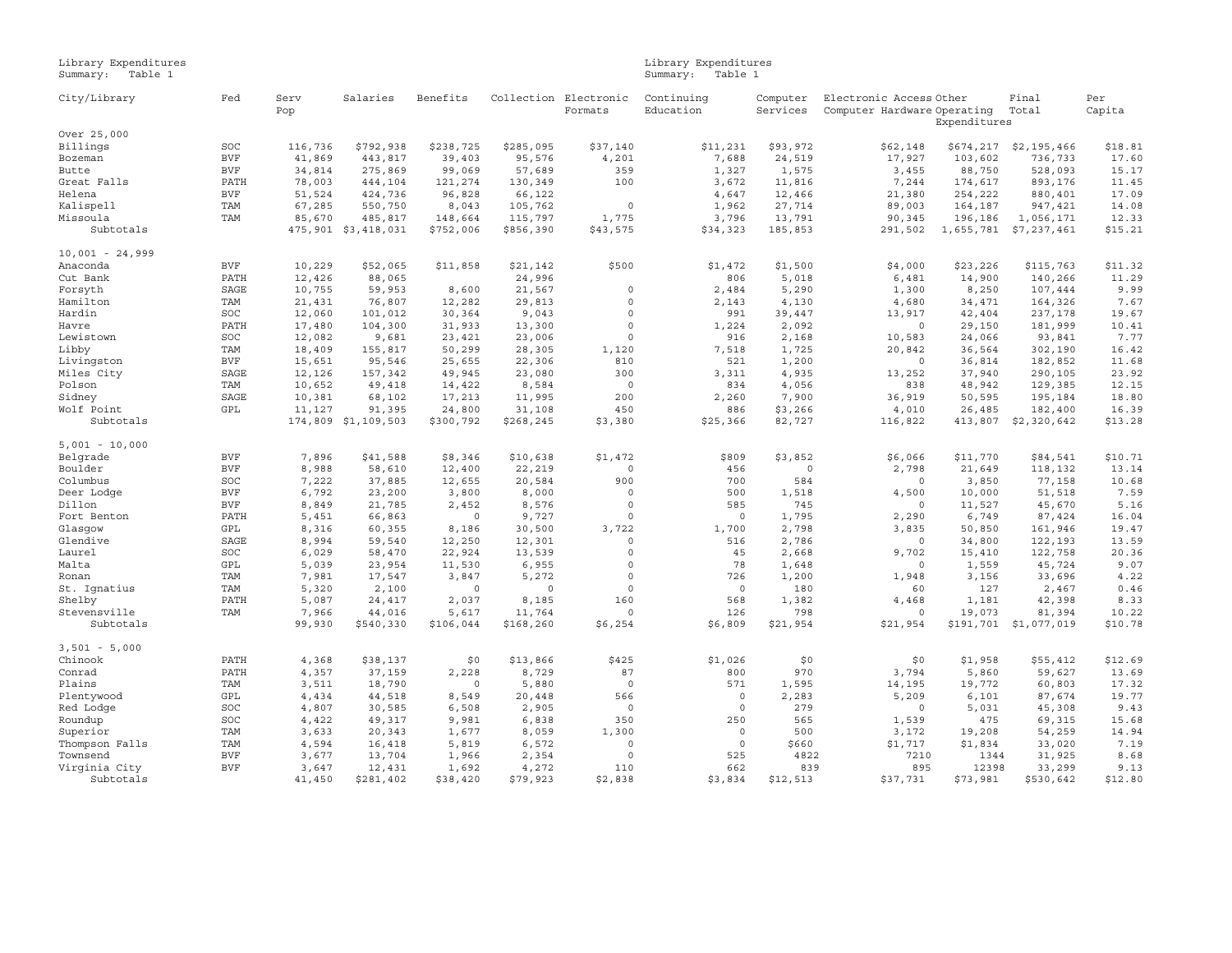# Library Expenditures Library Expenditures Summary: Table 2 Summary: Table 2

| City/Library          | Fed        | Serv   | Salaries                                    | Benefits |          | Collection Electronic | Continuing  | Computer  | Electronic Access Other                     |                       | Final        | Per     |
|-----------------------|------------|--------|---------------------------------------------|----------|----------|-----------------------|-------------|-----------|---------------------------------------------|-----------------------|--------------|---------|
|                       |            | Pop    |                                             |          |          | Formats               | Education   | Services  | Computer Hardware Operating<br>Expenditures |                       | Total        | Capita  |
| $2,001 - 3,500$       |            |        |                                             |          |          |                       |             |           |                                             |                       |              |         |
| Baker                 | SAGE       | 3,061  | \$55,603                                    | \$14,187 | \$814    | \$0                   | \$1,258     | \$1,590   | \$7,566                                     | \$20,341              | \$101,359    | \$33.11 |
| Big Timber            | SOC        | 3,269  | 18,992                                      | 8,050    | 8,058    | 2,257                 | 250         | 365       | $\circ$                                     | 3,183                 | 41,155       | 12.59   |
| Bridger               | SOC        | 2,081  | 8,140                                       | $\circ$  | 2,500    | $\Omega$              | 350         | 450       | $\circ$                                     | 4,800                 | 16,240       | 7.80    |
| <b>Broadus</b>        | SAGE       | 2,006  | 23,522                                      | 4,000    | 8,243    | $\Omega$              | 151         | $\circ$   | 595                                         | 6,671                 | 43,182       | 21.53   |
| Chester               | PATH       | 2,238  | 26,315                                      | 4,545    | 12,600   | 300                   | 650         | 1,400     | 5,050                                       | 12,040                | 62,900       | 28.11   |
| Choteau               | PATH       | 3,374  | 12,109                                      | 2,311    | 10,090   | $\Omega$              | $\mathbb O$ | 832       | 466                                         | 5,696                 | 31,504       | 9.34    |
| Circle                | SAGE       | 2,140  | 10,658                                      | 998      | 4,200    | $\Omega$              | 58          | $\circ$   | $\circ$                                     | 5,222                 | 21,136       | 9.88    |
| Harlem                | PATH       | 2,686  | 23,667                                      | $\circ$  | 9,591    | $\Omega$              | 1,071       | 1,600     | $\circ$                                     | 5,737                 | 41,666       | 15.51   |
| Harlowton             | SOC        | 2,355  | 13,234                                      | 4,332    | 2,857    | 59                    | 0           | 636       | $\circ$                                     | 5,306                 | 26,424       | 11.22   |
| Joliet                | SOC        | 2,059  | 27,198                                      | 6,590    | 5,993    | 1,950                 | 316         | 278       | 178                                         | 1,537                 | 44,040       | 21.39   |
| Manhattan             | <b>BVF</b> | 2,642  | 8,212                                       | 821      | 3,600    | $\Omega$              | 0           | $\circ$   | $\circ$                                     | 400                   | 13,033       | 4.93    |
| Scobey                | GPL        | 2,152  | 23,492                                      | 8,860    | 6,534    | $\Omega$              | 550         | 690       | 3,728                                       | 1,610                 | 45,464       | 21.13   |
| Stanford              | SOC        | 2,246  | 26,154                                      | 3,826    | 6,093    | $\Omega$              | 627         | 450       | 2,367                                       | 2,555                 | 42,072       | 18.73   |
| Three Forks           | <b>BVF</b> | 2,862  | 13,895                                      | $\circ$  | 3,387    | $\Omega$              | 588         | $\circ$   | 4,587                                       | 2,285                 | 24,742       | 8.65    |
| West Yellowstone      | <b>BVF</b> | 2,556  | 39,000                                      | $\circ$  | 10,808   | $\Omega$              | 1,543       | 1,572     | 13,536                                      | 15,487                | 81,946       | 32.06   |
| Subtotals             |            | 37,727 | \$330,191                                   | \$58,520 | \$95,368 | \$4,566               | \$7,412     | \$9,863   | \$38,073                                    | \$92,870              | \$636,863    | \$16.88 |
| $1,201 - 2,000$       |            |        |                                             |          |          |                       |             |           |                                             |                       |              |         |
| Belt                  | PATH       | 1,432  | \$6,687                                     | \$0      | \$162    | \$0                   | \$0         | \$0       | \$0                                         | \$270                 | \$7,119      | \$4.97  |
| Cascade               | PATH       | 1,732  | 7,200                                       | $\circ$  | 1,525    | $\Omega$              | $\circ$     | 40        | 987                                         | 1,621                 | 11,373       | 6.57    |
| Darby                 | <b>TAM</b> | 1,304  | 1,272                                       | 88       | 2,164    | $\Omega$              | 65          | $\Omega$  | $\circ$                                     | 5,534                 | 9,123        | 7.00    |
| Dutton                | PATH       | 1,347  | 4,000                                       | $\circ$  | $\circ$  | $\Omega$              | 0           | $\Omega$  | $\circ$                                     | $\circ$               | 4,000        | 2.97    |
| Ekalaka               | SAGE       | 1,531  | 7,499                                       | $\circ$  | 2,548    | $\Omega$              | 148         | $\circ$   | $\circ$                                     | 2,611                 | 12,806       | 8.36    |
| Fairfield             | PATH       | 1,717  | 3,780                                       | 515      | 1,806    | $\Omega$              | 239         | $\circ$   | $\circ$                                     | 2,730                 | 9,070        | 5.28    |
| Hot Springs           | TAM        | 1,628  | 9,078                                       | 2,508    | 761      | $\Omega$              | 450         | 600       | $\Omega$                                    | 1,139                 | 14,536       | 8.93    |
| Jordan                | SAGE       | 1,433  | 6,725                                       | 1,467    | 1,624    | $\Omega$              | 177         | $\circ$   | 3,165                                       | 1,942                 | 15,100       | 10.54   |
| Philipsburg           | <b>BVF</b> | 1,680  | 3,969                                       | 353      | 708      | 69                    | 524         | 152       | 2,671                                       | 163                   | 8,609        | 5.12    |
| Terry                 | SAGE       | 1,331  | 9,964                                       | 1,704    | 3,999    | $\Omega$              | 158         | $\circ$   | 3,494                                       | 2,396                 | 21,715       | 16.31   |
| Valier                | PATH       | 1,861  | 10,421                                      | 4,428    | 5,467    | $\Omega$              | 430         | 1,595     | 200                                         | 1,484                 | 24,025       | 12.91   |
| White Sulphur Springs | <b>BVF</b> | 1,830  | 12,104                                      | 1,864    | 3,676    | 25                    | 876         | 625       | 12,192                                      | 13,171                | 44,533       | 24.33   |
| Subtotals             |            | 18,826 | \$82,699                                    | \$12,927 | \$24,440 | \$94                  | \$3,067     | \$3,012   | \$22,709                                    | \$33,061              | \$182,009    | \$9.67  |
| 1,200 & Under         |            |        |                                             |          |          |                       |             |           |                                             |                       |              |         |
| Denton                | SOC        | 334    | \$2,272                                     | \$0      | \$883    | \$0                   | \$0         | \$0       | \$0                                         | \$101                 | \$3,256      | \$9.75  |
| Drummond              | <b>BVF</b> | 975    | 3,036                                       | 255      | 716      | $\Omega$              | 300         | 595       | $\circ$                                     | 555                   | 5,457        | 5.60    |
| Ennis                 | <b>BVF</b> | 1,097  | 10,978                                      | $\circ$  | 2,745    | $\Omega$              | 346         | 859       | 767                                         | 4,690                 | 20,385       | 18.58   |
| Moore                 | SOC        | 172    | 1,586                                       | 135      | 1,118    | $\Omega$              | 50          | $\circ$   | $\circ$                                     | 800                   | 3,689        | 21.45   |
| Sheridan              | <b>BVF</b> | 966    | 6,333                                       | 1,547    | 2,960    | $\Omega$              | 111         | 777       | $\circ$                                     | 1,100                 | 12,828       | 13.28   |
| Twin Bridges          | <b>BVF</b> | 674    | 5,712                                       | 668      | 2,979    | $\Omega$              | 387         | 695       | $\circ$                                     | 3,198                 | 13,639       | 20.24   |
| Wibaux                | SAGE       | 1,138  | 16,677                                      | 2,673    | 3,368    | $\Omega$              | 653         | 787       | 3,107                                       | 3,596                 | 30,861       | 27.12   |
| Winnett               | SOC        | 534    | 20,770                                      | 2,291    | 4,800    | 240                   | 0           | 305       | 3,887                                       | 6,010                 | 38,303       | 71.73   |
| Subtotals             |            | 5,890  | \$67,364                                    | \$7,569  | \$19,569 | \$240                 | \$1,847     | \$4,018   | \$7,761                                     | \$20,050              | \$128,418    | \$21.80 |
| FINAL TOTALS          |            |        | 854,533 \$5,829,520 \$1,276,278 \$1,512,195 |          |          | \$60,947              | \$82,658    | \$319,940 |                                             | \$536,552 \$2,481,251 | \$12,113,054 | \$14.18 |
|                       |            |        |                                             |          |          |                       |             |           |                                             |                       |              |         |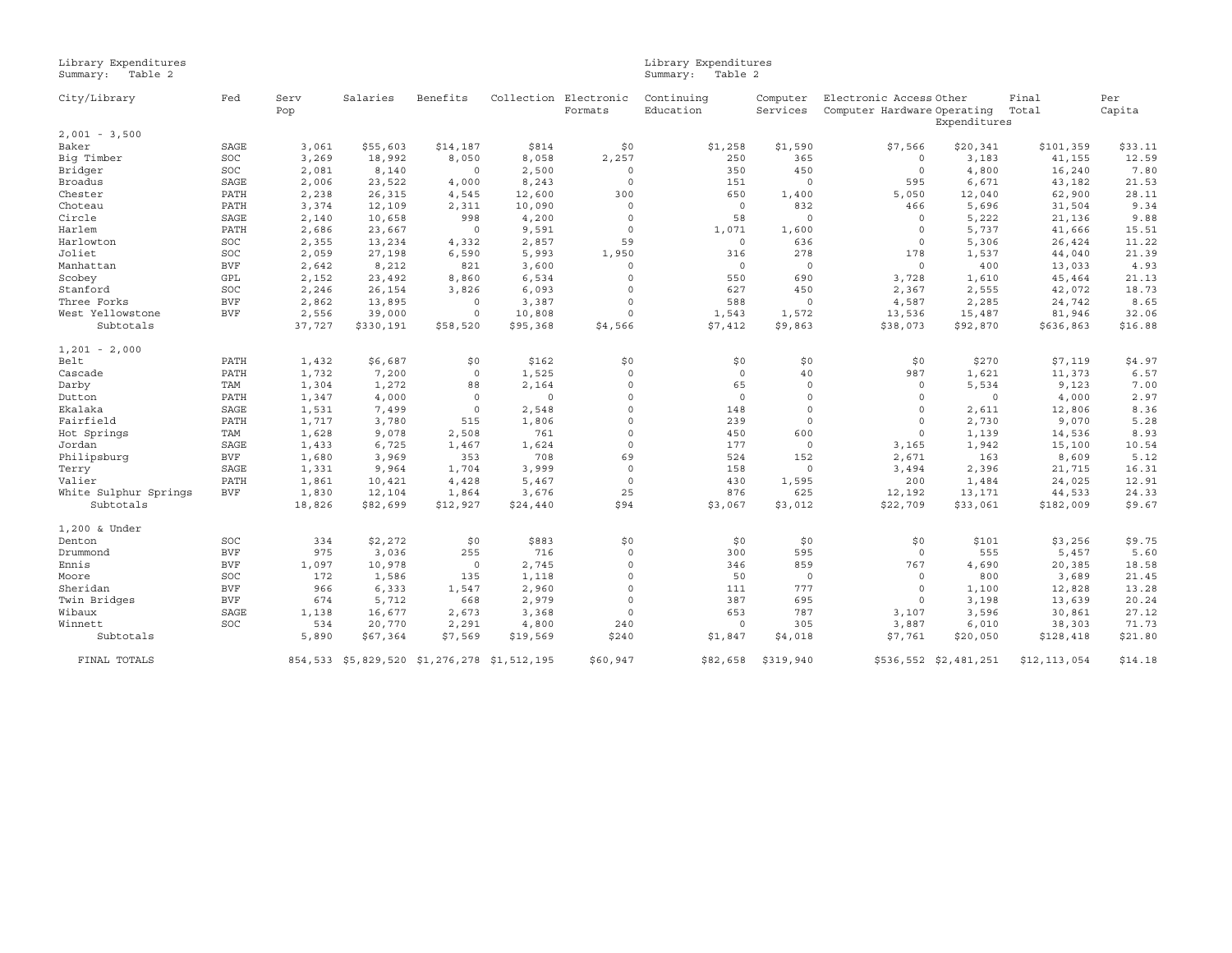<span id="page-17-0"></span>Collection Size Summary: Table 1

| City/Library              | Fed        | Serv<br>Pop     | Books             | Audio                 | Electroni <sub>Video</sub><br>Format |              | Other          | Total             | Per<br>Capita                                         |
|---------------------------|------------|-----------------|-------------------|-----------------------|--------------------------------------|--------------|----------------|-------------------|-------------------------------------------------------|
| Over 25,000               |            |                 |                   |                       |                                      |              |                |                   |                                                       |
| Billings                  | SOC        | 116,736         | 245,210           | 7,464                 | 8                                    | 7,499        | 1,212          | 261,393           | 2.2                                                   |
| Bozeman                   | <b>BVF</b> | 41,869          | 73,453            | 2,102                 | 55                                   | 1,094        | 651            | 77,355            | 1.8                                                   |
| Butte                     | BVF        | 34,814          | 91,973            | 2,741                 | 32                                   | 1,500        | 1,194          | 97,440            | 2.8                                                   |
| Great Falls               | PATH       | 78,003          | 124,574           | 1,266                 | 8                                    | 1,756        | 3,573          | 131,177           | $1.7$                                                 |
| Helena                    | BVF        | 51,524          | 106,074           | 1,356                 | 56                                   | 1,393        | 206            | 109,085           | 2.1                                                   |
| Kalispell                 | TAM        | 67,285          | 185,563           | 3,246                 | 142                                  | 2,274        | 3,712          | 194,937           | 2.9                                                   |
| Missoula                  | TAM        | 85,670          | 189,076           | 3,038                 | 12                                   | 1,783        | 0              | 193,909           | 2.3                                                   |
| Subtotals                 |            | 475,901         | 1,015,923         | 21,213                | 313                                  | 17,299       | 10,548         | 1,065,296         | 2.2                                                   |
| $10,001 - 24,999$         |            |                 |                   |                       |                                      |              |                |                   |                                                       |
| Anaconda                  | BVF        | 10,229          | 47,000            | 303                   | 25                                   | 572          | 0              | 47,900            | 4.7                                                   |
| Cut Bank                  | PATH       | 12,426          | 37,903            | 210                   | $\bf{4}$                             | 45           | 19             | 38,181            | $\ensuremath{\mathsf{3}}$ . $\ensuremath{\mathsf{1}}$ |
| Forsyth                   | SAGE       | 10,755          | 39,245            | 920                   | 12                                   | 856          | 0              | 41,033            | 3.8                                                   |
| Hamilton                  | TAM        | 21,431          | 22,204            | 314                   | 0                                    | 689          | 0              | 23,207            | $1.1$                                                 |
| Hardin                    | SOC        | 12,060          | 29,000            | 250                   | 8                                    | 200          | 0              | 29,458            | 2.4                                                   |
| Havre                     | PATH       | 17,480          | 73,504            | 575                   | 2                                    | 600          | 0              | 74,681            | 4.3                                                   |
| Lewistown                 | SOC        | 12,082          | 41,496            | 492                   | 0                                    | 65           | 0              | 42,053            | $3.5$                                                 |
| Libby                     | TAM        | 18,409          | 30,657            | 573                   | 36                                   | 625          | 0              | 31,891            | $1.7$                                                 |
| Livingston                | BVF        | 15,651          | 43,230            | 680                   | 12                                   | 970          | 304            | 45,196            | $2.9$                                                 |
| Miles City                | SAGE       | 12,126          | 37,000            | 330                   | 2                                    | 411          | 30             | 37,773            | 3.1                                                   |
| Polson                    | TAM        | 10,652          | 43,230            | 680                   | 12                                   | 970          | 304            | 45,196            | $4.2$                                                 |
| Sidney                    | SAGE       | 10,381          | 19,167            | 951                   | 15                                   | 764          | 41             | 20,938            | $2\,.\,0$                                             |
| Wolf Point                | GPL        | 11,127          | 54,475            | 1,132                 | $\mathbf 0$                          | 127          | 50             | 55,784            | 5.0                                                   |
| Subtotals                 |            | 174,809         | 518,111           | 7,410                 | 128                                  | 6,894        | 748            | 533,291           | 3.1                                                   |
| $5,001 - 10,000$          |            |                 |                   |                       |                                      |              |                |                   |                                                       |
| Belgrade                  | <b>BVF</b> | 7,896           | 21,494            | 272                   | 20                                   | 441          | 0              | 22,227            | 2.8                                                   |
| Boulder                   | BVF        | 8,988           | 28,990            | 1,082                 | 50                                   | 1,452        | 0              | 31,574            | 3.5                                                   |
| Columbus                  | SOC        | 7,222           | 19,732            | 885                   | 5                                    | 175          | 1,200          | 21,997            | $3.0$                                                 |
| Deer Lodge                | <b>BVF</b> | 6,792           | 16,500            | 500                   | 12                                   | 300          | 200            | 17,512            | $2.6$                                                 |
| Dillon                    | BVF        | 8,849           | 13,849            | 249                   | $\mathbf 0$                          | 557          | 0              | 14,655            | $1.7$                                                 |
| Fort Benton               | PATH       | 5,451           | 38,662            | 328                   | 10                                   | 343          | 400            | 39,743            | 7.3                                                   |
| Glasgow                   | GPL        | 8,316           | 35,186            | 1,038                 | 114                                  | 752          | 0              | 37,090            | 4.5                                                   |
| Glendive                  | SAGE       | 8,994           | 22,992            | 711                   | 0                                    | 748          | 0              | 24,451            | 2.7                                                   |
| Laurel                    | SOC        | 6,029           | 17,360            | 1,040                 | 5                                    | 280          | 0              | 18,685            | 3.1                                                   |
| Malta                     | GPL        | 5,039           | 28,714            | 260                   | $\mathbf 0$                          | 420          | 0              | 29,394            | 5.8                                                   |
| Ronan                     | TAM        | 7,981           | 19,714            | 358                   | 7                                    | 154          | 60             | 20,293            | 2.5                                                   |
| St. Ignatius              | TAM        | 5,320           | 13,740            | 95                    | 0                                    | 306          | 0              | 14,141            | $2.7$                                                 |
| Shelby                    | PATH       | 5,087           | 21,500            | 303                   | 4                                    | 79           | 0              | 21,886            | 4.3                                                   |
| Stevensville<br>Subtotals | TAM        | 7,966<br>99,930 | 49,303<br>347,736 | $\mathsf{O}$<br>7,121 | $\mathbf 0$<br>227                   | 739<br>6,746 | 6,359<br>8,219 | 56,401<br>370,049 | 7.1<br>3.7                                            |
|                           |            |                 |                   |                       |                                      |              |                |                   |                                                       |
| $3,501 - 5,000$           |            |                 |                   |                       |                                      |              |                |                   |                                                       |
| Chinook                   | PATH       | 4,368           | 15,000            | 334                   | 19                                   | 627          | 67             | 16,047            | 3.7                                                   |
| Conrad                    | PATH       | 4,357           | 23,875            | 823                   | 9                                    | 987          | 851            | 26,545            | $6.1\,$                                               |
| Plains                    | TAM        | 3,511           | 13,538            | 194                   | $\mathbf{1}$                         | 137          | 120            | 13,990            | $4\ .\ 0$                                             |
| Plentywood                | GPL        | 4,434           | 25,979            | 770                   | 75                                   | 384          | 1223           | 28,431            | $6.4\,$                                               |
| Red Lodge                 | SOC        | 4,807           | 11,000            | 200                   | $\mathsf{O}$                         | 65           | 0              | 11,265            | 2.3                                                   |
| Roundup                   | SOC        | 4,422           | 24,386            | 520                   | 119                                  | 145          | 306            | 25,476            | $5.8\,$                                               |
| Superior                  | TAM        | 3,633           | 27,972            | 77                    | 0                                    | 334          | 0              | 28,383            | 7.8                                                   |
| Thompson Falls            | TAM        | 4,594           | 17,610            | 70                    | 3                                    | 118          | 0              | 17,801            | 3.9                                                   |
| Townsend                  | $\rm BVF$  | 3,677           | 32115             | 88                    | 62                                   | 288          | 0              | 32,553            | 8.9                                                   |
| Virginia City             | <b>BVF</b> | 3,647           | 9641              | 41                    | 14                                   | 184          | 0              | 9,880             | 2.7                                                   |
| Subtotals                 |            | 41,450          | 201,116           | 3,117                 | 302                                  | 3,269        | 2,567          | 210,371           | 5.1                                                   |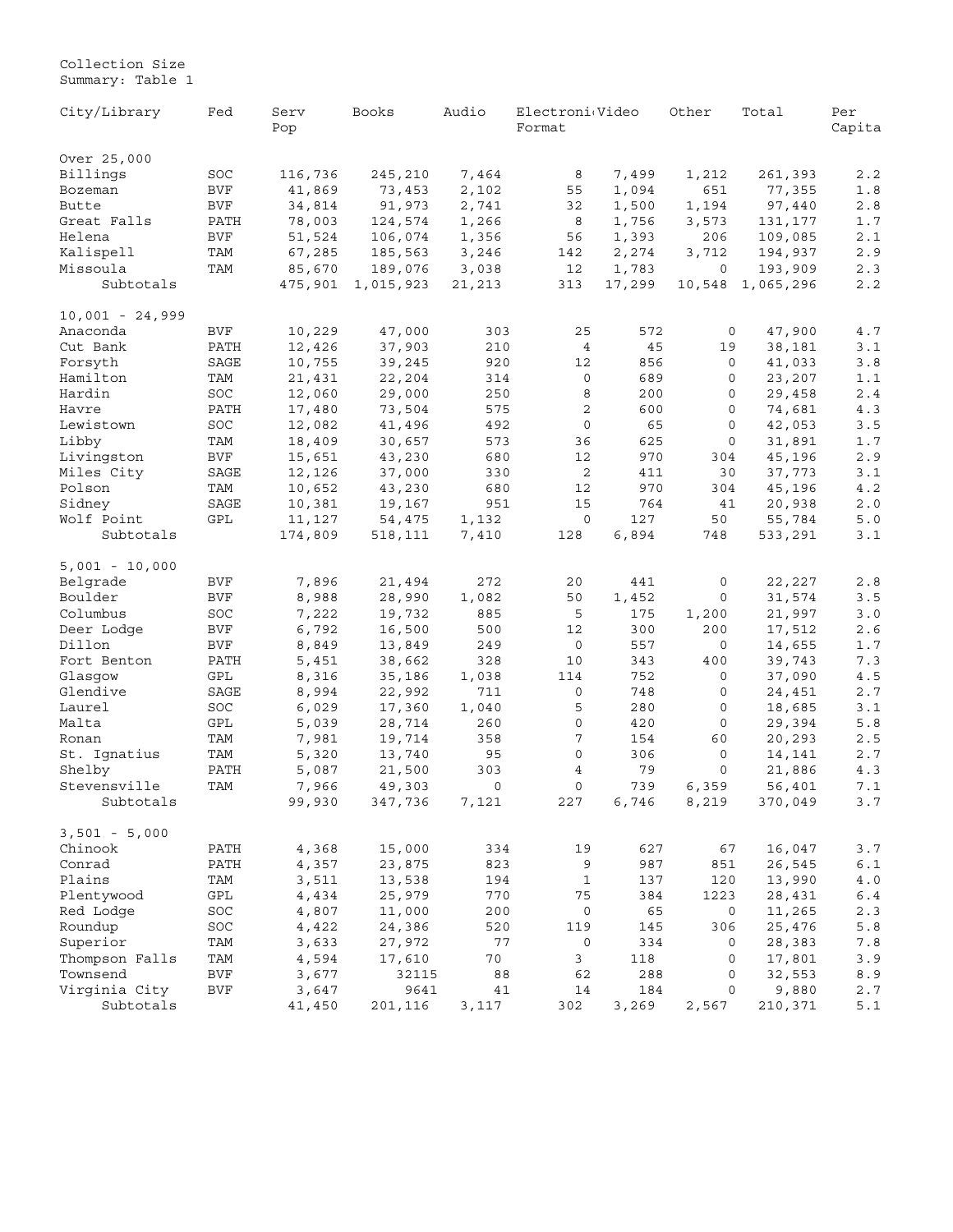#### Collection Size Summary: Table 2

| City/Library          | Fed        | Audio<br>Serv<br>Books<br>Pop |           |                | Electroni <sub>Video</sub><br>Format |         | Other       | Total            | Per<br>Capita |
|-----------------------|------------|-------------------------------|-----------|----------------|--------------------------------------|---------|-------------|------------------|---------------|
| $2,001 - 3,500$       |            |                               |           |                |                                      |         |             |                  |               |
| Baker                 | SAGE       | 3,061                         | 17,101    | 402            | 11                                   | 345     | 0           | 17,859           | 5.8           |
| Big Timber            | SOC        | 3,269                         | 32,500    | 164            | 0                                    | 0       | 0           | 32,664           | 10.0          |
| Bridger               | SOC        | 2,081                         | 11,250    | 300            | 0                                    | 22      | 0           | 11,572           | 5.6           |
| Broadus               | SAGE       | 2,006                         | 21,965    | 30             | $\circ$                              | 70      | $\mathsf 0$ | 22,065           | 11.0          |
| Chester               | PATH       | 2,238                         | 22,890    | 330            | 80                                   | 410     | 37          | 23,747           | 10.6          |
| Choteau               | PATH       | 3,374                         | 21,696    | 325            | $\circ$                              | 600     | $\circ$     | 22,621           | 6.7           |
| Circle                | SAGE       | 2,140                         | 18,919    | 74             | $\overline{2}$                       | 207     | $\mathbf 0$ | 19,202           | 9.0           |
| Harlem                | PATH       | 2,686                         | 9,250     | 95             | $\circ$                              | 210     | $\mathbf 0$ | 9,555            | 3.6           |
| Harlowton             | SOC        | 2,355                         | 19,350    | 40             | $\circ$                              | 15      | 350         | 19,755           | 8.4           |
| Joliet                | SOC        | 2,059                         | 13,636    | 30             | 35                                   | 181     | 19          | 13,901           | 6.8           |
| Manhattan             | <b>BVF</b> | 2,642                         | 4,600     | 30             | 0                                    | 13      | $\mathbf 0$ | 4,643            | 1.8           |
| Scobey                | GPL        | 2,152                         | 18,893    | 215            | $\circ$                              | 581     | 0           | 19,689           | 9.1           |
| Stanford              | SOC        | 2,246                         | 25,819    | 18             | 9                                    | 36      | $\mathsf 0$ | 25,882           | 11.5          |
| Three Forks           | <b>BVF</b> | 2,862                         | 16,755    | 15             | 0                                    | 70      | 15          | 16,855           | 5.9           |
| West Yellowstone      | <b>BVF</b> | 2,556                         | 10,000    | 100            | 10                                   | 75      | 0           | 10,185           | 4.0           |
| Subtotals             |            | 37,727                        | 264,624   | 2,168          | 147                                  | 2,835   | 421         | 270,195          | 7.2           |
| $1,201 - 2,000$       |            |                               |           |                |                                      |         |             |                  |               |
| Belt                  | PATH       | 1,432                         | 8,200     | $\mathbf{1}$   | $\mathbf{1}$                         | 35      | 0           | 8,237            | 5.8           |
| Cascade               | PATH       | 1,732                         | 5,514     | 116            | 5                                    | 143     | 50          | 5,828            | 3.4           |
| Darby                 | TAM        | 1,304                         | 6,500     | 44             | 12                                   | 36      | 10          | 6,602            | 5.1           |
| Dutton                | PATH       | 1,347                         | 6,300     | 150            | $\circ$                              | 120     | $\circ$     | 6,570            | $4\,.\,9$     |
| Ekalaka               | SAGE       | 1,531                         | 10,460    | 61             | $\mathbf 0$                          | 350     | 0           | 10,871           | 7.1           |
| Fairfield             | PATH       | 1,717                         | 10,464    | 25             | $\circ$                              | 90      | $\mathbf 0$ | 10,579           | 6.2           |
| Hot Springs           | TAM        | 1,628                         | 20,188    | 70             | 10                                   | 255     | $\mathbf 0$ | 20,523           | 12.6          |
| Jordan                | SAGE       | 1,433                         | 9,800     | 80             | 5                                    | 30      | 300         | 10,215           | 7.1           |
| Philipsburg           | <b>BVF</b> | 1,680                         | 5,000     | 75             | $\mathbf 0$                          | 20      | 400         | 5,495            | 3.3           |
| Terry                 | SAGE       | 1,331                         | 12,370    | 272            | 2                                    | 156     | 79          | 12,879           | 9.7           |
| Valier                | PATH       | 1,861                         | 9,442     | 25             | $\circ$                              | 111     | $\mathsf 0$ | 9,578            | 5.1           |
| White Sulphur Spr BVF |            | 1,830                         | 10,364    | 298            | $\mathbf 0$                          | 45      | 48          | 10,755           | 5.9           |
| Subtotals             |            | 18,826                        | 114,602   | 1,217          | 35                                   | 1,391   | 887         | 118,132          | 6.3           |
| 1,200 & Under         |            |                               |           |                |                                      |         |             |                  |               |
| Denton                | SOC        | 334                           | 5,489     | 2              | 0                                    | 20      | $\mathsf 0$ | 5,511            | 16.5          |
| Drummond              | <b>BVF</b> | 975                           | 4,050     | $\overline{2}$ | $\Omega$                             | 30      | 0           | 4,082            | 4.2           |
| Ennis                 | <b>BVF</b> | 1,097                         | 15,293    | 418            | $\circ$                              | 431     | 17          | 16,159           | 14.7          |
| Moore                 | SOC        | 172                           | 6,347     | 63             | $\circ$                              | 145     | 25          | 6,580            | 38.3          |
| Sheridan              | <b>BVF</b> | 966                           | 7,800     | 80             | 20                                   | $\circ$ | 20          | 7,920            | 8.2           |
| Twin Bridges          | <b>BVF</b> | 674                           | 8,222     | 56             | $\circ$                              | 91      | $\mathsf 0$ | 8,369            | 12.4          |
| Wibaux                | SAGE       | 1,138                         | 11,159    | 23             | 3                                    | 180     | 0           | 11,365           | 10.0          |
| Winnett               | SOC        | 534                           | 14,171    | 426            | 15                                   | 830     | 375         | 15,817           | 29.6          |
| Subtotals             |            | 5,890                         | 72,531    | 1,070          | 38                                   | 1,727   | 437         | 75,803           | 12.9          |
| FINAL TOTALS          |            | 854,533                       | 2,534,643 | 43,316         | 1,190                                | 40,161  |             | 23,827 2,643,137 | 3.1           |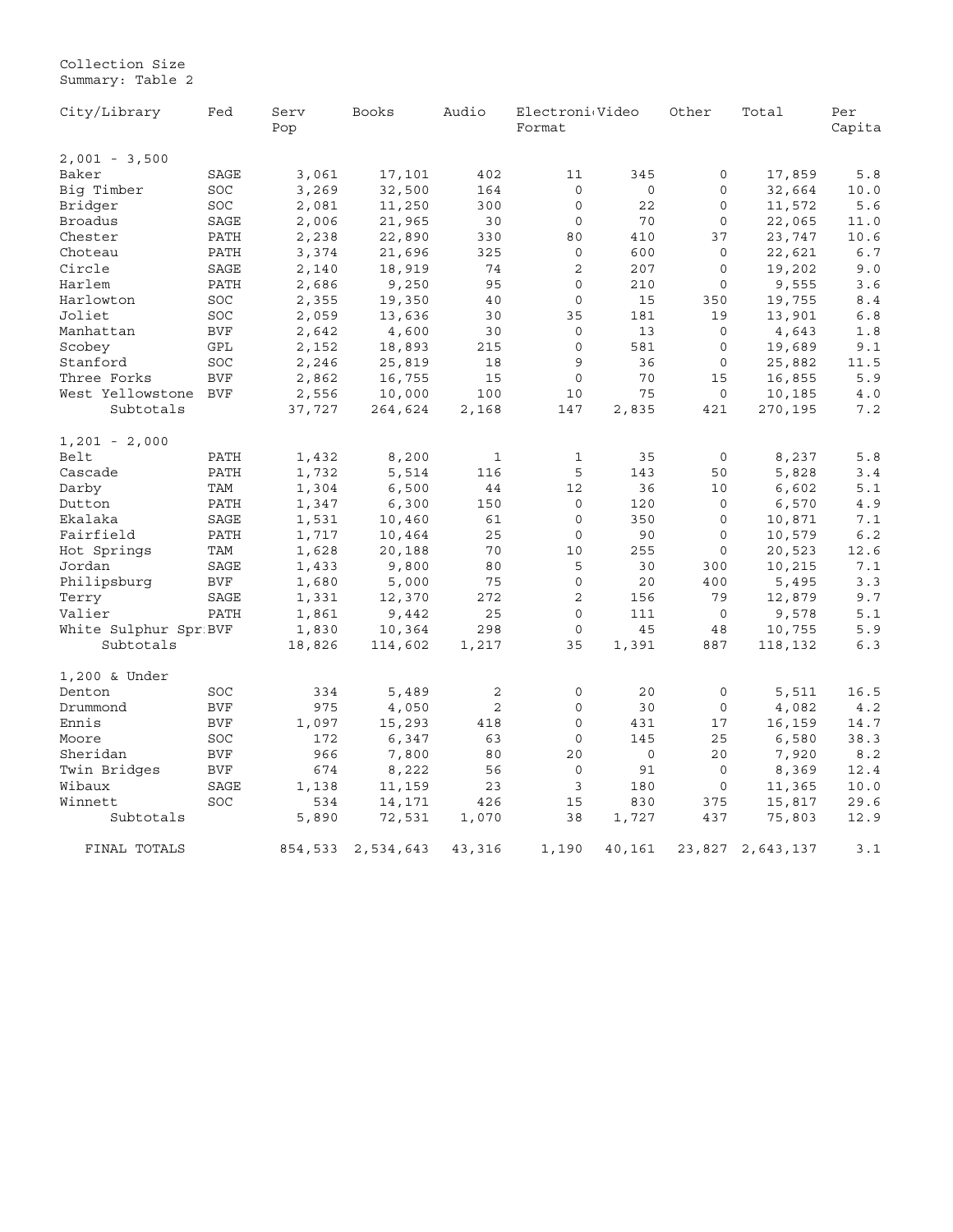<span id="page-19-0"></span>Library Services Summary: Table 1A

| City/Library      | Fed                  | Serv    | Hours Open Hours Open Annual |                 |       | Users        | Annual  |
|-------------------|----------------------|---------|------------------------------|-----------------|-------|--------------|---------|
|                   |                      | Pop     | to Public                    | to Public Hours |       | Per Week     | Users   |
|                   |                      |         | Main                         | Branch          | Open  |              |         |
| Over 25,000       |                      |         |                              |                 |       |              |         |
| Billings          | SOC                  | 116,736 | 63                           | 0               | 5,308 | 7,125        | 370,500 |
| Bozeman           | <b>BVF</b>           | 41,869  | 58                           | 0               | 2,855 | 6,035        | 313,820 |
| Butte             | <b>BVF</b>           | 34,814  | 48                           | 0               | 2,496 | 2,500        | 130,000 |
| Great Falls       | PATH                 | 78,003  | 55                           | 0               | 2,700 | 3,484        | 181,168 |
| Helena            | <b>BVF</b>           | 51,524  | 44                           | 37              | 4,019 | 3,496        | 181,792 |
| Kalispell         | TAM                  | 67,285  | 53                           | 122             | 9,100 | 6,922        | 359,944 |
| Missoula          | TAM                  | 85,670  | 60                           | 20              | 4,160 | 5,600        | 291,200 |
| Subtotals         |                      | 475,901 |                              |                 |       |              |         |
| $10,001 - 24,999$ |                      |         |                              |                 |       |              |         |
| Anaconda          | BVF                  | 10,229  | 47                           | 0               | 2,444 | 1,040        | 54,080  |
| Cut Bank          | PATH                 | 12,426  | 33                           | 32              | 3,380 | 450          | 23,400  |
| Forsyth           | SAGE                 | 10,755  | 39                           | 32              | 3,692 | 671          | 34,892  |
| Hamilton          | TAM                  | 21,431  | 40                           | 0               | 2,080 | 1,169        | 60,788  |
| Hardin            | SOC                  | 12,060  | 62                           | 0               | 3,224 | 1,280        | 66,560  |
| Havre             | PATH                 | 17,480  | 50                           | 0               | 2,600 | 1,128        | 58,656  |
| Lewistown         | SOC                  | 12,082  | 40                           | 0               | 1,924 | 1,070        | 55,640  |
| Libby             | TAM                  |         | 48                           | 60              | 5,616 |              |         |
|                   | <b>BVF</b>           | 18,409  | 46                           | 0               |       | 1,485<br>769 | 77,220  |
| Livingston        |                      | 15,651  |                              |                 | 2,326 |              | 39,988  |
| Miles City        | SAGE                 | 12,126  | 44                           | 0               | 2,288 | 1,175        | 61,100  |
| Polson            | TAM                  | 10,652  | 39                           | 0               | 1,978 | 600          | 31,200  |
| Sidney            | SAGE                 | 10,381  | 42                           | 0               | 2,096 | 492          | 25,584  |
| Wolf Point        | GPL                  | 11,127  | 42                           | 46              | 4,576 | 564          | 29,328  |
| Subtotals         |                      | 174,809 |                              |                 |       |              |         |
| $5,001 - 10,000$  |                      |         |                              |                 |       |              |         |
| Belgrade          | BVF                  | 7,896   | 40                           | 0               | 2,003 | 504          | 26,208  |
| Boulder           | BVF                  | 8,988   | 30                           | 30              | 2,952 | 551          | 28,652  |
| Columbus          | SOC                  | 7,222   | 44                           | 0               | 2,298 | 350          | 18,200  |
| Deer Lodge        | <b>BVF</b>           | 6,792   | 28                           | 0               | 1,456 | 368          | 19,136  |
| Dillon            | <b>BVF</b>           | 8,849   | 32                           | 0               | 1,664 | 55           | 2,860   |
| Fort Benton       | PATH                 | 5,451   | 47                           | 46              | 4,524 | 370          | 19,240  |
| Glasgow           | $\operatorname{GPL}$ | 8,316   | 63                           | 30              | 4,390 | 1,260        | 65,520  |
| Glendive          | SAGE                 | 8,994   | 36                           | 12              | 2,704 | 378          | 19,656  |
| Laurel            | SOC                  | 6,029   | 40                           | $\mathbf 0$     | 2,080 | 375          | 19,500  |
| Malta             | GPL                  | 5,039   | 34                           | 11              | 2,284 | 160          | 8,320   |
| Ronan             | TAM                  | 7,981   | 30                           | 0               | 1,560 | 300          | 15,600  |
| St. Ignatius      | TAM                  | 5,320   | $6.5\,$                      | $\overline{0}$  | 1,072 | 45           | 2,340   |
| Shelby            | PATH                 | 5,087   | 40                           | 21              | 3,172 | 255          | 13,260  |
| Stevensville      | TAM                  | 7,966   | 33                           | 0               | 1,716 | 697          | 36,244  |
| Subtotals         |                      | 99,930  |                              |                 |       |              |         |
|                   |                      |         |                              |                 |       |              |         |
| $3,501 - 5,000$   |                      |         |                              |                 |       |              |         |
| Chinook           | PATH                 | 4,368   | 31                           | 0               | 1,612 | 200          | 10,400  |
| Conrad            | PATH                 | 4,357   | 38                           | 0               | 1,976 | 320          | 16,640  |
| Plains            | TAM                  | 3,511   | 21.5                         | 0               | 1,118 | 176          | 9,152   |
| Plentywood        | GPL                  | 4,434   | 51                           | 0               | 2,652 | 215          | 11,180  |
| Red Lodge         | SOC                  | 4,807   | 48                           | 0               | 2,418 | 275          | 14,300  |
| Roundup           | $_{\mathrm{SOC}}$    | 4,422   | 53                           | 0               | 2,294 | 1,149        | 59,748  |
| Superior          | TAM                  | 3,633   | 28                           | 6               | 2,080 | 180          | 9,360   |
| Thompson Falls    | TAM                  | 4,594   | $2\sqrt{2}$                  | 0               | 1,144 |              |         |
| Townsend          | BVF                  | 3,677   | 61                           | 0               | 2,538 | 1,030        | 53,560  |
| Virginia City     | BVF                  | 3,647   | 24                           | 0               | 1,118 | 84           | 4,368   |
| Subtotals         |                      | 41,450  |                              |                 |       |              |         |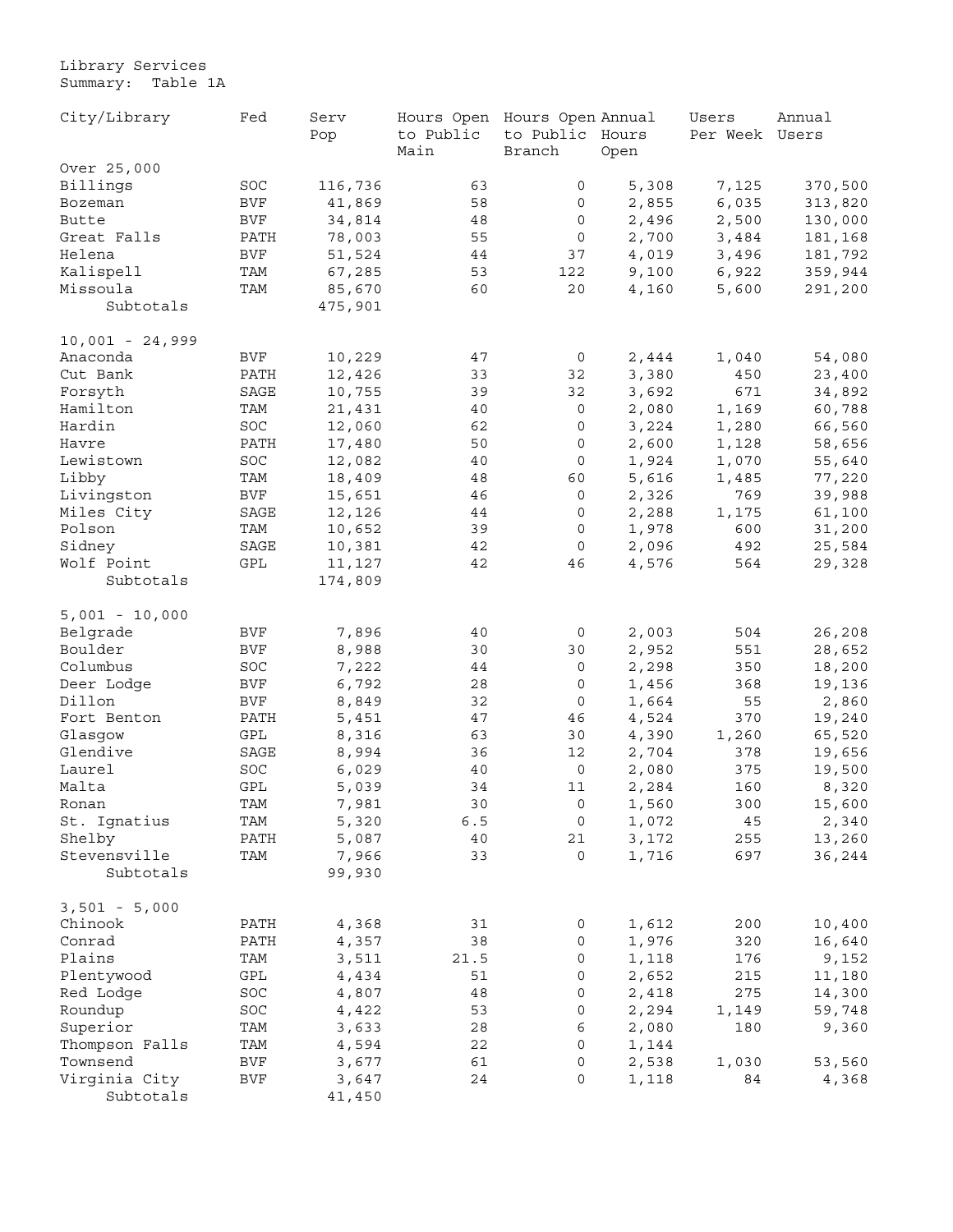Library Services Summary: Table 2A

| City/Library             | Fed        | Serv    | Hours Open Hours Open Annual |                 |       | Users    | Annual |
|--------------------------|------------|---------|------------------------------|-----------------|-------|----------|--------|
|                          |            | Pop     | to Public                    | to Public Hours |       | Per Week | Users  |
|                          |            |         | Main                         | Branch          | Open  |          |        |
| $2,001 - 3,500$<br>Baker | SAGE       |         | 48.5                         | 0               |       |          |        |
|                          |            | 3,061   |                              |                 | 2,522 | 211      | 10,972 |
| Big Timber               | SOC        | 3,269   | 28                           | 0               | 1,372 | 185      | 9,620  |
| Bridger                  | <b>SOC</b> | 2,081   | 15                           | 0               | 780   | 82       | 4,264  |
| <b>Broadus</b>           | SAGE       | 2,006   | 38                           | 0               | 1,976 |          |        |
| Chester                  | PATH       | 2,238   | 40                           | $\mathbf 0$     | 2,080 | 140      | 7,280  |
| Choteau                  | PATH       | 3,374   | 27                           | $\mathbf 0$     | 1,404 | 225      | 11,700 |
| Circle                   | SAGE       | 2,140   | 20                           | 0               | 1,040 | 6        | 312    |
| Harlem                   | PATH       | 2,686   | 25                           | 0               | 1,300 | 85       | 4,420  |
| Harlowton                | SOC        | 2,355   | 35                           | 0               | 1,820 | 250      | 13,000 |
| Joliet                   | SOC        | 2,059   | 51                           | 0               | 2,652 | 275      | 14,300 |
| Manhattan                | <b>BVF</b> | 2,642   | 17                           | 0               | 884   | 50       | 2,600  |
| Scobey                   | GPL        | 2,152   | 43                           | 0               | 2,236 | 415      | 21,580 |
| Stanford                 | SOC        | 2,246   | 42                           | 12.5            | 2,834 | 172      | 8,944  |
| Three Forks              | BVF        | 2,862   | 17                           | 0               | 884   | 150      | 7,800  |
| West Yellowstone         | <b>BVF</b> | 2,556   | 38                           | 0               | 1,976 | 392      | 20,384 |
| Subtotals                |            | 37,727  |                              |                 |       |          |        |
| $1,201 - 2,000$          |            |         |                              |                 |       |          |        |
| Belt                     | PATH       | 1,432   | 20                           | 0               | 1,040 | 75       | 3,900  |
| Cascade                  | PATH       | 1,732   | 23                           | 0               | 1,196 | 75       | 3,900  |
| Darby                    | TAM        | 1,304   | 24                           | 0               | 1,248 | 100      | 5,200  |
| Dutton                   | PATH       | 1,347   | 15                           | 0               | 780   | 35       | 1,820  |
| Ekalaka                  | SAGE       | 1,531   | 20                           | 0               | 1,077 | 50       | 2,600  |
| Fairfield                | PATH       | 1,717   | 11.5                         | 0               | 598   | 32       | 1,664  |
| Hot Springs              | TAM        | 1,628   | 20                           | 0               | 1,040 | 407      | 21,164 |
| Jordan                   | SAGE       | 1,433   | 22                           | 0               | 1,144 | 64       | 3,328  |
| Philipsburg              | BVF        | 1,680   | 9                            | 0               | 468   | 75       | 3,900  |
| Terry                    | SAGE       | 1,331   | 16                           | 0               | 832   | 34       | 1,768  |
| Valier                   | PATH       | 1,861   | 20                           | 0               | 1,040 | 85       | 4,420  |
| White Sulphur Sprin BVF  |            | 1,830   | 38                           | $\mathbf 0$     | 1,976 | 250      | 13,000 |
| Subtotals                |            | 18,826  |                              |                 |       |          |        |
| 1,200 & Under            |            |         |                              |                 |       |          |        |
| Denton                   | SOC        | 334     | 37.5                         | 0               | 1,950 | 50       | 2,600  |
| Drummond                 | <b>BVF</b> | 975     | 10.5                         | 0               | 526   | 18       | 936    |
| Ennis                    | BVF        | 1,097   | 29                           | 0               | 1,508 | 314      | 16,328 |
| Moore                    | SOC        | 172     | 9                            | $\mathbf 0$     | 447   | 28       | 1,456  |
| Sheridan                 | BVF        | 966     | 22                           | 0               | 1,404 | 110      | 5,720  |
| Twin Bridges             | BVF        | 674     | 27.5                         | 0               | 1,430 | 138      | 7,176  |
| Wibaux                   | SAGE       | 1,138   | 20                           | 0               | 1,040 | 285      | 14,820 |
| Winnett                  | SOC        | 534     | 46                           | 0               | 1,736 | 120      | 6,240  |
| Subtotals                |            | 5,890   |                              |                 |       |          |        |
| FINAL TOTALS             |            | 854,533 |                              |                 |       |          |        |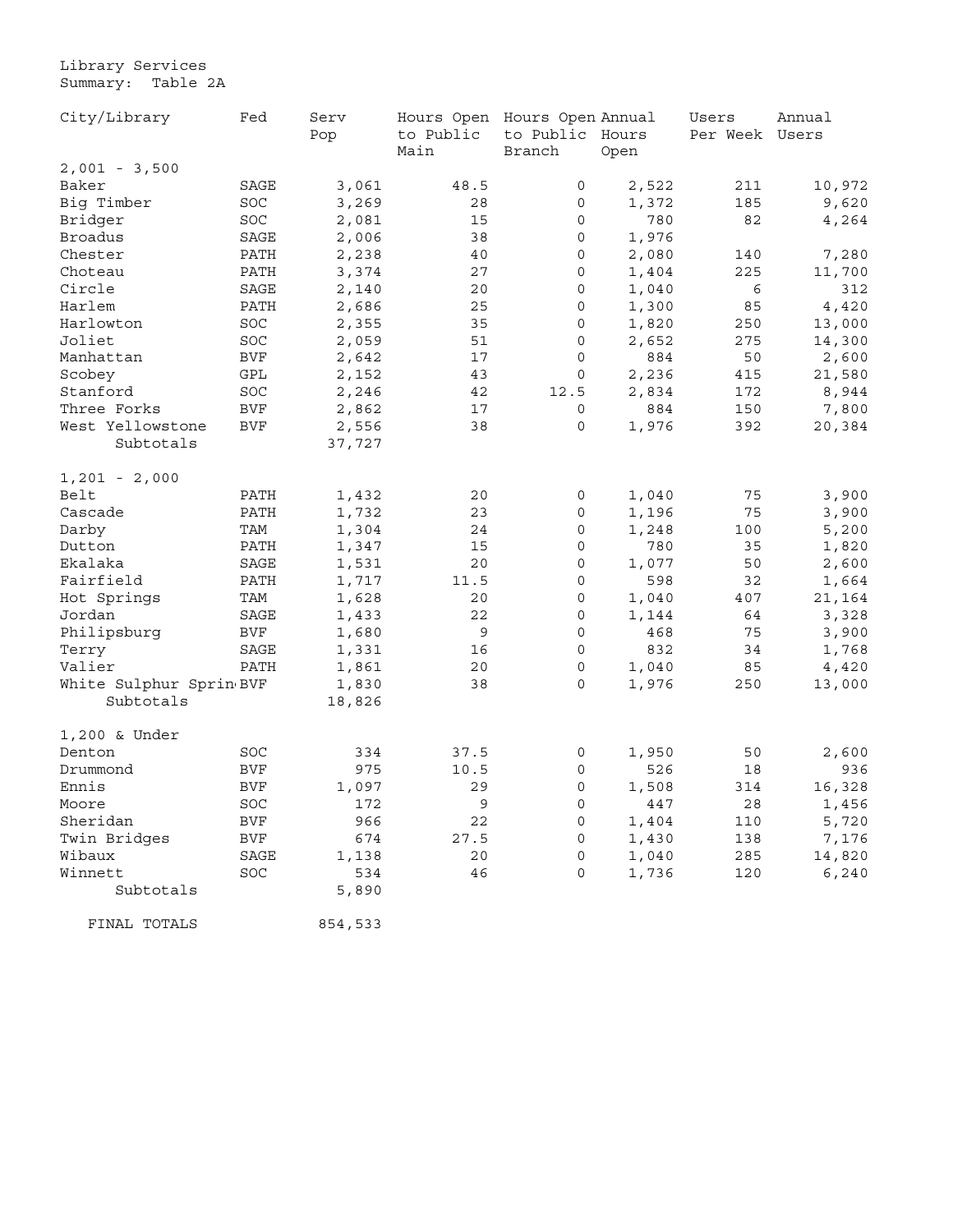Library Services Summary: Table 1B

| City/Library      | Fed        | Serv    | Per Week  | Annual    | Annual                                | Annual                        | Total Annual Per               |                       |  |
|-------------------|------------|---------|-----------|-----------|---------------------------------------|-------------------------------|--------------------------------|-----------------------|--|
|                   |            | Pop     | Reference | Reference | Juvenile                              |                               | Non-Juvenil(Circulation Capita |                       |  |
|                   |            |         |           |           | Transaction: Transaction: Circulation | Circulation Transactions Circ |                                |                       |  |
| Over 25,000       |            |         |           |           |                                       |                               |                                |                       |  |
| Billings          | SOC        | 116,736 | 484       | 25,168    | 190,414                               | 443,508                       | 633,922                        | 5.4                   |  |
| Bozeman           | <b>BVF</b> | 41,869  | 810       | 42,120    | 175,864                               | 253,962                       | 429,826                        | 10.3                  |  |
| Butte             | <b>BVF</b> | 34,814  | 318       | 16,536    | 42,429                                | 74,534                        | 116,963                        | 3.4                   |  |
| Great Falls       | PATH       | 78,003  | 945       | 49,140    | 135,281                               | 233,390                       | 368,671                        | 4.7                   |  |
| Helena            | <b>BVF</b> | 51,524  | 167       | 8,684     | 75,423                                | 147,206                       | 222,629                        | 4.3                   |  |
| Kalispell         | TAM        | 67,285  | 1,107     | 57,564    | 145,511                               | 332,287                       | 477,798                        | 7.1                   |  |
| Missoula          | TAM        | 85,670  | 400       | 20,800    | 241,037                               | 401,213                       | 642,250                        | 7.5                   |  |
| Subtotals         |            | 475,901 |           |           | 1,005,959                             | 1,886,100                     | 2,892,059                      | 6.1                   |  |
| $10,001 - 24,999$ |            |         |           |           |                                       |                               |                                |                       |  |
| Anaconda          | BVF        | 10,229  | 208       | 10,816    | 14,962                                | 22,688                        | 37,650                         | 3.7                   |  |
| Cut Bank          | PATH       | 12,426  | 37        | 1,924     | 17,299                                | 21,127                        | 38,426                         | 3.1                   |  |
| Forsyth           | SAGE       | 10,755  | 66        | 3,432     | 20,013                                | 29,816                        | 49,829                         | 4.6                   |  |
| Hamilton          | TAM        | 21,431  | 146       | 7,592     | 29,801                                | 59,211                        | 89,012                         | 4.2                   |  |
| Hardin            | <b>SOC</b> | 12,060  | 320       | 16,640    | 13,188                                | 19,836                        | 33,024                         | 2.7                   |  |
| Havre             | PATH       | 17,480  | 68        | 3,536     | 23,426                                | 50,738                        | 74,164                         | 4.2                   |  |
| Lewistown         | SOC        | 12,082  |           |           | 40,593                                | 40,188                        | 80,781                         | 6.7                   |  |
| Libby             | TAM        | 18,409  | 31        | 1,612     | 22,677                                | 56,724                        | 79,401                         | 4.3                   |  |
| Livingston        | <b>BVF</b> | 15,651  | 84        | 4,368     | 28,596                                | 69,913                        | 98,509                         | 6.3                   |  |
| Polson            | TAM        | 10,652  | 125       | 6,500     |                                       |                               | 104,493                        | 9.8                   |  |
| Miles City        | SAGE       | 12,126  | 60        | 3,120     | 14,753                                | 47,866                        | 62,619                         | 5.2                   |  |
| Sidney            | SAGE       | 10,381  | 258       | 13,416    | 22,130                                | 42,220                        | 64,350                         | 6.2                   |  |
| Wolf Point        | GPL        | 11,127  | 29        | 1,508     | 13,492                                | 30,553                        | 44,045                         | $4.0$                 |  |
| Subtotals         |            | 174,809 |           |           | 260,930                               | 490,880                       | 856,303                        | 4.9                   |  |
|                   |            |         |           |           |                                       |                               |                                |                       |  |
| $5,001 - 10,000$  |            |         |           |           |                                       |                               |                                |                       |  |
| Belgrade          | <b>BVF</b> | 7,896   | 30        | 1,560     | 18,747                                | 36,583                        | 55,330                         | $7.0$                 |  |
| Boulder           | <b>BVF</b> | 8,988   | 65        | 3,380     | 18,939                                | 45,103                        | 64,042                         | 7.1                   |  |
| Columbus          | SOC        | 7,222   | 50        | 2,600     | 11,600                                | 25,934                        | 37,534                         | 5.2                   |  |
| Deer Lodge        | <b>BVF</b> | 6,792   | 50        | 2,600     |                                       |                               | 26,360                         | 3.9                   |  |
| Dillon            | <b>BVF</b> | 8,849   | 12        | 624       | 5,073                                 | 20,370                        | 25,443                         | 2.9                   |  |
| Fort Benton       | PATH       | 5,451   | 45        | 2,340     | 33,742                                | 28,048                        | 61,790                         | 11.3                  |  |
| Glasgow           | GPL        | 8,316   | 370       | 19,240    | 36,684                                | 99,198                        | 135,882                        | 16.3                  |  |
| Glendive          | SAGE       | 8,994   | 48        | 2,496     | 18,016                                | 37,858                        | 55,874                         | $6.2$                 |  |
| Laurel            | SOC        | 6,029   | 60        | 3,120     | 9,456                                 | 31,658                        | 41,114                         | 6.8                   |  |
| Malta             | GPL        | 5,039   | 28        | 1,456     | 14,056                                | 15,330                        | 29,386                         | 5.8                   |  |
| Ronan             | TAM        | 7,981   | 35        | 1,820     | 4,737                                 | 10,407                        | 15,144                         | 1.9                   |  |
| St. Ignatius      | TAM        | 5,320   | 8         | 416       | 936                                   | 1,196                         | 2,132                          | 0.4                   |  |
| Shelby            | PATH       | 5,087   | 295       | 15,340    | 8,529                                 | 12,401                        | 20,930                         | 4.1                   |  |
| Stevensville      | TAM        | 7,966   |           |           | 3,220                                 | 39,016                        | 42,236                         | 5.3                   |  |
| Subtotals         |            | 99,930  |           |           |                                       |                               |                                | 6.1                   |  |
|                   |            |         |           |           | 183,735                               | 403,102                       | 613,197                        |                       |  |
| $3,501 - 5,000$   |            |         |           |           |                                       |                               |                                |                       |  |
| Chinook           | PATH       | 4,368   | 35        | 1,820     | 8,173                                 | 15,809                        | 23,982                         | 5.5                   |  |
| Conrad            | PATH       | 4,357   | 23        | 1,196     | 14,314                                | 34,147                        | 48,461                         | 11.1                  |  |
| Plains            | TAM        | 3,511   | 98        | 5,096     | 5,413                                 | 14,772                        | 20,185                         | 5.7                   |  |
| Plentywood        | GPL        | 4,434   | 30        | 1,560     | 7,748                                 | 19,328                        | 27,076                         | 6.1                   |  |
| Red Lodge         | SOC        | 4,807   | 50        | 2,600     | 14,000                                | 16,200                        | 30,200                         | 6.3                   |  |
| Roundup           | SOC        | 4,422   | 32        | 1,664     | 4,690                                 | 22,996                        | 27,686                         | 6.3                   |  |
| Superior          | TAM        | 3,633   | 125       | 6,500     | 2,188                                 | 20,391                        | 22,579                         | 6.2                   |  |
| Thompson Falls    | TAM        | 4,594   | 30        | 1,560     |                                       |                               |                                | ${\bf 0}$ . ${\bf 0}$ |  |
| Townsend          |            |         |           |           |                                       |                               |                                |                       |  |
|                   | $\rm BVF$  | 3,677   | 180       | 9,360     |                                       |                               | 33,320                         | 9.1                   |  |
| Virginia City     | <b>BVF</b> | 3,647   | 78        | 4,056     | 4387                                  | 8361                          | 12,748                         | 3.5                   |  |
| Subtotals         |            | 41,450  |           |           | 60,913                                | 152,004                       | 246,237                        | 5.9                   |  |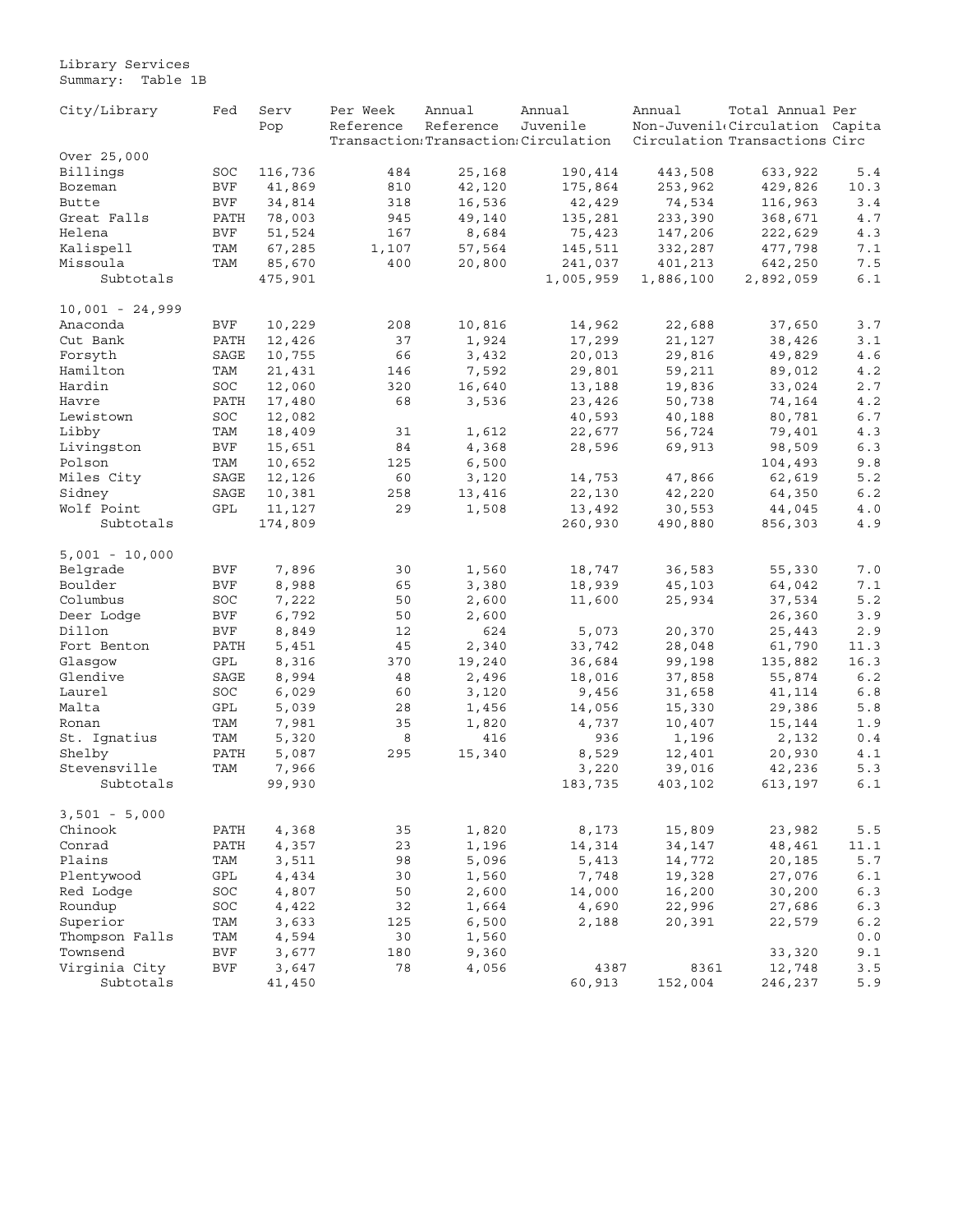#### Library Services Summary: Table 2B

| City/Library          | Fed        | Serv    | Per Week       | Annual    | Annual                                | Annual      | Total Annual Per               |      |
|-----------------------|------------|---------|----------------|-----------|---------------------------------------|-------------|--------------------------------|------|
|                       |            | Pop     | Reference      | Reference | Juvenile                              |             | Non-Juvenil(Circulation Capita |      |
|                       |            |         |                |           | Transaction: Transaction: Circulation |             | Circulation Transactions Circ  |      |
| $2,001 - 3,500$       |            |         |                |           |                                       |             |                                |      |
| Baker                 | SAGE       | 3,061   | 16             | 832       | 7,439                                 | 13,534      | 20,973                         | 6.9  |
| Big Timber            | SOC        | 3,269   | 12             | 624       | 13,011                                | 14,365      | 27,376                         | 8.4  |
| Bridger               | SOC        | 2,081   | 41             | 2,132     | 3,855                                 | 8,995       | 12,850                         | 6.2  |
| <b>Broadus</b>        | SAGE       | 2,006   |                |           | 5,694                                 | 11,222      | 16,916                         | 8.4  |
| Chester               | PATH       | 2,238   | 103            | 5,356     | 3,659                                 | 9,817       | 13,476                         | 6.0  |
| Choteau               | PATH       | 3,374   | 45             | 2,340     | 16,345                                | 22,526      | 38,871                         | 11.5 |
| Circle                | SAGE       | 2,140   | $\overline{c}$ | 104       |                                       |             |                                | 0.0  |
| Harlem                | PATH       | 2,686   | 10             | 520       | 9,164                                 | 9,162       | 18,326                         | 6.8  |
| Harlowton             | SOC        | 2,355   | 90             | 4,680     | 1,800                                 | 13,500      | 15,300                         | 6.5  |
| Joliet                | SOC        | 2,059   | 160            | 8,320     | 3,500                                 | 5,200       | 8,700                          | 4.2  |
| Manhattan             | <b>BVF</b> | 2,642   | $\mathbf 1$    | 52        | 1,891                                 | 4,420       | 6,311                          | 2.4  |
| Scobey                | GPL        | 2,152   | 45             | 2,340     | 5,280                                 | 16,720      | 22,000                         | 10.2 |
| Stanford              | SOC        | 2,246   | 5              | 260       | 6,254                                 | 9,540       | 15,794                         | 7.0  |
| Three Forks           | <b>BVF</b> | 2,862   | 10             | 520       |                                       |             | 13,500                         | 4.7  |
| West Yellowstone      | <b>BVF</b> | 2,556   | 35             | 1,820     | 1,766                                 | 6,060       | 7,826                          | 3.1  |
| Subtotals             |            | 37,727  |                |           | 79,658                                | 145,061     | 238,219                        | 6.3  |
|                       |            |         |                |           |                                       |             |                                |      |
| $1,201 - 2,000$       |            |         |                |           |                                       |             |                                |      |
| Belt                  | PATH       | 1,432   | 10             | 520       | 2,079                                 | 100         | 2,179                          | 1.5  |
| Cascade               | PATH       | 1,732   | 86             | 4,472     |                                       |             | 17,000                         | 9.8  |
| Darby                 | TAM        | 1,304   | 6              | 312       | 1,941                                 | 971         | 2,912                          | 2.2  |
| Dutton                | PATH       | 1,347   | 10             | 520       | 620                                   | 2,356       | 2,976                          | 2.2  |
| Ekalaka               | SAGE       | 1,531   | 25             | 1,300     | 5,009                                 | 3,006       | 8,015                          | 5.2  |
| Fairfield             | PATH       | 1,717   | 3              | 156       | 2,058                                 | 1,868       | 3,926                          | 2.3  |
| Hot Springs           | TAM        | 1,628   | 17             | 884       | 1,953                                 | 4,889       | 6,842                          | 4.2  |
| Jordan                | SAGE       | 1,433   | 10             | 520       | 1,800                                 | 6,500       | 8,300                          | 5.8  |
| Philipsburg           | <b>BVF</b> | 1,680   | 2              | 104       | 572                                   | 2,666       | 3,238                          | 1.9  |
| Terry                 | SAGE       | 1,331   | 11             | 572       | 1,495                                 | 4,135       | 5,630                          | 4.2  |
| Valier                | PATH       | 1,861   | 15             | 780       |                                       |             | 9,648                          | 5.2  |
| White Sulphur SpriBVF |            | 1,830   | 40             | 2,080     | 3,116                                 | 4,824       | 7,940                          | 4.3  |
| Subtotals             |            | 18,826  |                |           | 20,643                                | 31,315      | 78,606                         | 4.2  |
|                       |            |         |                |           |                                       |             |                                |      |
| 1,200 & Under         |            |         |                |           |                                       |             |                                |      |
| Denton                | SOC        | 334     | 10             | 520       | 1,500                                 | 500         | 2,000                          | 6.0  |
| Drummond              | <b>BVF</b> | 975     | $\overline{c}$ | 104       | 597                                   | 1,136       | 1,733                          | 1.8  |
| Ennis                 | <b>BVF</b> | 1,097   | 19             | 988       | 3,735                                 | 10,973      | 14,708                         | 13.4 |
| Moore                 | SOC        | 172     | 2              | 104       | 1,038                                 | 1,102       | 2,140                          | 12.4 |
| Sheridan              | <b>BVF</b> | 966     | 10             | 520       | 3,302                                 | 5,490       | 8,792                          | 9.1  |
| Twin Bridges          | <b>BVF</b> | 674     | 14             | 728       | 6,339                                 | 4,717       | 11,056                         | 16.4 |
| Wibaux                | SAGE       | 1,138   | 66             | 3,432     | 2,773                                 | 2,902       | 5,675                          | 5.0  |
| Winnett               | SOC        | 534     | 25             | 1,300     |                                       |             | 8,110                          | 15.2 |
| Subtotals             |            | 5,890   |                |           | 19,284                                | 26,820      | 54,214                         | 9.2  |
|                       |            |         |                |           |                                       |             |                                |      |
| FINAL TOTALS          |            | 854,533 |                |           | 1,631,122                             | 3, 135, 282 | 4,978,835                      | 5.8  |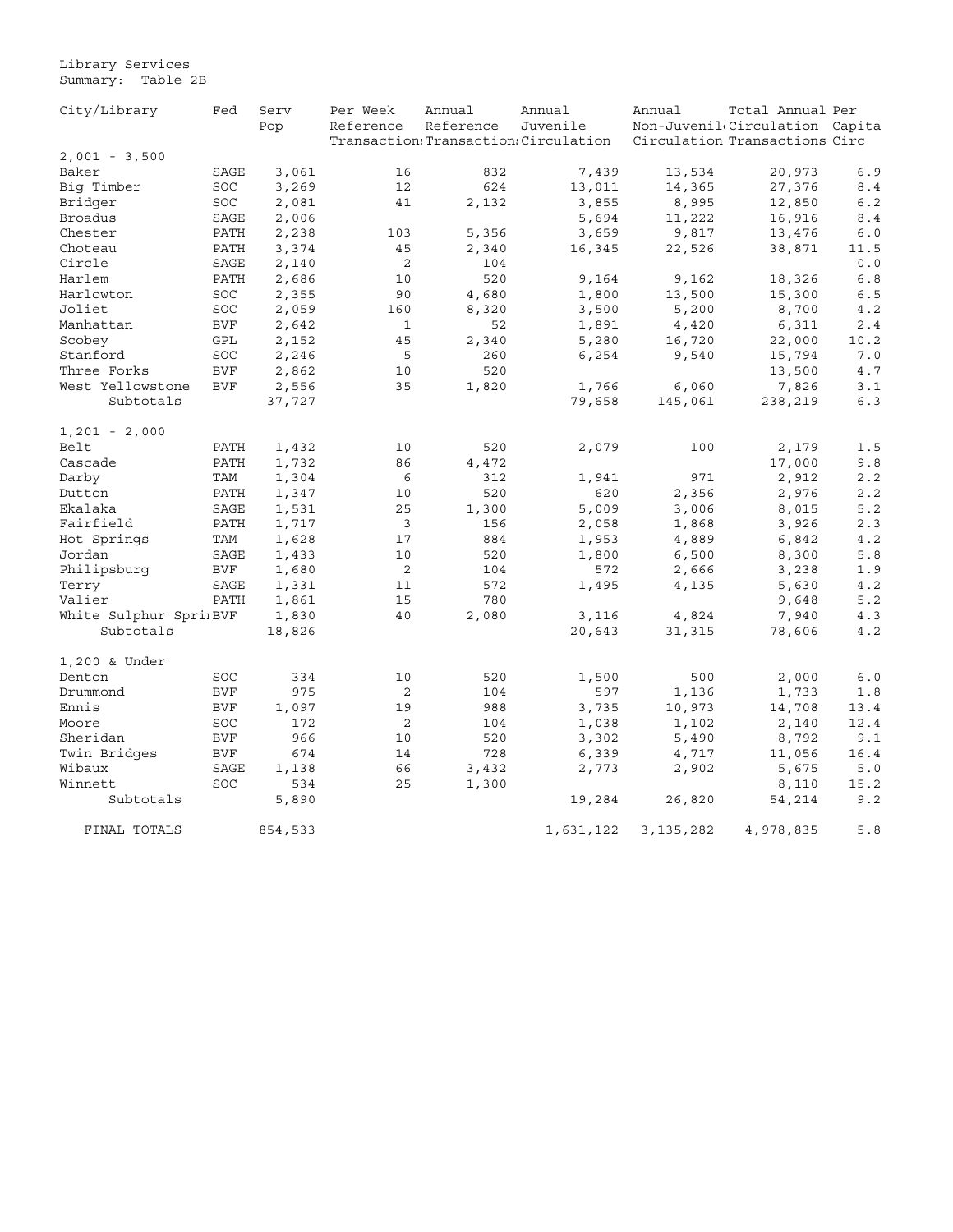Annual Programs Summary: Table 1C

|                   |            |         |                  |        |                     |                | Annual Programs Offered |                  |                     |              | Annual Program Attendance |
|-------------------|------------|---------|------------------|--------|---------------------|----------------|-------------------------|------------------|---------------------|--------------|---------------------------|
| City/Library      | Fed        | Serv    | Children': Younq |        |                     | Adults Total   |                         | Children': Younq |                     | Adults Total |                           |
|                   |            | Pop     |                  | Adults |                     |                | Programs                |                  | Adults              |              | Attendance                |
|                   |            |         |                  |        |                     |                |                         |                  |                     |              |                           |
| Over 25,000       |            |         |                  |        |                     |                |                         |                  |                     |              |                           |
| Billings          | SOC        | 116,736 | 207              |        | 0                   | 22             | 229                     | 11,227           | $\circ$             | 762          | 11,989                    |
| Bozeman           | <b>BVF</b> | 41,869  | 377              |        | $\mathbf 0$         | 42             | 419                     | 13,167           | $\circ$             | 690          | 13,857                    |
| Butte             | <b>BVF</b> | 34,814  | 110              |        | 9                   | $\overline{4}$ | 123                     | 4,370            | 130                 | 154          | 4,654                     |
| Great Falls       |            |         |                  |        | 30                  | 19             | 233                     |                  | 327                 |              |                           |
|                   | PATH       | 78,003  | 184              |        |                     |                |                         | 10,720           |                     | 844          | 11,891                    |
| Helena            | <b>BVF</b> | 51,524  | 162              |        | $\mathbf 0$         | $\mathbf 0$    | 162                     | 9,048            | $\circ$             | $\Omega$     | 9,048                     |
| Kalispell         | TAM        | 67,285  |                  |        |                     |                | 298                     |                  |                     |              | 4,705                     |
| Missoula          | TAM        | 85,670  | 300              |        | 53                  | 33             | 386                     | 9,497            | 833                 | 504          | 10,834                    |
| Subtotals         |            | 475,901 | 1,340            |        | 92                  | 120            | 1,850                   | 58,029           | 1,290               | 2,954        | 66,978                    |
| $10,001 - 24,999$ |            |         |                  |        |                     |                |                         |                  |                     |              |                           |
| Anaconda          | <b>BVF</b> | 10,229  | 26               |        | 13                  | 5              | 44                      | 910              | 130                 | 100          | 1,140                     |
| Cut Bank          | PATH       | 12,426  | 40               |        | $\mathbf 0$         | $\mathbf 0$    | 40                      | 500              | $\mathsf{O}\xspace$ | $\circ$      | 500                       |
|                   |            |         |                  |        |                     |                |                         |                  |                     |              |                           |
| Forsyth           | SAGE       | 10,755  | 143              |        | 27                  | 29             | 199                     | 1,508            | 315                 | 267          | 2,090                     |
| Hamilton          | TAM        | 21,431  | 26               |        | 6                   | 26             | 58                      | 1,709            | 449                 | 521          | 2,679                     |
| Hardin            | SOC        | 12,060  | 30               |        | $\mathbf 0$         | 10             | 40                      | 400              | 0                   | 60           | 460                       |
| Havre             | PATH       | 17,480  | 53               |        | $\overline{4}$      | 23             | 80                      | 1,470            | 49                  | 771          | 2,290                     |
| Lewistown         | SOC        | 12,082  | 172              |        | $\mathbf 0$         | $\mathbf 0$    | 172                     | 4,046            | 0                   | $\mathbf 0$  | 4,046                     |
| Libby             | TAM        | 18,409  | 100              |        | 0                   | 33             | 133                     | 1,885            | $\circ$             | 1433         | 3,318                     |
| Livingston        | <b>BVF</b> | 15,651  | 139              |        | $\Omega$            | 87             | 226                     | 2,907            | $\circ$             | 887          | 3,794                     |
| Miles City        | SAGE       | 12,126  | 57               |        | $\overline{4}$      | 8              | 69                      | 822              | 21                  | 115          | 958                       |
| Polson            | TAM        | 10,652  | 72               |        | $\mathbf 0$         | 48             | 120                     | 3,067            | $\mathbf 0$         | 1281         | 4,348                     |
|                   |            |         |                  |        | $1\,$               |                |                         |                  |                     |              |                           |
| Sidney            | SAGE       | 10,381  | 49               |        |                     | 8              | 58                      | 1,160            | 10                  | 220          | 1,390                     |
| Wolf Point        | GPL        | 11,127  | 32               |        | $\mathbf 0$         | 40             | 72                      | 407              | $\circ$             | 134          | 541                       |
| Subtotals         |            | 174,809 | 939              |        | 55                  | 317            | 1,311                   | 20,791           | 974                 | 5,789        | 27,554                    |
| $5,001 - 10,000$  |            |         |                  |        |                     |                |                         |                  |                     |              |                           |
| Belgrade          | BVF        | 7,896   | 81               |        | 0                   | 21             | 102                     | 2,444            | 0                   | 82           | 2,526                     |
| Boulder           | <b>BVF</b> | 8,988   | 74               |        | $\mathbf 0$         | $\mathbf 0$    | 74                      | 1,514            | $\circ$             | $\mathbf 0$  | 1,514                     |
| Columbus          | SOC        | 7,222   | 43               |        | $\Omega$            | 7              | 50                      | 1,000            | $\circ$             | 175          | 1,175                     |
|                   |            |         |                  |        |                     |                |                         |                  |                     |              |                           |
| Deer Lodge        | <b>BVF</b> | 6,792   | 35               |        | $\mathbf 0$         | 10             | 45                      | 450              | $\mathsf{O}\xspace$ | 350          | 800                       |
| Dillon            | <b>BVF</b> | 8,849   | 68               |        | $\mathbf 0$         | $\circ$        | 68                      | 753              | $\circ$             | $\mathbf 0$  | 753                       |
| Fort Benton       | PATH       | 5,451   | 92               |        | 10                  | 20             | 122                     | 2,151            | 54                  | 390          | 2,595                     |
| Glasqow           | GPL        | 8,316   | 104              |        | $\overline{4}$      | 28             | 136                     | 2,600            | 120                 | 368          | 3,088                     |
| Glendive          | SAGE       | 8,994   | 74               |        | $\Omega$            | 6              | 80                      | 1,788            | $\circ$             | 463          | 2,251                     |
| Laurel            | SOC        | 6,029   | 60               |        | $\mathbf 0$         | $\overline{c}$ | 62                      | 400              | 0                   | 70           | 470                       |
| Malta             | GPL        | 5,039   | 2                |        | $\mathbf{1}$        | $\mathbf 0$    | 3                       | 798              | 62                  | $\mathbf 0$  | 860                       |
| Ronan             | TAM        | 7,981   | $\overline{4}$   |        | $\mathbf 0$         | 3              | $\overline{7}$          | 298              | $\mathsf{O}\xspace$ | 80           | 378                       |
| St. Ignatius      | TAM        | 5,320   | 5                |        | $\mathbf 0$         | 10             | 15                      | 30               | $\circ$             | 20           | 50                        |
| Shelby            | PATH       |         | 56               |        | 0                   | $\circ$        | 56                      | 638              | $\Omega$            | $\mathbf 0$  | 638                       |
|                   |            | 5,087   |                  |        |                     |                |                         |                  |                     |              |                           |
| Stevensville      | TAM        | 7,966   | 8                |        | $\mathbf 0$         | 14             | 22                      | 336              | $\mathsf{O}\xspace$ | 168          | 504                       |
| Subtotals         |            | 99,930  | 706              |        | 15                  | 121            | 842                     | 15,200           | 236                 | 2,166        | 17,602                    |
| $3,501 - 5,000$   |            |         |                  |        |                     |                |                         |                  |                     |              |                           |
| Chinook           | PATH       | 4,368   | 34               |        | 0                   | 10             | 44                      | 933              | $\mathsf{O}\xspace$ | 184          | 1,117                     |
| Conrad            | PATH       | 4,357   | 123              |        | $\mathsf{O}\xspace$ | 3              | 126                     | 4,800            | $\circ$             | 150          | 4,950                     |
| Plains            | TAM        | 3,511   | 2                |        | $\mathbf{1}$        | $\mathbf{1}$   | $\overline{4}$          | 52               | 4                   | 25           | 81                        |
|                   |            |         |                  |        | $\mathbf 0$         |                |                         |                  |                     |              |                           |
| Plentywood        | GPL        | 4,434   | 35               |        |                     | 9              | 44                      | 1,040            | $\circ$             | 120          | 1,160                     |
| Red Lodge         | SOC        | 4,807   | 58               |        | $\mathbf 0$         | $\mathbf 0$    | 58                      | 1,000            | $\circ$             | 0            | 1,000                     |
| Roundup           | SOC        | 4,422   | 54               |        | 63                  | 19             | 136                     | 395              | 1,449               | 380          | 2,224                     |
| Superior          | TAM        | 3,633   | 111              |        | $\mathbf 0$         | 8              | 119                     | 440              | 0                   | 36           | 476                       |
| Thompson Falls    | TAM        | 4,594   | 0                |        | $\mathbf 0$         | $\mathbf{0}$   | $\circ$                 | $\mathsf 0$      | $\mathbf 0$         | $\circ$      | $\mathsf{O}$              |
| Townsend          | <b>BVF</b> | 3,677   | 28               |        | 0                   | $\mathbf 1$    | 29                      | 515              | $\circ$             | 15           | 530                       |
| Virginia City     | BVF        | 3,647   | $\overline{4}$   |        | $\mathsf{O}\xspace$ | $1\,$          | 5                       | 62               | $\circ$             | 95           | 157                       |
| Subtotals         |            | 41,450  | 449              |        | 64                  | 52             | 565                     | 9,237            | 1,453               | 1,005        | 11,695                    |
|                   |            |         |                  |        |                     |                |                         |                  |                     |              |                           |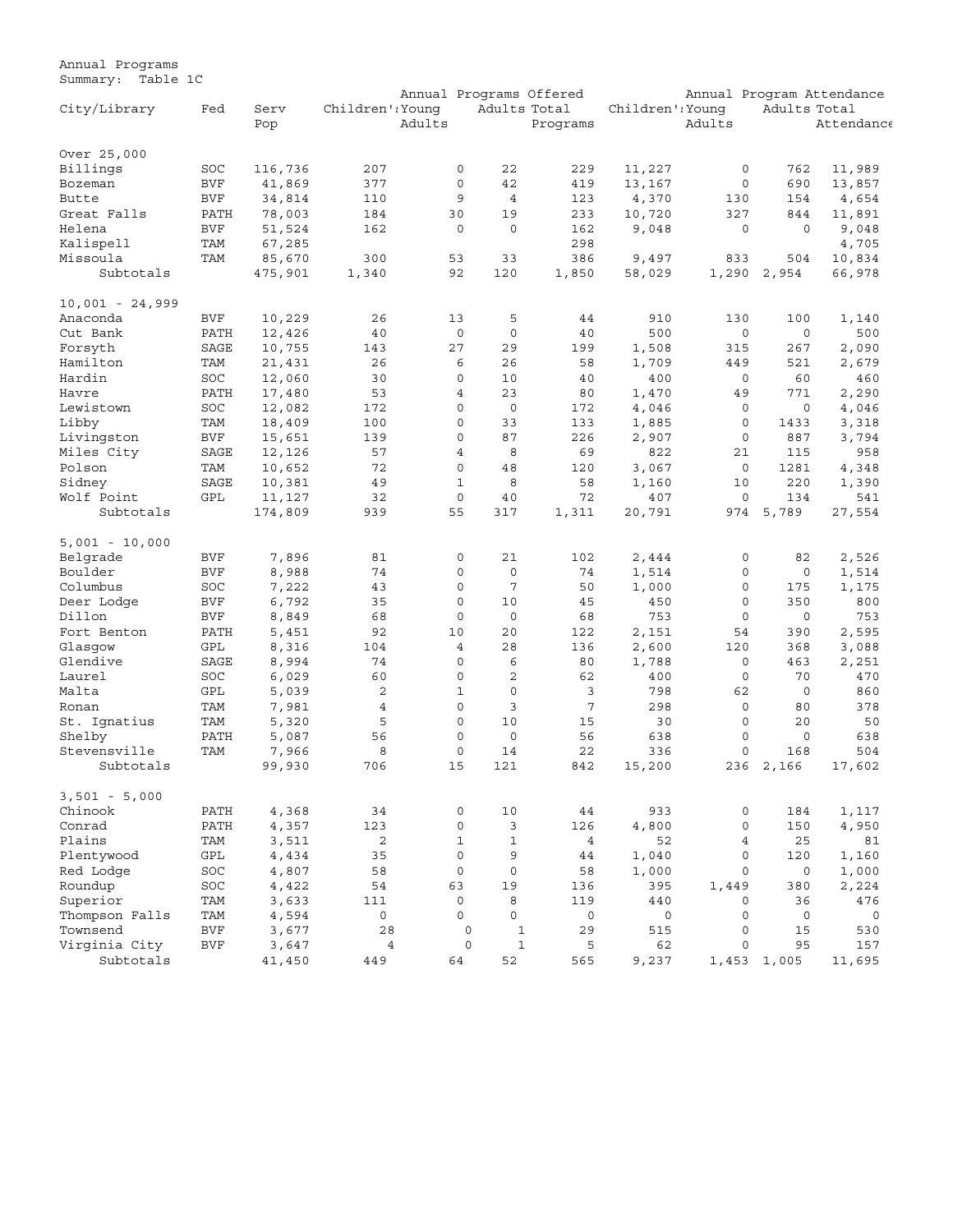Annual Programs Summary: Table 2C

|                       |            |         |                     |        |                |                | Annual Programs Offered |                     |                     | Annual Program Attendance |            |
|-----------------------|------------|---------|---------------------|--------|----------------|----------------|-------------------------|---------------------|---------------------|---------------------------|------------|
| City/Library          | Fed        | Serv    | Children' Younq     |        |                | Adults Total   |                         | Children' Young     |                     | Adults                    | Total      |
|                       |            | Pop     |                     | Adults |                |                | Programs                |                     | Adults              |                           | Attendance |
| $2,001 - 3,500$       |            |         |                     |        |                |                |                         |                     |                     |                           |            |
| Baker                 | SAGE       | 3,061   | 38                  |        | $\mathbf 0$    | 17             | 55                      | 997                 | $\mathsf{O}\xspace$ | 137                       | 1,134      |
| Big Timber            | SOC        | 3,269   | $\mathsf{O}\xspace$ |        | $\mathbf 0$    | $\mathsf{O}$   | $\mathbf 0$             | $\circ$             | $\mathbf 0$         | $\circ$                   | $\circ$    |
| Bridger               | SOC        | 2,081   | 8                   |        | $\mathbf 0$    | $\circ$        | 8                       | 430                 | $\circ$             | $\circ$                   | 430        |
| <b>Broadus</b>        | SAGE       | 2,006   | 32                  |        | $\mathbf 0$    | $\circ$        | 32                      | 644                 | $\mathbf 0$         | $\circ$                   | 644        |
| Chester               | PATH       | 2,238   | 36                  |        | 8              | 15             | 59                      | 640                 | 216                 | 124                       | 980        |
| Choteau               | PATH       | 3,374   | 31                  |        | $\mathbf 0$    | 0              | 31                      | 550                 | $\mathsf{O}\xspace$ | $\circ$                   | 550        |
| Circle                | SAGE       | 2,140   | $\mathbf 0$         |        | $\mathbf 0$    | 0              | $\mathbf 0$             | $\mathsf{O}\xspace$ | $\mathbf 0$         | $\mathbf 0$               | $\circ$    |
| Harlem                | PATH       | 2,686   | 42                  |        | $\mathbf 0$    | 7              | 49                      | 508                 | $\mathbf 0$         | 143                       | 651        |
| Harlowton             | SOC        | 2,355   | $\overline{4}$      |        | $\mathbf 0$    | $\circ$        | $\overline{4}$          | 74                  | $\circ$             | $\circ$                   | 74         |
| Joliet                | SOC        | 2,059   | 100                 |        | 35             | 3              | 138                     | 1,950               | 655                 | 20                        | 2,625      |
| Manhattan             | <b>BVF</b> | 2,642   | 32                  |        | $\mathbf{1}$   | $\mathbf 1$    | 34                      | 304                 | 80                  | 248                       | 632        |
| Scobey                | GPL        | 2,152   | 59                  |        | $\Omega$       | $\overline{a}$ | 61                      | 1,366               | $\circ$             | 44                        | 1,410      |
| Stanford              | <b>SOC</b> | 2,246   | 20                  |        | 4              | $\mathbf 1$    | 25                      | 252                 | 57                  | 10                        | 319        |
| Three Forks           | <b>BVF</b> | 2,862   | $\overline{c}$      |        | $\mathbf{1}$   | $\Omega$       | 3                       | 295                 | 250                 | 0                         | 545        |
| West Yellowstone      | BVF        | 2,556   | 16                  |        | $\Omega$       | $\mathbf{1}$   | 17                      | 192                 | 0                   | 75                        | 267        |
| Subtotals             |            | 37,727  | 420                 |        | 49             | 47             | 516                     | 8,202               | 1,258               | 801                       | 10,261     |
|                       |            |         |                     |        |                |                |                         |                     |                     |                           |            |
| $1,201 - 2,000$       |            |         |                     |        |                |                |                         |                     |                     |                           |            |
| Belt                  | PATH       | 1,432   | 1                   |        | 0              | 1              | 2                       | 25                  | 0                   | 14                        | 39         |
| Cascade               | PATH       | 1,732   | 32                  |        | 6              | $\mathsf{O}$   | 38                      | 605                 | 40                  | 0                         | 645        |
| Darby                 | <b>TAM</b> | 1,304   | 45                  |        | $\mathbf 0$    | 10             | 55                      | 364                 | $\mathbf 0$         | 230                       | 594        |
| Dutton                | PATH       | 1,347   | $\mathbf 1$         |        | $\Omega$       | $\mathbf 0$    | $\mathbf{1}$            | 6                   | $\mathbf 0$         | $\circ$                   | 6          |
| Ekalaka               | SAGE       | 1,531   | 36                  |        | $\Omega$       | $\mathbf 0$    | 36                      | 684                 | $\mathbf 0$         | $\mathbf 0$               | 684        |
| Fairfield             | PATH       | 1,717   | 9                   |        | $\mathbf 0$    | $\circ$        | 9                       | 149                 | $\mathsf{O}\xspace$ | $\circ$                   | 149        |
| Hot Springs           | TAM        | 1,628   | 12                  |        | $\mathbf 0$    | $\circ$        | 12                      | 61                  | $\mathbf 0$         | $\circ$                   | 61         |
| Jordan                | SAGE       | 1,433   |                     |        |                |                | 25                      |                     |                     |                           | 350        |
| Philipsburg           | <b>BVF</b> | 1,680   | $\circ$             |        | $\circ$        | $\circ$        | $\mathbf 0$             | $\circ$             | $\mathsf{O}\xspace$ | $\circ$                   | $\circ$    |
| Terry                 | SAGE       | 1,331   | 32                  |        | $\mathbf 0$    | $\circ$        | 32                      | 238                 | $\mathsf{O}\xspace$ | $\mathbf 0$               | 238        |
| Valier                | PATH       | 1,861   | $\overline{2}$      |        | $\overline{2}$ | $\mathbf 1$    | 5                       | 259                 | 37                  | 65                        | 361        |
| White Sulphur Spr BVF |            | 1,830   | 32                  |        | 10             | 8              | 50                      | 1,054               | 26                  | 32                        | 1,112      |
| Subtotals             |            | 18,826  | 202                 |        | 18             | 20             | 265                     | 3,445               | 103                 | 341                       | 4,239      |
| 1,200 & Under         |            |         |                     |        |                |                |                         |                     |                     |                           |            |
| Denton                | <b>SOC</b> | 334     | $\mathbf{1}$        |        | $\mathbf 0$    | $\Omega$       | $\mathbf{1}$            | 15                  | $\mathbf 0$         | 0                         | 15         |
| Drummond              | <b>BVF</b> | 975     | $\mathbf{1}$        |        | $\Omega$       | $\Omega$       | $\mathbf{1}$            | 58                  | $\circ$             | $\circ$                   | 58         |
| Ennis                 | <b>BVF</b> | 1,097   | 53                  |        | 6              | 8              | 67                      | 1,166               | 36                  | 221                       | 1,423      |
| Moore                 | SOC        | 172     | 26                  |        | 0              | $\mathbf{1}$   | 27                      | 320                 | $\circ$             | 15                        | 335        |
| Sheridan              | <b>BVF</b> | 966     | $\mathbf{1}$        |        | 0              | $\Omega$       | $\mathbf{1}$            | 45                  | $\mathbf 0$         | $\Omega$                  | 45         |
| Twin Bridges          | <b>BVF</b> | 674     | 9                   |        | 0              | $\mathbf{1}$   | 10                      | 176                 | $\circ$             | 26                        | 202        |
| Wibaux                | SAGE       | 1,138   | 35                  |        | 0              | 101            | 136                     | 665                 | $\circ$             | 365                       | 1,030      |
| Winnett               | SOC        | 534     | 40                  |        | 0              | 0              | 40                      | 520                 | $\circ$             | $\mathbf 0$               | 520        |
| Subtotals             |            | 5,890   | 166                 |        | 6              | 111            | 283                     | 2,965               | 36                  | 627                       | 3,628      |
| FINAL TOTALS          |            | 854,533 | 4,222               |        | 299            | 788            | 5,632                   | 117,869             | 5,350               | 13,683                    | 141,957    |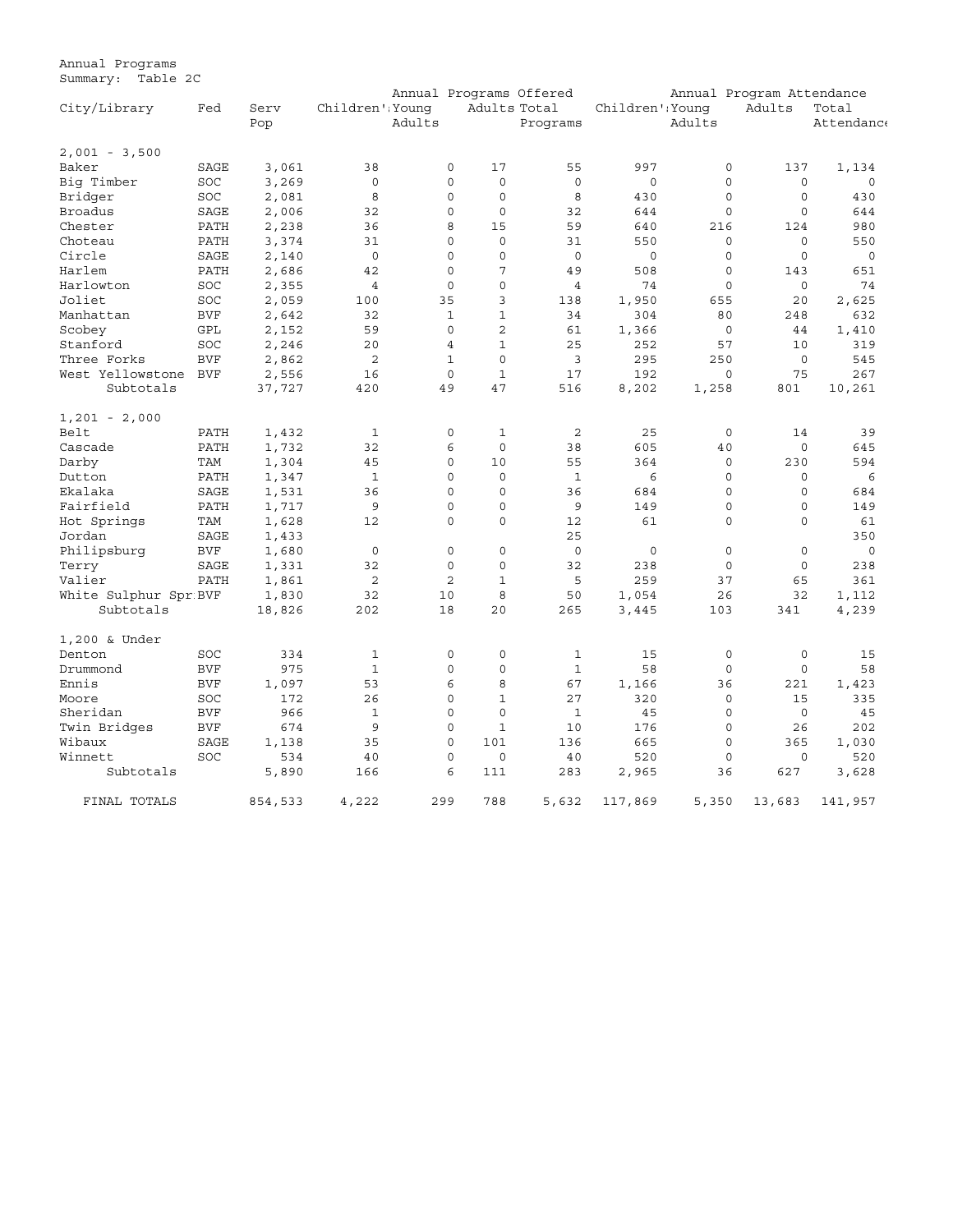#### <span id="page-25-0"></span>Interlibrary Loan Summary: Table 1

| City/Library      | Fed        | Serv    |                     | Instate Outstate Total |                | Instate  | Outstate    | Total    |  |
|-------------------|------------|---------|---------------------|------------------------|----------------|----------|-------------|----------|--|
|                   |            | Pop     |                     | Loaned Loaned          | Loaned         | Borrowed | Borrowed    | Borrowed |  |
| Over 25,000       |            |         |                     |                        |                |          |             |          |  |
| Billings          | SOC        | 116,736 | 5,750               | 224                    | 5,974          | 1,778    | 908         | 2,686    |  |
| Bozeman           | <b>BVF</b> | 41,869  | 1,908               | 284                    | 2,192          | 839      | 1,076       | 1,915    |  |
| Butte             | BVF        | 34,814  | 603                 | 44                     | 647            | 608      | 237         | 845      |  |
| Great Falls       | PATH       | 78,003  | 1,112               | 144                    | 1,256          | 1,240    | 872         | 2,112    |  |
| Helena            | <b>BVF</b> | 51,524  | 1,569               | 172                    | 1,741          | 1,502    | 1,569       | 3,071    |  |
| Kalispell         | TAM        | 67,285  | 1,868               | 456                    | 2,324          | 1,587    | 1,743       | 3,330    |  |
| Missoula          | TAM        | 85,670  | 1,653               | 237                    | 1,890          | 756      | 674         | 1,430    |  |
| Subtotals         |            | 475,901 | 14,463              | 1,561                  | 16,024         | 8,310    | 7,079       | 15,389   |  |
| $10,001 - 24,999$ |            |         |                     |                        |                |          |             |          |  |
| Anaconda          | <b>BVF</b> | 10,229  | 24                  | $\mathbf 0$            | 24             | 122      | 42          | 164      |  |
| Cut Bank          | PATH       | 12,426  | $\mathsf{O}\xspace$ | $\mathbf 0$            | 0              | 45       | 18          | 63       |  |
| Forsyth           | SAGE       | 10,755  | 335                 | 20                     | 355            | 399      | 72          | 471      |  |
| Hamilton          | TAM        | 21,431  | 188                 | 11                     | 199            | 1,160    | 477         | 1,637    |  |
| Hardin            | SOC        | 12,060  | 380                 | $\mathbf 0$            | 380            | 776      | $\mathbf 0$ | 776      |  |
| Havre             | PATH       | 17,480  | 488                 | 32                     | 520            | 245      | 119         | 364      |  |
| Lewistown         | SOC        | 12,082  | 281                 | 13                     | 294            | 375      | 30          | 405      |  |
| Libby             | TAM        | 18,409  | 225                 | 28                     | 253            | 731      | 325         | 1,056    |  |
| Livingston        | <b>BVF</b> | 15,651  | 2                   | 1                      | 3              | 310      | 181         | 491      |  |
| Miles City        | SAGE       | 12,126  | 0                   | 884                    | 884            | 0        | 13          | 13       |  |
| Polson            | TAM        | 10,652  | 13                  | 5                      | 18             | 444      | 238         | 682      |  |
| Sidney            | SAGE       | 10,381  | 308                 | 14                     | 322            | 192      | 79          | 271      |  |
| Wolf Point        | GPL        | 11,127  | 401                 | 4                      | 405            | 369      | 174         | 543      |  |
| Subtotals         |            | 174,809 | 2,645               | 1,012                  | 3,657          | 5,168    | 1,768       | 6,936    |  |
| $5,001 - 10,000$  |            |         |                     |                        |                |          |             |          |  |
| Belgrade          | <b>BVF</b> | 7,896   | 60                  | 61                     | 121            | 92       | 31          | 123      |  |
| Boulder           | <b>BVF</b> | 8,988   | 10                  | 1                      | 11             | 728      | 415         | 1,143    |  |
| Columbus          | SOC        | 7,222   | 0                   | $\mathsf{O}\xspace$    | 0              | 422      | 105         | 527      |  |
| Deer Lodge        | <b>BVF</b> | 6,792   | 133                 | 6                      | 139            | 294      | 111         | 405      |  |
| Dillon            | <b>BVF</b> | 8,849   | 78                  | 6                      | 84             | 271      | 65          | 336      |  |
| Fort Benton       | PATH       | 5,451   | 73                  | $\mathbf 1$            | 74             | 193      | 30          | 223      |  |
| Glasqow           | GPL        | 8,316   | 507                 | 82                     | 589            | 0        | $\circ$     | 0        |  |
| Glendive          | SAGE       | 8,994   | 168                 | 96                     | 264            | 84       | 48          | 132      |  |
| Laurel            | SOC        | 6,029   | 0                   | $\mathbf 0$            | 0              | 227      | 21          | 248      |  |
| Malta             | GPL        | 5,039   | 82                  | 0                      | 82             | 151      | 28          | 179      |  |
| Ronan             | TAM        | 7,981   | 23                  | 0                      | 23             | 71       | 43          | 114      |  |
| St. Ignatius      | TAM        | 5,320   | $\mathsf O$         | 0                      | $\mathsf O$    | 23       | $\circ$     | 23       |  |
| Shelby            | PATH       | 5,087   | 11                  | $\mathbf 0$            | 11             | 208      | 55          | 263      |  |
| Stevensville      | TAM        | 7,966   | 3                   | 3                      | 6              | 90       | 25          | 115      |  |
| Subtotals         |            | 99,930  | 1,148               | 256                    | 1,404          | 2,854    | 977         | 3,831    |  |
| $3,501 - 5,000$   |            |         |                     |                        |                |          |             |          |  |
| Chinook           | PATH       | 4,368   | 242                 | $\mathbf{2}$           | 244            | 105      | 16          | 121      |  |
| Conrad            | PATH       | 4,357   | 115                 | $\overline{4}$         | 119            | 100      | 22          | 122      |  |
| Plains            | TAM        | 3,511   | 102                 | 3                      | 105            | 353      | 18          | 371      |  |
| Plentywood        | GPL        | 4,434   | 189                 | 6                      | 195            | 330      | 64          | 394      |  |
| Red Lodge         | SOC        | 4,807   | $\circ$             | 20                     | $20$           | 600      | 60          | 660      |  |
| Roundup           | SOC        | 4,422   | 163                 | 5                      | 168            | 286      | 54          | 340      |  |
| Superior          | TAM        | 3,633   | $\overline{4}$      | 0                      | $\overline{4}$ | 41       | 14          | 55       |  |
| Thompson Falls    | TAM        | 4,594   | 0                   | $\mathsf{O}\xspace$    | $\circ$        | 145      | 46          | 191      |  |
| Townsend          | <b>BVF</b> | 3,677   | 0                   | 0                      | $\mathsf{O}$   | 47       | 30          | 77       |  |
| Virginia City     | <b>BVF</b> | 3,647   | $\mathsf{O}\xspace$ | 0                      | 0              | 89       | 41          | 130      |  |
| Subtotals         |            | 41,450  | 815                 | $40$                   | 855            | 2,096    | 365         | 2,461    |  |
|                   |            |         |                     |                        |                |          |             |          |  |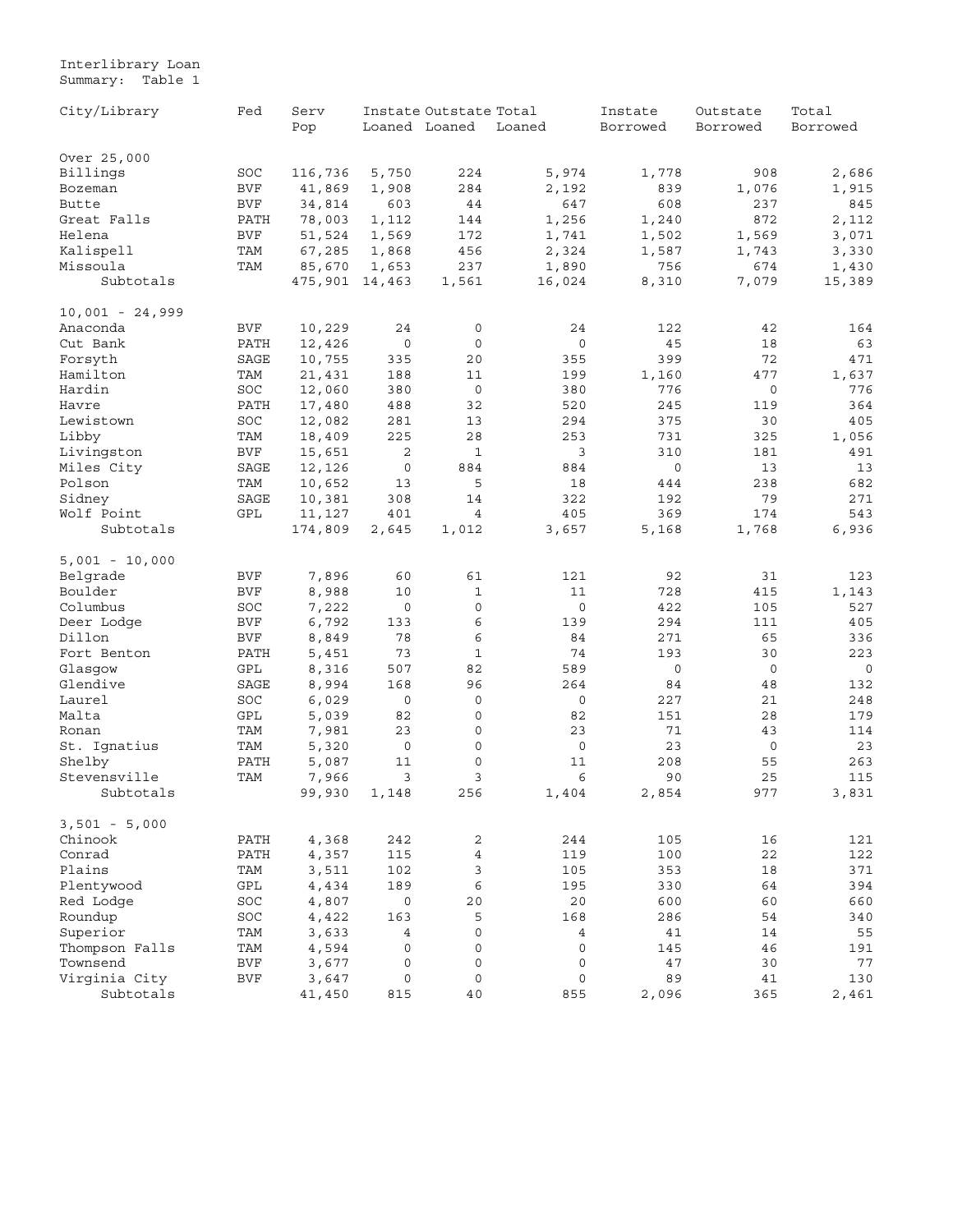#### Interlibrary Loan Summary: Table 2

| City/Library              | Fed        | Serv           | Instate Outstate Total |                |              | Instate        | Outstate       | Total       |  |
|---------------------------|------------|----------------|------------------------|----------------|--------------|----------------|----------------|-------------|--|
|                           |            | Pop            |                        | Loaned Loaned  | Loaned       | Borrowed       | Borrowed       | Borrowed    |  |
| $2,001 - 3,500$           |            |                |                        |                |              |                |                |             |  |
| Baker                     | SAGE       | 3,061          | 123                    | 6              | 129          | 189            | 90             | 279         |  |
| Big Timber                | SOC        | 3,269          | $\Omega$               | $\Omega$       | $\Omega$     | 30             | 71             | 101         |  |
| Bridger                   | SOC        | 2,081          | $\mathbf 0$            | $\mathbf 0$    | $\circ$      | 380            | $\mathbf 0$    | 380         |  |
| Broadus                   | SAGE       | 2,006          | 64                     | $\overline{2}$ | 66           | 396            | 76             | 472         |  |
| Chester                   | PATH       | 2,238          | 80                     | 26             | 106          | 121            | 8              | 129         |  |
| Choteau                   | PATH       | 3,374          | 49                     | 3              | 52           | 114            | 40             | 154         |  |
| Circle                    | SAGE       | 2,140          | 17                     | $\mathbf 0$    | 17           | $\mathbf 0$    | $\circ$        | $\circ$     |  |
| Harlem                    | PATH       | 2,686          | 70                     | 3              | 73           | 50             | 5              | 55          |  |
| Harlowton                 | SOC        | 2,355          | $\mathbf 0$            | $\mathbf 0$    | $\circ$      | 20             | 10             | 30          |  |
| Joliet                    | SOC        | 2,059          | $\mathbf 0$            | $\mathbf 0$    | $\mathbf 0$  | 23             | $\mathbf 0$    | 23          |  |
| Manhattan                 | <b>BVF</b> | 2,642          | $\mathbf 0$            | 0              | $\mathbf 0$  | 28             | 13             | 41          |  |
| Scobey                    | GPL        | 2,152          | 126                    | 7              | 133          | 273            | 116            | 389         |  |
| Stanford                  | SOC        | 2,246          | 13                     | $\mathbf{1}$   | 14           | 83             | $\overline{4}$ | 87          |  |
| Three Forks               | <b>BVF</b> | 2,862          | 40                     | 10             | 50           | 40             | 10             | 50          |  |
| West Yellowstone          | <b>BVF</b> | 2,556          | $\mathbf 1$            | $\mathbf 0$    | $\mathbf{1}$ | 138            | 72             | 210         |  |
| Subtotals                 |            | 37,727         | 583                    | 58             | 641          | 1,885          | 515            | 2,400       |  |
| $1,201 - 2,000$           |            |                |                        |                |              |                |                |             |  |
| Belt                      | PATH       | 1,432          | 0                      | 0              | $\mathbf 0$  | 86             | 5              | 91          |  |
| Cascade                   | PATH       | 1,732          | 6                      | 4              | 10           | 16             | 9              | 25          |  |
| Darby                     | TAM        | 1,304          | $\mathbf 0$            | $\mathbf 0$    | $\mathbf 0$  | $\circ$        | $\circ$        | $\mathbf 0$ |  |
| Dutton                    | PATH       | 1,347          | $\mathbf 0$            | $\mathbf 0$    | $\mathbf 0$  | 15             | 12             | 27          |  |
| Ekalaka                   | SAGE       | 1,531          | $\mathbf 0$            | $\mathbf 0$    | $\mathbf 0$  | 21             | $\overline{4}$ | 25          |  |
| Fairfield                 | PATH       | 1,717          | $\mathsf{O}\xspace$    | $\mathbf 0$    | $\mathbf 0$  | 21             | $\circ$        | 21          |  |
| Hot Springs               | TAM        | 1,628          | 58                     | $\mathbf 0$    | 58           | 100            | 16             | 116         |  |
| Jordan                    | SAGE       | 1,433          | 5                      | $\mathbf 0$    | 5            | 200            | 10             | 210         |  |
| Philipsburg               | <b>BVF</b> | 1,680          | 0                      | 0              | $\circ$      | 65             | 25             | 90          |  |
| Terry                     | SAGE       | 1,331          | 25                     | $\mathbf 0$    | 25           | 131            | 13             | 144         |  |
| Valier                    | PATH       | 1,861          | 24                     | $\mathbf 0$    | 24           | 189            | 20             | 209         |  |
| White Sulphur Springs BVF |            | 1,830          | 13                     | $\mathbf 0$    | 13           | 291            | 21             | 312         |  |
| Subtotals                 |            | 18,826         | 131                    | $\overline{4}$ | 135          | 1,135          | 135            | 1,270       |  |
| 1,200 & Under             |            |                |                        |                |              |                |                |             |  |
| Denton                    | SOC        | 334            | $\circ$                | $\mathbf 0$    | $\circ$      | $\overline{c}$ | $\circ$        | 2           |  |
| Drummond                  | <b>BVF</b> | 975            | 6                      | 3              | 9            | 30             | 15             | 45          |  |
| Ennis                     | <b>BVF</b> | 1,097          | 106                    | 4              | 110          | 302            | 29             | 331         |  |
| Moore                     | SOC        | 172            | $\mathbf 0$            | $\mathbf 0$    | $\mathbf 0$  | $\circ$        | $\circ$        | $\circ$     |  |
| Sheridan                  | <b>BVF</b> | 966            | $\mathbf 0$            | $\mathbf 0$    | $\circ$      | 332            | 35             | 367         |  |
| Twin Bridges              | <b>BVF</b> | 674            | 11                     | $\mathbf 0$    | 11           | 68             | 23             | 91          |  |
| Wibaux                    | SAGE       | 1,138          | 50                     | 5              | 55           | 96             | 2              | 98          |  |
| Winnett                   | SOC        | 534            | 16                     | $\mathbf 0$    | 16           | 200            | 60             | 260         |  |
| Subtotals                 |            | 5,890          | 189                    | 12             | 201          | 1,030          | 164            | 1,194       |  |
| FINAL TOTALS              |            | 854,533 19,974 |                        | 2,943          | 22,917       | 22,478         | 11,003         | 33,481      |  |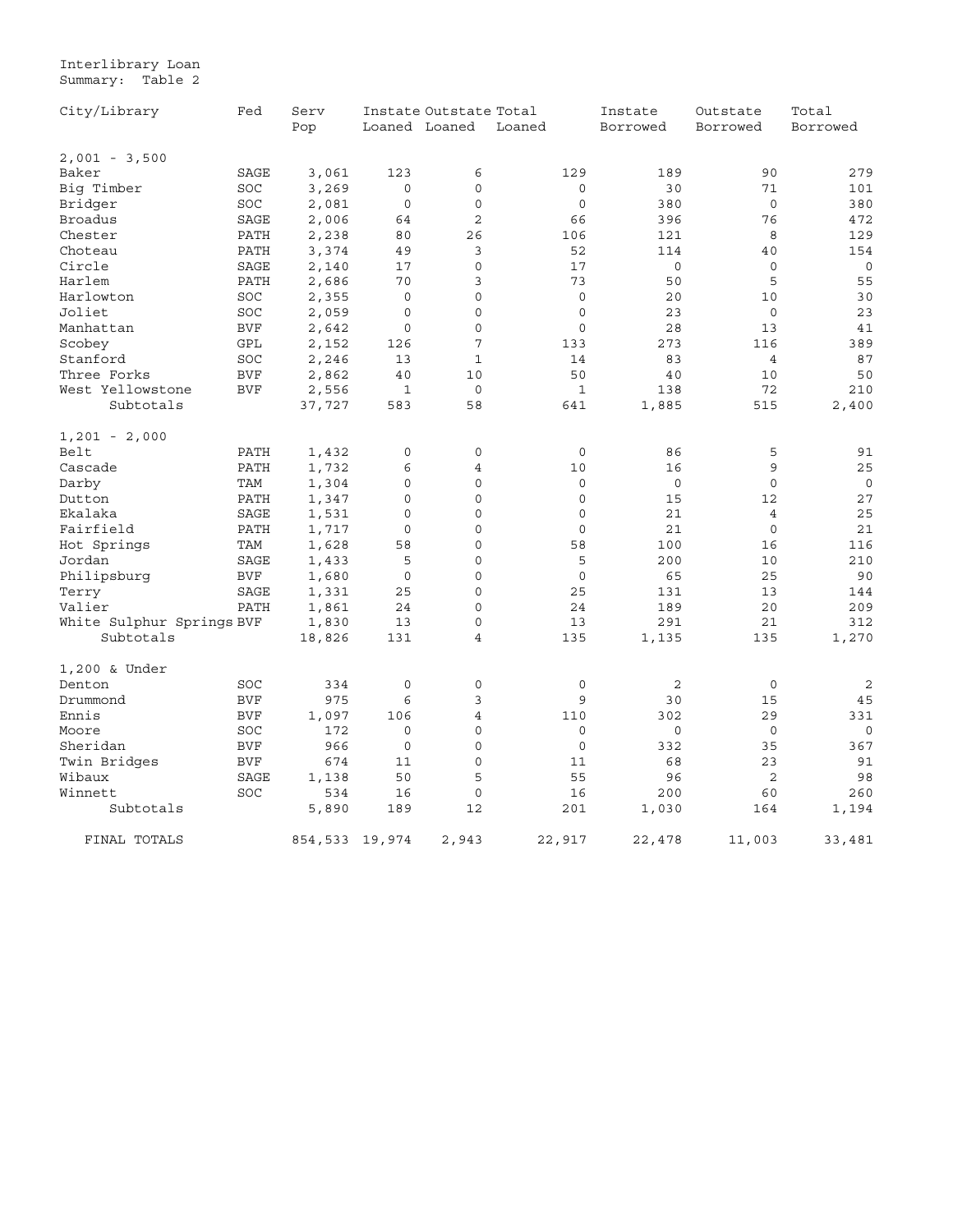<span id="page-27-0"></span>

| Technology/Automation - Computers Available to the Public |                      |                 |                     |                |                     |                     |                                                                                              |                  |
|-----------------------------------------------------------|----------------------|-----------------|---------------------|----------------|---------------------|---------------------|----------------------------------------------------------------------------------------------|------------------|
| Summary:<br>Table 1A                                      |                      |                 |                     |                |                     |                     |                                                                                              |                  |
| How many of the Public Computers have are or provide      |                      |                 |                     |                |                     |                     |                                                                                              |                  |
| City/Library                                              | Fed                  | Serv<br>Pop     | Number of Internet  |                |                     | On Local Access to  | Connected to<br>Computers Connection Network Library Catal CD-ROM Resources Full Text Databa | Electonic Online |
|                                                           |                      |                 |                     |                |                     |                     |                                                                                              |                  |
| Over 25,000                                               |                      |                 |                     |                |                     |                     |                                                                                              |                  |
| Billings                                                  | SOC                  | 116,736         | 17                  | 3              | 8                   | 4                   | 8                                                                                            | 8                |
| Bozeman                                                   | <b>BVF</b>           | 41,869          | 14                  | 6              | $\mathbf 0$         | $\mathbf 0$         | 8                                                                                            | $\mathbf 0$      |
| Butte                                                     | <b>BVF</b>           | 34,814          | 5                   | $\overline{c}$ | $\overline{c}$      | $\mathbf 0$         | $\overline{4}$                                                                               | $\mathbf 0$      |
| Great Falls                                               | PATH                 | 78,003          | 20                  | 11             | 18                  | 15                  | 3                                                                                            | 3                |
| Helena                                                    | <b>BVF</b>           | 51,524          | 10                  | 7              | 7                   | 7                   | 7                                                                                            | 7                |
| Kalispell                                                 | TAM                  | 67,285          | 32                  | 14             | 25                  | 25                  | 3                                                                                            | 14               |
| Missoula                                                  | TAM                  | 85,670          | 23                  | 4              | 20                  | 20                  | $\mathbf{1}$                                                                                 | 4                |
| Subtotals                                                 |                      | 475,901         | 121                 | 47             | 80                  | 71                  | 34                                                                                           | 36               |
| $10,001 - 24,999$                                         |                      |                 |                     |                |                     |                     |                                                                                              |                  |
| Anaconda                                                  | <b>BVF</b>           | 10,229          | 9                   | 9              | 9                   | 0                   | 9                                                                                            | 9                |
| Cut Bank                                                  | PATH                 |                 | 3                   | $\mathbf{1}$   | $\mathbf{2}$        | 2                   | 1                                                                                            | 1                |
|                                                           | SAGE                 | 12,426          | $\overline{4}$      | 3              | $\overline{4}$      | $\mathsf 0$         | $\overline{4}$                                                                               | $\mathbf 0$      |
| Forsyth                                                   |                      | 10,755          | $\mathbf{2}$        | $\mathbf{1}$   | $\mathbf 0$         | 0                   | $\circ$                                                                                      | $\mathbf 0$      |
| Hamilton                                                  | TAM                  | 21,431          |                     |                |                     |                     |                                                                                              |                  |
| Hardin                                                    | SOC                  | 12,060          | 18                  | 9              | 15                  | 5                   | 6                                                                                            | 6                |
| Havre                                                     | PATH                 | 17,480          | 9                   | $\overline{c}$ | 7                   | 5                   | $\mathbf{1}$                                                                                 | $\mathbf 0$      |
| Lewistown                                                 | SOC                  | 12,082          | 9                   | 3              | 9                   | 6                   | $\mathbf{1}$                                                                                 | 3                |
| Libby                                                     | TAM                  | 18,409          | 14                  | 5              | 3                   | $\overline{4}$      | 3                                                                                            | 3                |
| Livingston                                                | <b>BVF</b>           | 15,651          | 3                   | 3              | 0                   | 0                   | $\mathbf{1}$                                                                                 | 0                |
| Miles City                                                | SAGE                 | 12,126          | 5                   | $\overline{4}$ | $\circ$             | $\mathbf 0$         | $\overline{c}$                                                                               | $\mathbf 0$      |
| Polson                                                    | TAM                  | 10,652          | 3                   | $\overline{c}$ | $\overline{c}$      | $\mathbf 0$         | $\mathbf{1}$                                                                                 | $\overline{c}$   |
| Sidney                                                    | <b>SAGE</b>          | 10,381          | 9                   | 8              | 8                   | 4                   | 6                                                                                            | 6                |
| Wolf Point                                                | GPL                  | 11,127          | 3                   | $\mathbf 0$    | 3                   | 3                   | $\circ$                                                                                      | 0                |
| Subtotals                                                 |                      | 174,809         | 91                  | 50             | 62                  | 29                  | 35                                                                                           | 30               |
| $5,001 - 10,000$                                          |                      |                 |                     |                |                     |                     |                                                                                              |                  |
| Belgrade                                                  | <b>BVF</b>           | 7,896           | 4                   | 4              | 4                   | 0                   | 4                                                                                            | 3                |
| Boulder                                                   | <b>BVF</b>           | 8,988           | 9                   | 9              | 9                   | 2                   | 5                                                                                            | $\mathbf 0$      |
| Columbus                                                  | SOC                  | 7,222           | $\overline{c}$      | $\mathbf{1}$   | $\mathbf{1}$        | 1                   | $1\,$                                                                                        | $\mathbf 0$      |
| Deer Lodge                                                | <b>BVF</b>           | 6,792           | 5                   | 2              | 0                   | 0                   | $\overline{c}$                                                                               | 2                |
| Dillon                                                    | <b>BVF</b>           | 8,849           | 1                   | 0              | 0                   | 0                   | 1                                                                                            | 0                |
| Fort Benton                                               | PATH                 | 5,451           | 3                   | $\mathbf{1}$   | 3                   | 0                   | $\mathbf{1}$                                                                                 | $\mathbf 0$      |
| Glasqow                                                   | GPL                  | 8,316           | 5                   | $\mathbf{1}$   | 5                   | 5                   | $\mathbf{1}$                                                                                 | $\mathbf 0$      |
| Glendive                                                  | SAGE                 |                 | 6                   | 3              | 5                   | $\overline{c}$      | 3                                                                                            | $\mathbf 0$      |
|                                                           |                      | 8,994           | $\mathbf{1}$        | $\mathbf{1}$   | $\circ$             | $\mathsf 0$         | $\mathbf{1}$                                                                                 |                  |
| Laurel<br>Malta                                           | SOC                  | 6,029           | $\mathsf{O}\xspace$ | $\mathsf 0$    | 0                   | 0                   | $\mathsf{O}\xspace$                                                                          | 1<br>$\mathbf 0$ |
|                                                           | GPL                  | 5,039           | 3                   | 2              | $\mathbf 0$         |                     | $\overline{2}$                                                                               |                  |
| Ronan                                                     | TAM                  | 7,981           |                     |                |                     | 0                   |                                                                                              | $\mathbf{1}$     |
| St. Ignatius                                              | TAM                  | 5,320           | $\circ$             | $\mathbf 0$    | $\mathbf 0$         | $\mathbf 0$         | $\mathbf{0}$                                                                                 | $\mathbf 0$      |
| Shelby                                                    | PATH                 | 5,087           | $1\,$               | $\mathbf{1}$   | $\mathbf 0$         | 0                   | $\mathbf 1$                                                                                  | 1                |
| Stevensville<br>Subtotals                                 | TAM                  | 7,966<br>99,930 | $\mathbf 0$<br>40   | 0<br>25        | $\mathbf 0$<br>27   | 0<br>10             | $\mathsf{O}\xspace$<br>22                                                                    | $\mathbf 0$<br>8 |
|                                                           |                      |                 |                     |                |                     |                     |                                                                                              |                  |
| $3,501 - 5,000$                                           |                      |                 |                     |                |                     |                     |                                                                                              |                  |
| Chinook                                                   | PATH                 | 4,368           | 1                   | 0              | 0                   | 0                   | $\mathbf{1}$                                                                                 | 0                |
| Conrad                                                    | PATH                 | 4,357           | $\overline{4}$      | $\mathbf{1}$   | $\mathsf{O}\xspace$ | $\mathsf{O}\xspace$ | $\mathbf{1}$                                                                                 | $\overline{c}$   |
| Plains                                                    | TAM                  | 3,511           | 3                   | 3              | 3                   | 3                   | $\mathsf{O}\xspace$                                                                          | 0                |
| Plentywood                                                | $\operatorname{GPL}$ | 4,434           | $\overline{4}$      | 3              | $\overline{c}$      | 2                   | $\mathbf{1}$                                                                                 | 3                |
| Red Lodge                                                 | SOC                  | 4,807           | $\overline{c}$      | $\mathbf{1}$   | 0                   | $\mathbf 1$         | $\mathbf 1$                                                                                  | 0                |
| Roundup                                                   | SOC                  | 4,422           | 18                  | $\mathbf{1}$   | 14                  | $\circ$             | 18                                                                                           | 0                |
| Superior                                                  | TAM                  | 3,633           | $\mathbf{1}$        | $\mathbf{1}$   | $\mathbf{1}$        | 0                   | $\mathsf O$                                                                                  | 0                |
| Thompson Falls                                            | TAM                  | 4,594           | $\overline{c}$      | $\mathbf{1}$   | $\mathsf{O}\xspace$ | $\circ$             | $\overline{c}$                                                                               | $\mathbf 0$      |
| Townsend                                                  | <b>BVF</b>           | 3,677           | 9                   | 4              | 8                   | 2                   | 6                                                                                            | $\overline{4}$   |
| Virginia City                                             | $\rm BVF$            | 3,647           | $\overline{c}$      | $\mathbf{1}$   | $\mathsf{O}\xspace$ | 0                   | $\sqrt{2}$                                                                                   | 0                |
| Subtotals                                                 |                      | 41,450          | $4\,6$              | 16             | 28                  | 8                   | 32                                                                                           | 9                |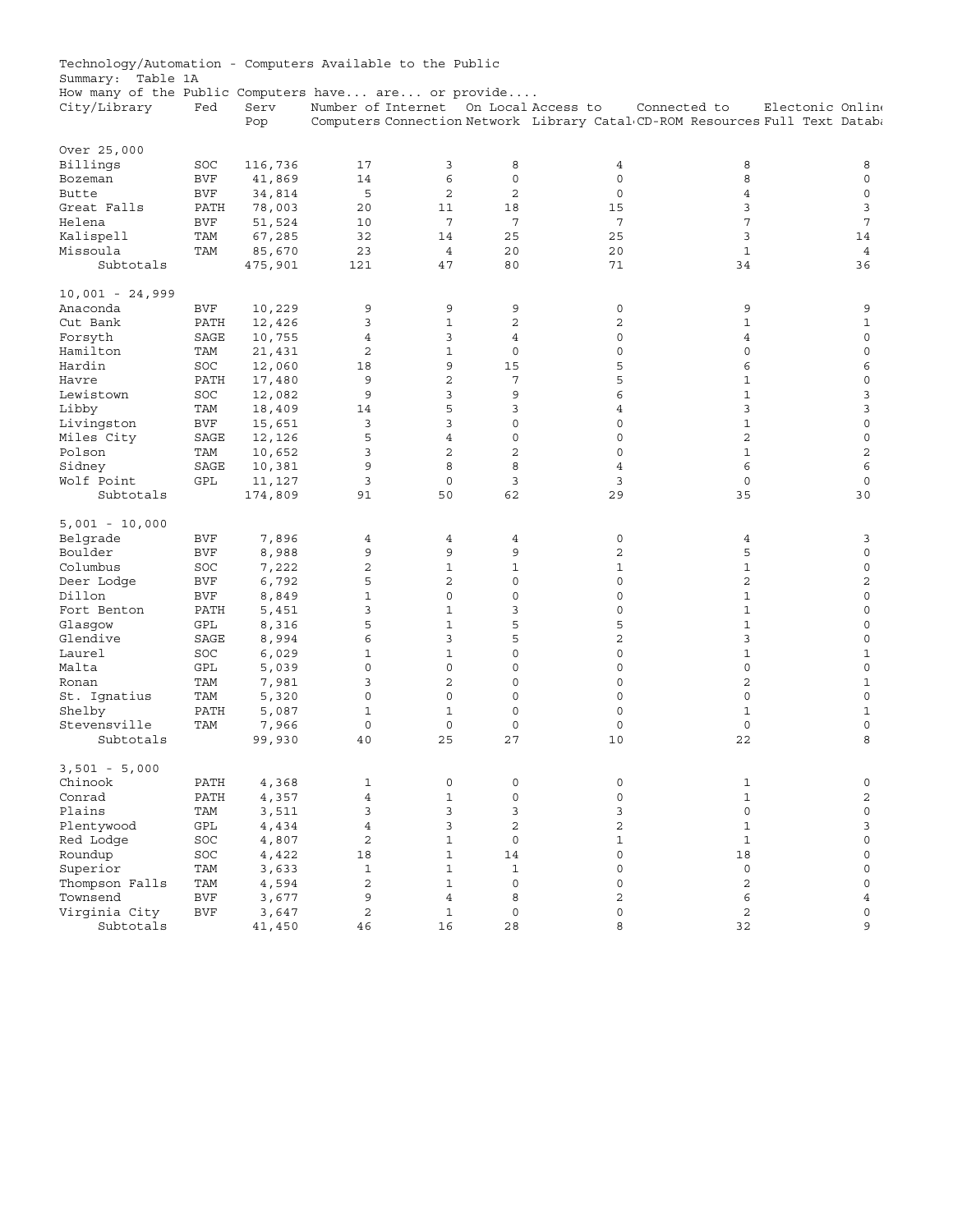| Technology/Automation - Computers Available to the Public |            |              |                       |                              |                   |                                                                              |                     |                            |
|-----------------------------------------------------------|------------|--------------|-----------------------|------------------------------|-------------------|------------------------------------------------------------------------------|---------------------|----------------------------|
| Summary: Table 2A                                         |            |              |                       |                              |                   |                                                                              |                     |                            |
| How many of the Public Computers have are or provide      |            |              |                       |                              |                   |                                                                              |                     |                            |
| City/Library                                              | Fed        | Serv         | Number of Internet    |                              |                   | On Local Access to                                                           | Connected to        | Electonic Online           |
|                                                           |            | Pop          |                       |                              |                   | Computers Connection Network Library Catal CD-ROM Resources Full Text Databa |                     |                            |
|                                                           |            |              |                       |                              |                   |                                                                              |                     |                            |
| $2,001 - 3,500$                                           |            |              |                       |                              |                   |                                                                              |                     |                            |
| Baker                                                     | SAGE       | 3,061        | 6                     | 4                            | 6                 | 6                                                                            | 4                   | 4                          |
| Big Timber                                                | SOC        | 3,269        | $\mathbf{1}$          | $\mathbf 1$                  | $\mathbf{1}$      | $\mathbf 0$                                                                  | $\mathsf{O}\xspace$ | $\Omega$                   |
| Bridger                                                   | SOC        | 2,081        | $\mathbf{0}$          | 0                            | 0                 | $\mathbf 0$                                                                  | $\mathbf{0}$        | $\mathbf 0$                |
| Broadus                                                   | SAGE       | 2,006        | $\mathbf 1$           | $\mathbf 1$                  | 0                 | $\mathbf 0$                                                                  | $\circ$             | $\mathbf 0$                |
| Chester                                                   | PATH       | 2,238        | $\overline{4}$        | 4                            | 4                 | $\overline{4}$                                                               | 3                   | 3                          |
| Choteau                                                   | PATH       | 3,374        | $\mathbf 1$           | $\mathbf{1}$                 | $\Omega$          | $\mathbf 0$                                                                  | $\mathbf{1}$        | $\overline{0}$             |
| Circle                                                    | SAGE       | 2,140        | $\overline{2}$        | $\mathbf{1}$                 | 0                 | $\mathbf 1$                                                                  | $\mathbf{1}$        | $\mathbf 0$                |
| Harlem                                                    | PATH       | 2,686        | $\mathbf{1}$          | $\mathbf{1}$                 | 0                 | $\mathbf 0$                                                                  | $\mathbf 0$         | $\mathbf 0$                |
| Harlowton                                                 | SOC        | 2,355        | $\mathbf{1}$          | $\mathbf 1$                  | $\mathbf{1}$      | $\mathbf 0$                                                                  | $\mathbf{1}$        | $\mathbf 0$                |
| Joliet                                                    | SOC        | 2,059        | $\overline{c}$        | $\overline{2}$               | 0                 | $\mathbf 1$                                                                  | $\mathbf{1}$        | $\mathbf 0$                |
| Manhattan                                                 | <b>BVF</b> | 2,642        | $\mathbf{0}$          | $\mathbf 0$                  | 0                 | $\mathbf 0$                                                                  | $\mathbf 0$         | $\mathbf 0$                |
| Scobey                                                    | GPL        | 2,152        | $\overline{2}$        | $\mathbf{1}$                 | $\mathbf{1}$      | $\mathbf{1}$                                                                 | $\mathbf{1}$        | $\overline{0}$             |
| Stanford                                                  | SOC        | 2,246        | $\overline{c}$        | $\mathbf{1}$                 | 0                 | $\mathbf 0$                                                                  | $\overline{c}$      | $\mathbf{1}$               |
| Three Forks                                               | <b>BVF</b> | 2,862        | $\mathbf{1}$          | $\mathbf{1}$                 | $\mathbf{1}$      | $\mathbf 1$                                                                  | $\mathbf{1}$        | $\Omega$                   |
| West Yellowstone BVF                                      |            | 2,556        | 3                     | 3                            | 3                 | $\mathbf 0$                                                                  | 3                   | 3                          |
| Subtotals                                                 |            | 37,727       | 27                    | 22                           | 17                | 14                                                                           | 18                  | 11                         |
|                                                           |            |              |                       |                              |                   |                                                                              |                     |                            |
| $1,201 - 2,000$                                           |            |              |                       |                              |                   |                                                                              |                     |                            |
| Belt                                                      | PATH       | 1,432        | 1                     | $\mathbf 1$                  | 0                 | 0                                                                            | 1                   | 0                          |
| Cascade                                                   | PATH       | 1,732        | $\mathbf{1}$          | $\mathbf{1}$                 | $\mathbf{1}$      | $\mathbf 0$                                                                  | $\mathbf{1}$        | $\mathbf{1}$               |
| Darby                                                     | TAM        | 1,304        | 3                     | 3                            | 3                 | $\mathbf 0$                                                                  | 3                   | $\mathbf 0$                |
| Dutton                                                    | PATH       | 1,347        | $\mathbf{0}$          | 0                            | 0                 | $\mathbf 0$                                                                  | $\circ$             | $\mathbf 0$                |
| Ekalaka                                                   | SAGE       | 1,531        | $1\,$                 | 0                            | 0                 | 1                                                                            | $\mathbf{1}$        | $\mathbf 0$                |
| Fairfield                                                 | PATH       | 1,717        | $\mathbf 0$           | 0                            | 0                 | $\mathbf 0$                                                                  | $\mathbf{0}$        | $\mathbf 0$                |
|                                                           | TAM        | 1,628        | $\overline{c}$        | $\overline{c}$               | 0                 | $\mathbf 0$                                                                  | $\circ$             | $\mathbf 0$                |
| Hot Springs<br>Jordan                                     | SAGE       |              | $\mathbf{1}$          | $\mathbf{1}$                 | $\mathbf{1}$      | $\mathbf 0$                                                                  | $\mathbf{1}$        | $\mathbf{1}$               |
|                                                           |            | 1,433        |                       |                              |                   |                                                                              |                     |                            |
| Philipsburg                                               | <b>BVF</b> | 1,680        | $1\,$<br>$\mathbf{1}$ | $\mathbf{1}$<br>$\mathbf{1}$ | $\mathbf{1}$<br>0 | $\mathbf 1$<br>$\mathbf 0$                                                   | $\mathbf{1}$        | $1\,$<br>$\mathbf 0$       |
| Terry                                                     | SAGE       | 1,331        |                       |                              |                   |                                                                              | $\mathbf{1}$        |                            |
| Valier                                                    | PATH       | 1,861        | $1\,$                 | $\mathbf{1}$                 | 0                 | $\mathbf 0$                                                                  | $\mathsf{O}\xspace$ | $\mathbf 0$                |
| White Sulphur Spr BVF                                     |            | 1,830        | 6                     | $\overline{4}$               | 0                 | $\mathbf 0$                                                                  | 6                   | $\mathbf 0$                |
| Subtotals                                                 |            | 18,826       | 18                    | 15                           | 6                 | 2                                                                            | 15                  | 3                          |
| 1,200 & Under                                             |            |              |                       |                              |                   |                                                                              |                     |                            |
| Denton                                                    | SOC        | 334          | 0                     | 0                            | 0                 | 0                                                                            | 0                   | $\mathbf 0$                |
| Drummond                                                  | <b>BVF</b> | 975          | $1\,$                 | $\Omega$                     | $\Omega$          | $\mathbf 1$                                                                  | $\Omega$            | $\Omega$                   |
| Ennis                                                     | <b>BVF</b> | 1,097        | $\overline{c}$        | 2                            | 0                 | $\mathsf 0$                                                                  | $\circ$             | $\mathbf 0$                |
| Moore                                                     | SOC        | 172          | $\mathsf{O}\xspace$   | $\mathsf 0$                  | 0                 | 0                                                                            | $\mathsf{O}\xspace$ | 0                          |
| Sheridan                                                  | <b>BVF</b> | 966          | $\mathbf{1}$          | $\mathbf{1}$                 | 0                 | $\mathbf 0$                                                                  | $\mathbf{0}$        | $\mathbf 0$                |
| Twin Bridges                                              | <b>BVF</b> | 674          | 1                     | $\mathbf{1}$                 | $\Omega$          | $\Omega$                                                                     | $\Omega$            | $\Omega$                   |
| Wibaux                                                    | SAGE       | 1,138        | $\overline{2}$        | $\overline{2}$               | $\overline{2}$    | $\overline{0}$                                                               | $\overline{a}$      | $\mathbf 0$                |
|                                                           |            |              | 3                     | $\overline{2}$               | $\overline{c}$    | $\overline{c}$                                                               |                     |                            |
| Winnett<br>Subtotals                                      | SOC        | 534<br>5,890 | 10                    | 8                            | $\overline{4}$    | 3                                                                            | 3<br>5              | $\mathbf 0$<br>$\mathbf 0$ |
|                                                           |            |              |                       |                              |                   |                                                                              |                     |                            |
| FINAL TOTALS                                              |            | 854,533      | 353                   | 183                          | 224               | 137                                                                          | 161                 | 97                         |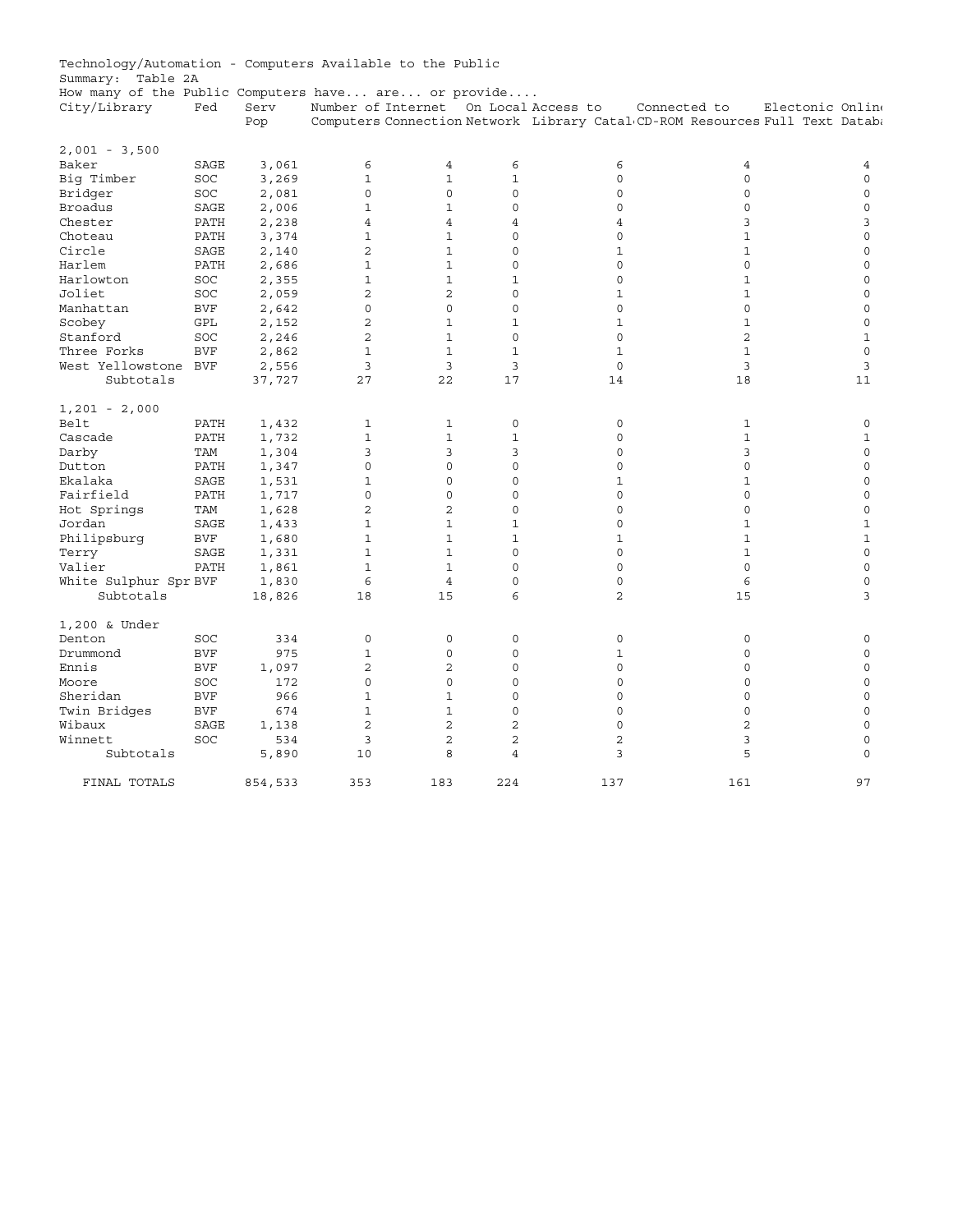Technology/ Automation Summary: Table 1B

| City/Library      | Fed        | Serv    |          | Library Has Access by:      | Access by:                                             | Access by:                    | Library Has  |
|-------------------|------------|---------|----------|-----------------------------|--------------------------------------------------------|-------------------------------|--------------|
|                   |            | Pop     | Internet |                             | Library Staff Patrons through Patrons Directly A Local |                               |              |
|                   |            |         | Access   | Only                        | Staff Only                                             | or through Staff Area Network |              |
| Over 25,000       |            |         |          |                             |                                                        |                               | $  -$<br>LAN |
| Billings          | SOC        | 116,736 | Υ        | ----------                  | ----------                                             | ΧX                            | Υ            |
| Bozeman           | BVF        | 41,869  | Υ        | ----------                  | ----------                                             | XX                            | Ν            |
| Butte             | BVF        | 34,814  | Υ        | ----------                  | ----------                                             | XX                            | Υ            |
| Great Falls       | PATH       | 78,003  | Υ        | <u> - - - - - - - - - -</u> | ----------                                             | XX                            | Υ            |
| Helena            | <b>BVF</b> | 51,524  | Υ        | ----------                  | ----------                                             | XX                            | Υ            |
| Kalispell         | TAM        | 67,285  | Υ        | ----------                  | ----------                                             | ΧX                            | Υ            |
| Missoula          | TAM        | 85,670  | Υ        | ----------                  | --------                                               | XX                            | Υ            |
| Subtotals         |            | 475,901 |          |                             |                                                        |                               |              |
| $10,001 - 24,999$ |            |         |          |                             |                                                        |                               |              |
| Anaconda          | BVF        | 10,229  | Υ        | ----------                  | ----------                                             | XХ                            | Υ            |
| Cut Bank          | PATH       | 12,426  | Υ        | ----------                  | XХ                                                     | ----------                    | Υ            |
| Forsyth           | SAGE       | 10,755  | Υ        | ----------                  | ----------                                             | XХ                            | Υ            |
| Hamilton          | TAM        | 21,431  | Υ        | ----------                  | ----------                                             | XХ                            | Υ            |
| Hardin            | SOC        | 12,060  | Υ        |                             | ----------                                             | XX                            | Υ            |
|                   |            |         | Υ        | ----------                  | ----------                                             | XX                            | Υ            |
| Havre             | PATH       | 17,480  |          | ----------                  | ----------                                             |                               |              |
| Lewistown         | SOC        | 12,082  | Υ        |                             |                                                        | XX                            | Υ            |
| Libby             | TAM        | 18,409  | Υ        | ----------                  | ----------                                             | XX                            | Ν            |
| Livingston        | BVF        | 15,651  | Υ        | ----------                  | ----------                                             | ΧX                            | Υ            |
| Miles City        | SAGE       | 12,126  | Υ        | ----------                  |                                                        | XX                            | Υ            |
| Polson            | TAM        | 10,652  | Υ        | ----------                  | ----------                                             | XX                            | Υ            |
| Sidney            | SAGE       | 10,381  | Υ        | ----------                  | ----------                                             | XX                            | Υ            |
| Wolf Point        | GPL        | 11,127  | N        | ----------                  | --------                                               | ----------                    | Ν            |
| Subtotals         |            | 174,809 |          |                             |                                                        |                               |              |
| $5,001 - 10,000$  |            |         |          |                             |                                                        |                               |              |
| Belgrade          | BVF        | 7,896   | Υ        | ----------                  | ----------                                             | XХ                            | Υ            |
| Boulder           | BVF        | 8,988   | Υ        | ----------                  | ----------                                             | XX                            | Υ            |
| Columbus          | SOC        | 7,222   | Υ        | ----------                  | ----------                                             | XX                            | Υ            |
| Deer Lodge        | BVF        | 6,792   | Υ        | ----------                  | ----------                                             | XX                            | Ν            |
| Dillon            | BVF        | 8,849   | Υ        | ----------                  | ----------                                             | XХ                            | Ν            |
| Fort Benton       | PATH       | 5,451   | Υ        | ----------                  | XX                                                     | ----------                    | Υ            |
| Glasgow           | GPL        | 8,316   | Υ        | ----------                  | ----------                                             | XX                            | Υ            |
| Glendive          | SAGE       | 8,994   | Υ        | ----------                  | ----------                                             | XХ                            | Υ            |
| Laurel            | SOC        | 6,029   | Υ        | ----------                  | ----------                                             | XХ                            | Υ            |
| Malta             | GPL        | 5,039   | N        | ----------                  | ----------                                             | ----------                    | Ν            |
| Ronan             | TAM        | 7,981   | Υ        | ----------                  | ----------                                             | XХ                            | Ν            |
| St. Ignatius      | TAM        | 5,320   | Υ        | ΧX                          | ----------                                             | ----------                    | Ν            |
| Shelby            | PATH       | 5,087   | Υ        | ----------                  | ----------                                             | XХ                            | Ν            |
| Stevensville      | TAM        | 7,966   | N        | ----------                  | ----------                                             | -----------                   | Ν            |
| Subtotals         |            | 99,930  |          |                             |                                                        |                               |              |
| $3,501 - 5,000$   |            |         |          |                             |                                                        |                               |              |
|                   |            |         |          | ----------                  | ----------                                             | -----------                   |              |
| Chinook           | PATH       | 4,368   | Ν        |                             |                                                        |                               | Ν            |
| Conrad            | PATH       | 4,357   | Υ        | ----------                  | XХ                                                     | ----------                    | Ν            |
| Plains            | TAM        | 3,511   | Υ        | ----------                  |                                                        | ΧX                            | Υ            |
| Plentywood        | GPL        | 4,434   | Υ        | ---------                   | --------                                               | XХ                            | Υ            |
| Red Lodge         | SOC        | 4,807   | Υ        | ------                      | ----                                                   | ΧX                            | Ν            |
| Roundup           | SOC        | 4,422   | Υ        |                             |                                                        | ΧX                            | Υ            |
| Superior          | TAM        | 3,633   | Υ        | $- - - - - - -$             |                                                        | ΧX                            | Υ            |
| Thompson Falls    | TAM        | 4,594   | Υ        | $- - - - - - -$             |                                                        | ΧX                            | Ν            |
| Townsend          | BVF        | 3,677   | Υ        | - - - - - - - - - -         | $- - - -$                                              | XХ                            | Υ            |
| Virginia City     | BVF        | 3,647   | Υ        |                             | -------                                                | XХ                            | Ν            |
| Subtotals         |            | 41,450  |          |                             |                                                        |                               |              |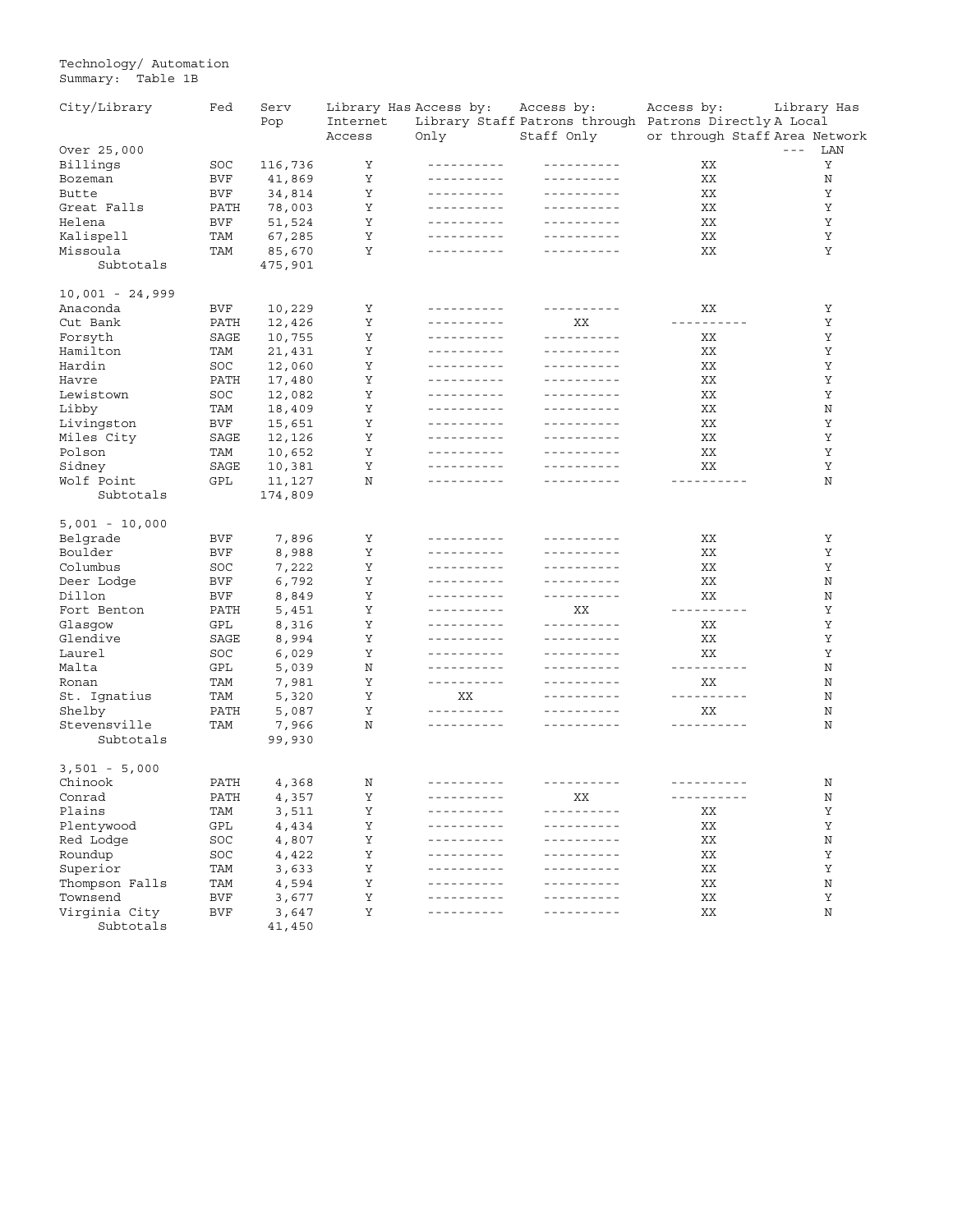Technology/ Automation Summary: Table 2B

| City/Library            | Fed        | Serv    | Library Has Access by: |                             | Access by:                  | Access by:                                             | Library Has                                                                                                                                                                                                                                                                                                                                                                                         |
|-------------------------|------------|---------|------------------------|-----------------------------|-----------------------------|--------------------------------------------------------|-----------------------------------------------------------------------------------------------------------------------------------------------------------------------------------------------------------------------------------------------------------------------------------------------------------------------------------------------------------------------------------------------------|
|                         |            | Pop     | Internet               |                             |                             | Library Staff Patrons through Patrons Directly A Local |                                                                                                                                                                                                                                                                                                                                                                                                     |
|                         |            |         | Access                 | Only                        | Staff Only                  | or through Staff Area Network                          |                                                                                                                                                                                                                                                                                                                                                                                                     |
| $2,001 - 3,500$         |            |         |                        |                             |                             |                                                        | LAN<br>$\frac{1}{2} \frac{1}{2} \frac{1}{2} \frac{1}{2} \frac{1}{2} \frac{1}{2} \frac{1}{2} \frac{1}{2} \frac{1}{2} \frac{1}{2} \frac{1}{2} \frac{1}{2} \frac{1}{2} \frac{1}{2} \frac{1}{2} \frac{1}{2} \frac{1}{2} \frac{1}{2} \frac{1}{2} \frac{1}{2} \frac{1}{2} \frac{1}{2} \frac{1}{2} \frac{1}{2} \frac{1}{2} \frac{1}{2} \frac{1}{2} \frac{1}{2} \frac{1}{2} \frac{1}{2} \frac{1}{2} \frac{$ |
| Baker                   | SAGE       | 3,061   | Υ                      | ----------                  | XX                          | ----------                                             | Υ                                                                                                                                                                                                                                                                                                                                                                                                   |
| Big Timber              | SOC        | 3,269   | Υ                      | ----------                  | ----------                  | XX                                                     | Υ                                                                                                                                                                                                                                                                                                                                                                                                   |
| Bridger                 | SOC        | 2,081   | Ν                      | ----------                  | <u> - - - - - - - - - -</u> | ----------                                             | Ν                                                                                                                                                                                                                                                                                                                                                                                                   |
| Broadus                 | SAGE       | 2,006   | Υ                      | ----------                  | ----------                  | XХ                                                     | N                                                                                                                                                                                                                                                                                                                                                                                                   |
| Chester                 | PATH       | 2,238   | Υ                      | ----------                  |                             | XX                                                     | Υ                                                                                                                                                                                                                                                                                                                                                                                                   |
| Choteau                 | PATH       | 3,374   | Υ                      | ----------                  | ----------                  | ΧX                                                     | Ν                                                                                                                                                                                                                                                                                                                                                                                                   |
| Circle                  | SAGE       | 2,140   | Υ                      | <u> - - - - - - - - - -</u> |                             | XX                                                     | N                                                                                                                                                                                                                                                                                                                                                                                                   |
| Harlem                  | PATH       | 2,686   | Υ                      | ----------                  | ----------                  | XX                                                     | Ν                                                                                                                                                                                                                                                                                                                                                                                                   |
| Harlowton               | SOC        | 2,355   | Υ                      | ----------                  | ----------                  | XX                                                     | N                                                                                                                                                                                                                                                                                                                                                                                                   |
| Joliet                  | SOC        | 2,059   | Υ                      | - - - - - - - - - -         |                             | XX                                                     | Ν                                                                                                                                                                                                                                                                                                                                                                                                   |
| Manhattan               | <b>BVF</b> | 2,642   | Ν                      | ----------                  | ----------                  | ----------                                             | Ν                                                                                                                                                                                                                                                                                                                                                                                                   |
| Scobey                  | GPL        | 2,152   | Υ                      | ----------                  | ----------                  | XX                                                     | Υ                                                                                                                                                                                                                                                                                                                                                                                                   |
| Stanford                | SOC        | 2,246   | Υ                      | ----------                  | XX                          | ----------                                             | Ν                                                                                                                                                                                                                                                                                                                                                                                                   |
| Three Forks             | BVF        | 2,862   | Υ                      | ----------                  | ----------                  | XX                                                     | N                                                                                                                                                                                                                                                                                                                                                                                                   |
| West Yellowstone        | <b>BVF</b> | 2,556   | Υ                      | - - - - - - - - - -         |                             | XX                                                     | Υ                                                                                                                                                                                                                                                                                                                                                                                                   |
| Subtotals               |            | 37,727  |                        |                             |                             |                                                        |                                                                                                                                                                                                                                                                                                                                                                                                     |
|                         |            |         |                        |                             |                             |                                                        |                                                                                                                                                                                                                                                                                                                                                                                                     |
| $1,201 - 2,000$         |            |         |                        |                             |                             |                                                        |                                                                                                                                                                                                                                                                                                                                                                                                     |
| Belt                    | PATH       | 1,432   | Υ                      | ----------                  |                             | XX                                                     | Ν                                                                                                                                                                                                                                                                                                                                                                                                   |
| Cascade                 | PATH       | 1,732   | Υ                      | <u> - - - - - - - - - -</u> |                             | XX                                                     | Υ                                                                                                                                                                                                                                                                                                                                                                                                   |
| Darby                   | TAM        | 1,304   | Υ                      | ----------                  | ----------                  | XX                                                     | Υ                                                                                                                                                                                                                                                                                                                                                                                                   |
| Dutton                  | PATH       | 1,347   | Ν                      | ----------                  | --------                    | ----------                                             | N                                                                                                                                                                                                                                                                                                                                                                                                   |
| Ekalaka                 | SAGE       | 1,531   | Ν                      | ----------                  | ----------                  | ----------                                             | Ν                                                                                                                                                                                                                                                                                                                                                                                                   |
| Fairfield               | PATH       | 1,717   | N                      | ----------                  | ----------                  | ----------                                             | N                                                                                                                                                                                                                                                                                                                                                                                                   |
| Hot Springs             | TAM        | 1,628   | Υ                      | ----------                  | ----------                  | XX                                                     | N                                                                                                                                                                                                                                                                                                                                                                                                   |
| Jordan                  | SAGE       | 1,433   | Υ                      | <u> - - - - - - - - - -</u> |                             | XX                                                     | Ν                                                                                                                                                                                                                                                                                                                                                                                                   |
| Philipsburg             | BVF        | 1,680   | Υ                      | ----------                  | ----------                  | XХ                                                     | Υ                                                                                                                                                                                                                                                                                                                                                                                                   |
| Terry                   | SAGE       | 1,331   | Υ                      | ----------                  | ----------                  | XX                                                     | N                                                                                                                                                                                                                                                                                                                                                                                                   |
| Valier                  | PATH       | 1,861   | Υ                      | ----------                  | ----------                  | XX                                                     | Ν                                                                                                                                                                                                                                                                                                                                                                                                   |
| White Sulphur Sprin BVF |            | 1,830   | Υ                      | ----------                  |                             | XX                                                     | N                                                                                                                                                                                                                                                                                                                                                                                                   |
| Subtotals               |            | 18,826  |                        |                             |                             |                                                        |                                                                                                                                                                                                                                                                                                                                                                                                     |
|                         |            |         |                        |                             |                             |                                                        |                                                                                                                                                                                                                                                                                                                                                                                                     |
| 1,200 & Under           |            |         |                        |                             |                             |                                                        |                                                                                                                                                                                                                                                                                                                                                                                                     |
| Denton                  | SOC        | 334     | Ν                      | ----------                  | ----------                  | ----------                                             | Ν                                                                                                                                                                                                                                                                                                                                                                                                   |
| Drummond                | <b>BVF</b> | 975     | N                      | ----------                  | ----------                  | ----------                                             | Ν                                                                                                                                                                                                                                                                                                                                                                                                   |
| Ennis                   | BVF        | 1,097   | Υ                      | ----------                  | ----------                  | XX                                                     | Ν                                                                                                                                                                                                                                                                                                                                                                                                   |
| Moore                   | SOC        | 172     | N                      | - - - - - - - - - -         |                             | ----------                                             | N                                                                                                                                                                                                                                                                                                                                                                                                   |
| Sheridan                | <b>BVF</b> | 966     | Υ                      | ----------                  |                             | ----------                                             | Ν                                                                                                                                                                                                                                                                                                                                                                                                   |
| Twin Bridges            | BVF        | 674     | Υ                      | ----------                  | ----------                  | XХ                                                     | Ν                                                                                                                                                                                                                                                                                                                                                                                                   |
| Wibaux                  | SAGE       | 1,138   | Y                      | ----------                  | ----------                  | XX                                                     | Υ                                                                                                                                                                                                                                                                                                                                                                                                   |
| Winnett                 | SOC        | 534     | Υ                      | ----------                  | ----------                  | XX                                                     | Υ                                                                                                                                                                                                                                                                                                                                                                                                   |
| Subtotals               |            | 5,890   |                        |                             |                             |                                                        |                                                                                                                                                                                                                                                                                                                                                                                                     |
|                         |            |         |                        |                             |                             |                                                        |                                                                                                                                                                                                                                                                                                                                                                                                     |
| FINAL TOTALS            |            | 854,533 |                        |                             |                             |                                                        |                                                                                                                                                                                                                                                                                                                                                                                                     |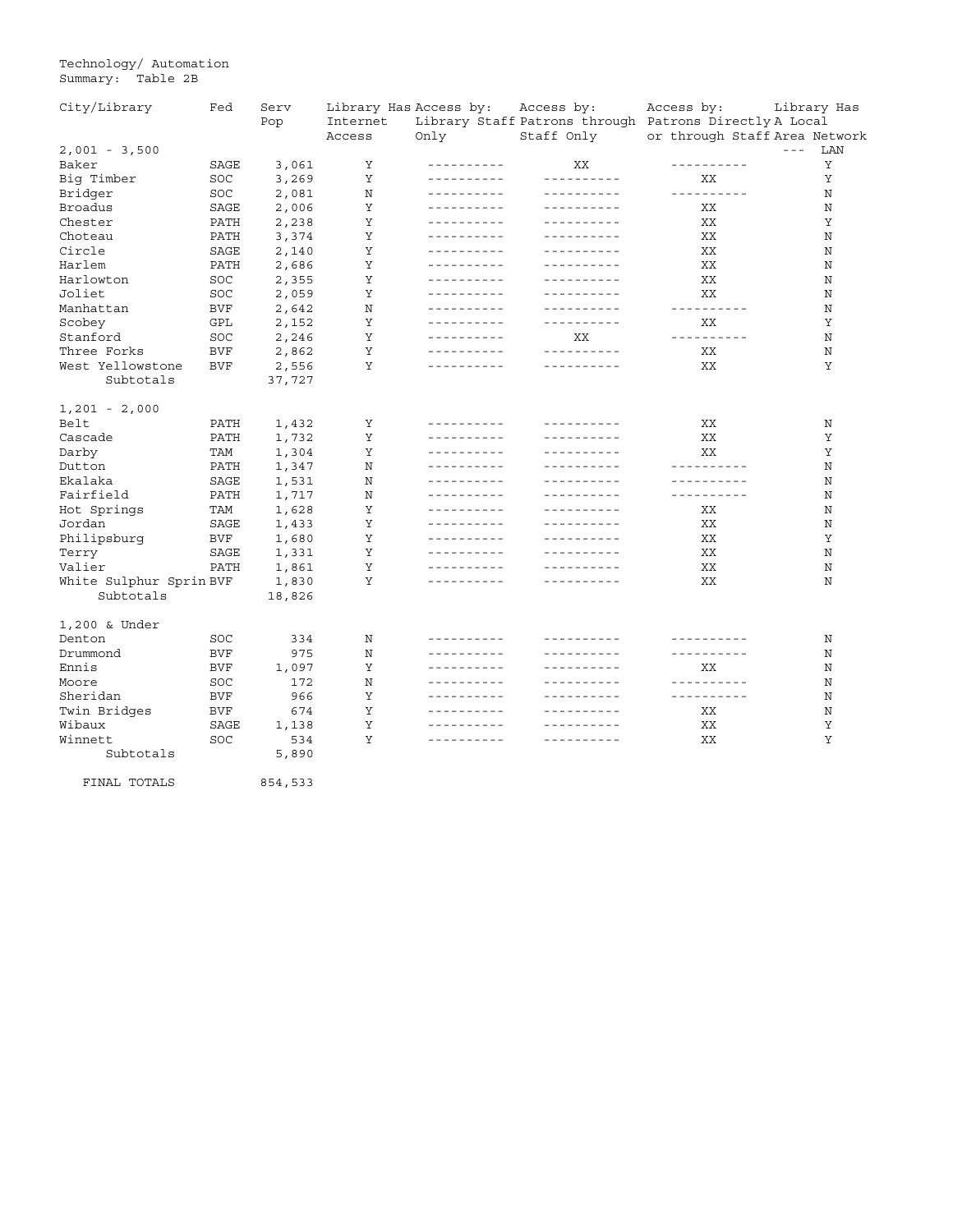Technology/ Automation Summary: Table 1C

| City/Library         | Fed        | Serv    | Dedicated Dial-up |             | Using WWW                               |             | Automated Automated Ci: Access to |             |
|----------------------|------------|---------|-------------------|-------------|-----------------------------------------|-------------|-----------------------------------|-------------|
|                      |            | Pop     |                   |             | Access to Access to Browser Softwa Circ |             | System with Electronic            |             |
|                      |            |         |                   |             | Internet Internet Displays Graph System |             | Public Acces: Services            |             |
| Over 25,000          |            |         |                   |             |                                         |             | Catalog                           |             |
| Billings             | SOC        | 116,736 | Υ                 | Ν           | Υ                                       | Υ           | Υ                                 | Υ           |
| Bozeman              | <b>BVF</b> | 41,869  | Υ                 | $\rm N$     | Υ                                       | Υ           | Υ                                 | Υ           |
| Butte                | <b>BVF</b> | 34,814  | Υ                 | $\rm N$     | Υ                                       | $\rm N$     | Ν                                 | Y           |
| Great Falls          | PATH       | 78,003  | Ν                 | $\mathbf Y$ | Υ                                       | $\rm Y$     | Υ                                 | Υ           |
| Helena               | <b>BVF</b> | 51,524  | N                 | Υ           | Υ                                       | Υ           | Y                                 | Y           |
| Kalispell            | TAM        | 67,285  | Υ                 | $\rm N$     | Υ                                       | $\mathbf Y$ | Υ                                 | Y           |
| Missoula             | TAM        | 85,670  | Y                 | $\rm N$     | Υ                                       | $\mathbf Y$ | Υ                                 | Y           |
| Subtotals            |            | 475,901 |                   |             |                                         |             |                                   |             |
| $10,001 - 24,999$    |            |         |                   |             |                                         |             |                                   |             |
| Anaconda             | <b>BVF</b> | 10,229  | Υ                 | Ν           | Υ                                       | Υ           | Υ                                 | Υ           |
| Cut Bank             | PATH       | 12,426  | $\rm N$           | Υ           | Υ                                       | $\mathbf Y$ | Υ                                 | Y           |
| Forsyth              | SAGE       | 10,755  | Υ                 | $\rm N$     | Υ                                       | N           | Ν                                 | N           |
| Hamilton             | TAM        | 21,431  | Υ                 | $\rm N$     | Υ                                       | Υ           | Ν                                 | Υ           |
| Hardin               | SOC        | 12,060  | Υ                 | $\rm N$     | Υ                                       | Y           | Υ                                 | Υ           |
| Havre                | PATH       | 17,480  | Υ                 | $\rm N$     | Υ                                       | $\rm Y$     | Υ                                 | $\rm N$     |
| Lewistown            | SOC        | 12,082  | Υ                 | $\rm N$     | Υ                                       | Υ           | Υ                                 | Υ           |
| Libby                | TAM        | 18,409  | Υ                 | $\mathbf Y$ | Υ                                       | Υ           | Υ                                 | Υ           |
| Livingston           | <b>BVF</b> | 15,651  | N                 | $\mathbf Y$ | Υ                                       | Υ           | Y                                 | $\mathbf Y$ |
| Miles City           | SAGE       | 12,126  | Υ                 | $\rm N$     | Υ                                       | N           | Ν                                 | N           |
| Polson               | TAM        | 10,652  | Υ                 | $\rm N$     | Υ                                       | N           | Ν                                 | Υ           |
| Sidney               | SAGE       |         | $\mathbf Y$       | $\rm N$     | Υ                                       | $\rm Y$     | $\mathbf Y$                       | $\rm Y$     |
| Wolf Point           | GPL        | 10,381  | N                 | $\rm N$     | N                                       | Υ           | Υ                                 | N           |
|                      |            | 11,127  |                   |             |                                         |             |                                   |             |
| Subtotals            |            | 174,809 |                   |             |                                         |             |                                   |             |
| $5,001 - 10,000$     |            |         |                   |             |                                         |             |                                   |             |
| Belgrade             | <b>BVF</b> | 7,896   | Υ                 | N           | Υ                                       | N           | Ν                                 | Υ           |
| Boulder              | <b>BVF</b> | 8,988   | Υ                 | $\rm N$     | Y                                       | Υ           | Υ                                 | $\mathbf Y$ |
| Columbus             | SOC        | 7,222   | $\rm N$           | $\mathbf Y$ | N                                       | Υ           | Υ                                 | $\mathbf Y$ |
| Deer Lodge           | <b>BVF</b> | 6,792   | Υ                 | $\rm N$     | Υ                                       | Ν           | Ν                                 | Υ           |
| Dillon               | <b>BVF</b> | 8,849   | Υ                 | $\rm N$     | N                                       | Υ           | Ν                                 | $\rm N$     |
| Fort Benton          | PATH       | 5,451   | N                 | $\mathbf Y$ | Y                                       | $\rm N$     | $\rm N$                           | N           |
| Glasgow              | GPL        | 8,316   | N                 | Υ           | Υ                                       | Υ           | Ν                                 | Υ           |
| Glendive             | SAGE       | 8,994   | Υ                 | $\rm N$     | Υ                                       | $\mathbf Y$ | Υ                                 | Ν           |
| Laurel               | SOC        | 6,029   | Y                 | $\rm N$     | Y                                       | $\rm N$     | $\rm N$                           | Y           |
| Malta                | GPL        | 5,039   | Ν                 | N           | Ν                                       | Υ           | Υ                                 | Ν           |
| Ronan                | TAM        | 7,981   | $\rm N$           | Υ           | Υ                                       | $\rm N$     | Ν                                 | $\rm N$     |
| St. Ignatius         | TAM        | 5,320   | N                 | $\mathbf Y$ | Υ                                       | N           | Ν                                 | N           |
| Shelby               | PATH       | 5,087   | Ν                 | Υ           | Ν                                       | Ν           | Ν                                 | Υ           |
| Stevensville         | TAM        | 7,966   | N                 | $\rm N$     | N                                       | N           | Ν                                 | N           |
| Subtotals            |            | 99,930  |                   |             |                                         |             |                                   |             |
| $3,501 - 5,000$      |            |         |                   |             |                                         |             |                                   |             |
| Chinook              | PATH       | 4,368   | $\rm N$           | $\rm N$     | Ν                                       | $\rm N$     | Ν                                 | N           |
| Conrad               | PATH       | 4,357   | Ν                 | Υ           | Υ                                       | Υ           | Ν                                 | Ν           |
| Plains               | TAM        | 3,511   | Υ                 | $\rm N$     | Υ                                       | $\mathbf Y$ | Υ                                 | $\rm N$     |
| Plentywood           | GPL        | 4,434   | $\mathbf Y$       | $\rm N$     | Υ                                       | $\mathbf Y$ | Y                                 | Υ           |
|                      | SOC        |         | Υ                 | $\rm N$     | Υ                                       | Υ           | Υ                                 | $\rm N$     |
| Red Lodge<br>Roundup |            | 4,807   |                   | Υ           | Υ                                       |             |                                   |             |
|                      | SOC        | 4,422   | Ν                 |             |                                         | Υ           | Ν                                 | Ν           |
| Superior             | TAM        | 3,633   | $\rm N$           | $\mathbf Y$ | Y                                       | $\mathbf Y$ | Ν                                 | $\rm N$     |
| Thompson Falls       | TAM        | 4,594   | $\rm N$           | Υ           | Υ                                       | $\rm N$     | $\rm N$                           | Υ           |
| Townsend             | <b>BVF</b> | 3,677   | Υ                 | $\rm N$     | Υ                                       | Υ           | Υ                                 | Υ           |
| Virginia City        | <b>BVF</b> | 3,647   | $\rm N$           | Υ           | Υ                                       | $\rm N$     | N                                 | Ν           |
| Subtotals            |            | 41,450  |                   |             |                                         |             |                                   |             |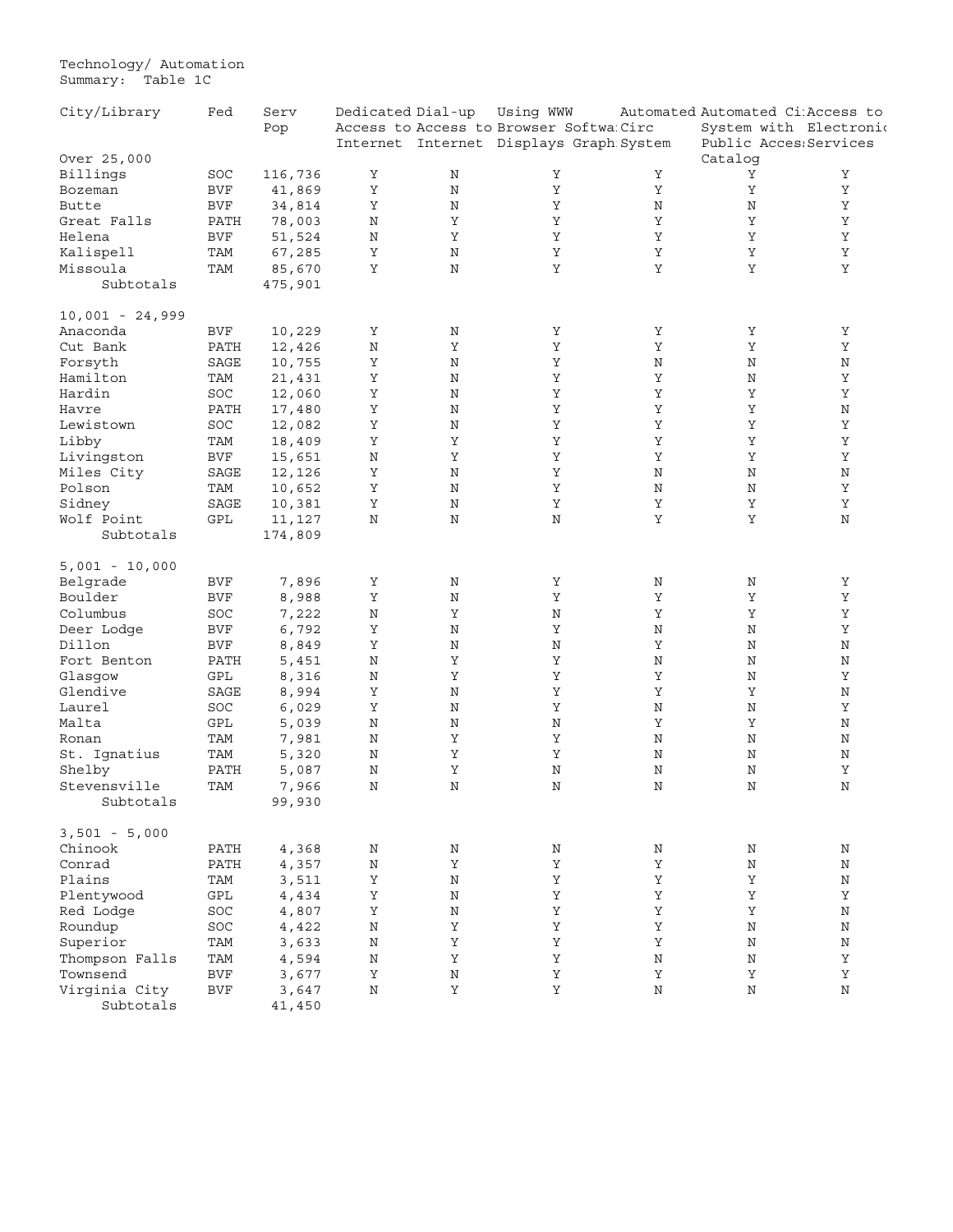Technology/ Automation Summary: Table 2C

| City/Library          | Fed        | Serv   | Dedicated Dial-up |             | Using WWW                               |         | Automated Automated Ci: Access to |         |
|-----------------------|------------|--------|-------------------|-------------|-----------------------------------------|---------|-----------------------------------|---------|
|                       |            | Pop    |                   |             | Access to Access to Browser Softwa Circ |         | System with Electronic            |         |
|                       |            |        |                   |             | Internet Internet Displays Graph System |         | Public Acces: Services            |         |
| $2,001 - 3,500$       |            |        |                   |             |                                         |         | Catalog                           |         |
| Baker                 | SAGE       | 3,061  | $\mathbf Y$       | Ν           | Υ                                       | Υ       | Υ                                 | Υ       |
| Big Timber            | SOC        | 3,269  | N                 | Υ           | N                                       | N       | N                                 | N       |
| Bridger               | SOC        | 2,081  | N                 | N           | N                                       | Ν       | Ν                                 | N       |
| <b>Broadus</b>        | SAGE       | 2,006  | Υ                 | N           | Υ                                       | N       | N                                 | Υ       |
| Chester               | PATH       | 2,238  | N                 | Υ           | Υ                                       | Υ       | N                                 | Υ       |
| Choteau               | PATH       | 3,374  | N                 | Y           | Υ                                       | N       | N                                 | Υ       |
| Circle                | SAGE       | 2,140  | N                 | Υ           | Υ                                       | N       | Υ                                 | N       |
| Harlem                | PATH       | 2,686  | $\rm N$           | Υ           | N                                       | $\rm N$ | N                                 | N       |
| Harlowton             | SOC        | 2,355  | Υ                 | Y           | N                                       | N       | N                                 | $\rm N$ |
| Joliet                | SOC        | 2,059  | Υ                 | Υ           | Υ                                       | Υ       | Υ                                 | Υ       |
| Manhattan             | <b>BVF</b> | 2,642  | N                 | $\rm N$     | N                                       | N       | Ν                                 | N       |
| Scobey                | GPL        | 2,152  | $\mathbf N$       | Υ           | Υ                                       | Υ       | Y                                 | Υ       |
| Stanford              | SOC        | 2,246  | N                 | Υ           | Υ                                       | N       | N                                 | Υ       |
| Three Forks           | <b>BVF</b> | 2,862  | N                 | Υ           | Υ                                       | $\rm N$ | N                                 | N       |
| West Yellowstone      | <b>BVF</b> | 2,556  | Υ                 | $\mathbf N$ | Υ                                       | N       | N                                 | Υ       |
| Subtotals             |            | 37,727 |                   |             |                                         |         |                                   |         |
|                       |            |        |                   |             |                                         |         |                                   |         |
| $1,201 - 2,000$       |            |        |                   |             |                                         |         |                                   |         |
| Belt                  | PATH       | 1,432  | N                 | Υ           | Ν                                       | Ν       | Ν                                 | Υ       |
| Cascade               | PATH       | 1,732  | N                 | $\rm Y$     | Υ                                       | Ν       | Ν                                 | Υ       |
| Darby                 | TAM        | 1,304  | N                 | Υ           | Υ                                       | N       | N                                 | N       |
| Dutton                | PATH       | 1,347  | N                 | $\mathbf N$ | N                                       | N       | N                                 | N       |
| Ekalaka               | SAGE       | 1,531  | N                 | N           | N                                       | N       | N                                 | N       |
| Fairfield             | PATH       | 1,717  | N                 | N           | N                                       | Ν       | Ν                                 | N       |
| Hot Springs           | TAM        | 1,628  | N                 | Υ           | Υ                                       | N       | N                                 | Υ       |
| Jordan                | SAGE       | 1,433  | Υ                 | N           | Υ                                       | N       | Υ                                 | Υ       |
| Philipsburg           | <b>BVF</b> | 1,680  | N                 | Υ           | N                                       | N       | N                                 | N       |
| Terry                 | SAGE       | 1,331  | N                 | Υ           | Υ                                       | N       | N                                 | N       |
| Valier                | PATH       | 1,861  | N                 | $\rm Y$     | $\rm Y$                                 | Υ       | N                                 | N       |
| White Sulphur Spr BVF |            | 1,830  | N                 | Υ           | Υ                                       | N       | N                                 | N       |
| Subtotals             |            | 18,826 |                   |             |                                         |         |                                   |         |
| 1,200 & Under         |            |        |                   |             |                                         |         |                                   |         |
| Denton                | SOC        | 334    | Ν                 | Ν           | Ν                                       | Ν       | Ν                                 | Ν       |
| Drummond              | <b>BVF</b> | 975    | N                 | $\rm N$     | N                                       | N       | N                                 | N       |
| Ennis                 | <b>BVF</b> | 1,097  | Ν                 | Υ           | Υ                                       | N       | Ν                                 | Ν       |
| Moore                 | SOC        | 172    | N                 | $\rm N$     | N                                       | N       | N                                 | N       |
| Sheridan              | <b>BVF</b> | 966    | $\rm N$           | Υ           | N                                       | $\rm N$ | N                                 | N       |
| Twin Bridges          | <b>BVF</b> | 674    | Ν                 | Υ           | Υ                                       | Ν       | Ν                                 | N       |
| Wibaux                | SAGE       | 1,138  | Υ                 | N           | Υ                                       | Υ       | N                                 | N       |
| Winnett               | SOC        | 534    | Υ                 | $\rm N$     | Υ                                       | Y       | Υ                                 | Υ       |
| Subtotals             |            | 5,890  |                   |             |                                         |         |                                   |         |
|                       |            |        |                   |             |                                         |         |                                   |         |

FINAL TOTALS 854,533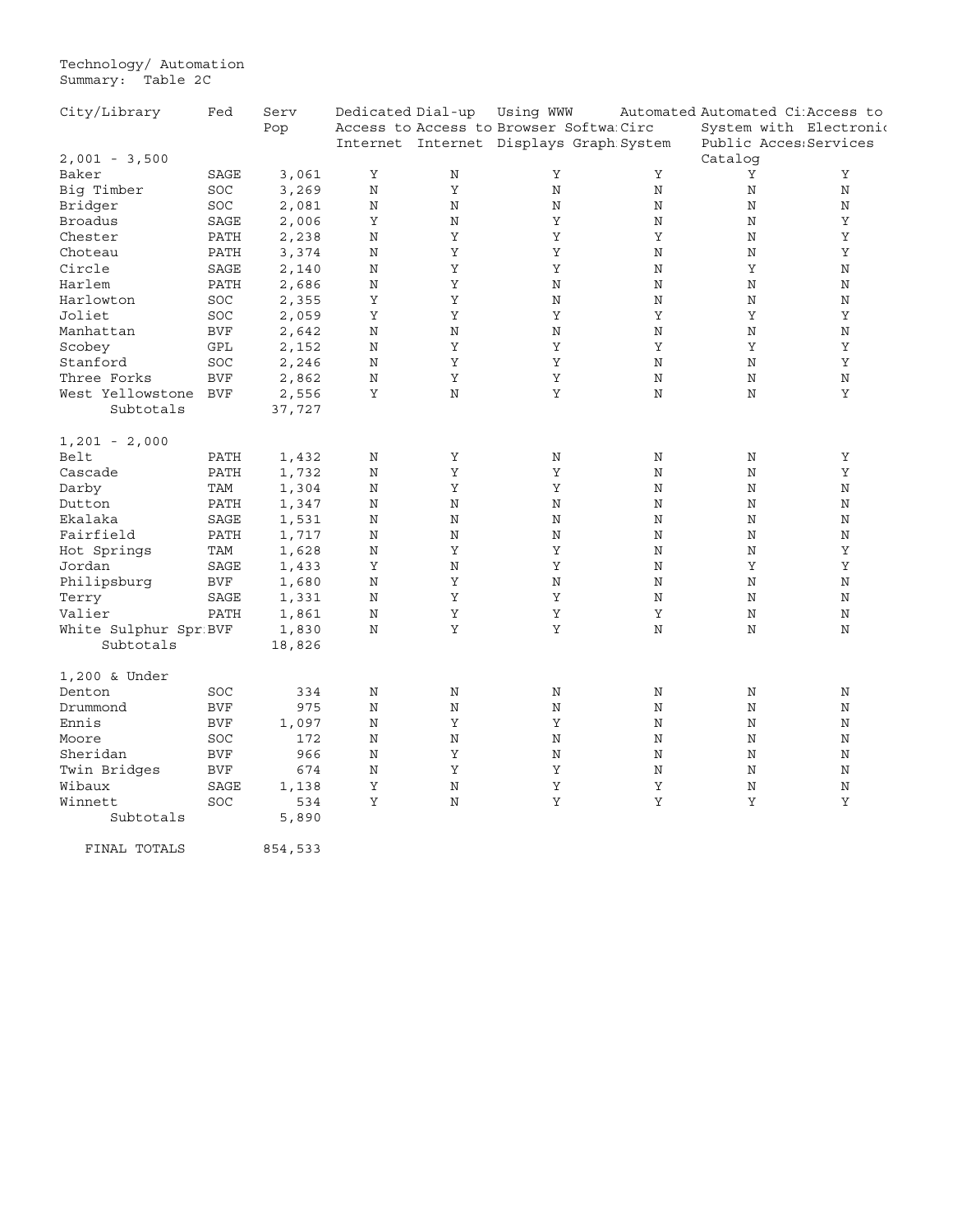Technology/ Automation Summary: Table 1D

### Automated System Software

This is a list of Automated System Software Packages purchased by Public Libraries in Montana as reported in their Annual Statistical Report. The list is ranked from top to bottom, top being purchased by the most number of the libraries, bottom being least number.

Winnabago Follett Dynix GEAC/CLSI DRA-Data Research Athena Brodart

#### Electronic Services Products

This is a list of Electronic Services Products purchased by Public Libraries in Montana as reported in their Annual Statistical Report. The list is ranked from top to bottom, top being purchased by the most number of the libraries, bottom being least number.

LaserCat EBSCO Host Electric Library InfoTrac/Health Reference InfoTrac/General Reference Center Encyclopedia's on CD-ROM: Americana Britannica Collier's Grolier's Worldbook S.I.R.S. IAC Search Bank Phone Disc American Business Disc Contemporary Authors MED LINK Books in Print Facts on File Census Info Wilson's Reader's Guide Encarta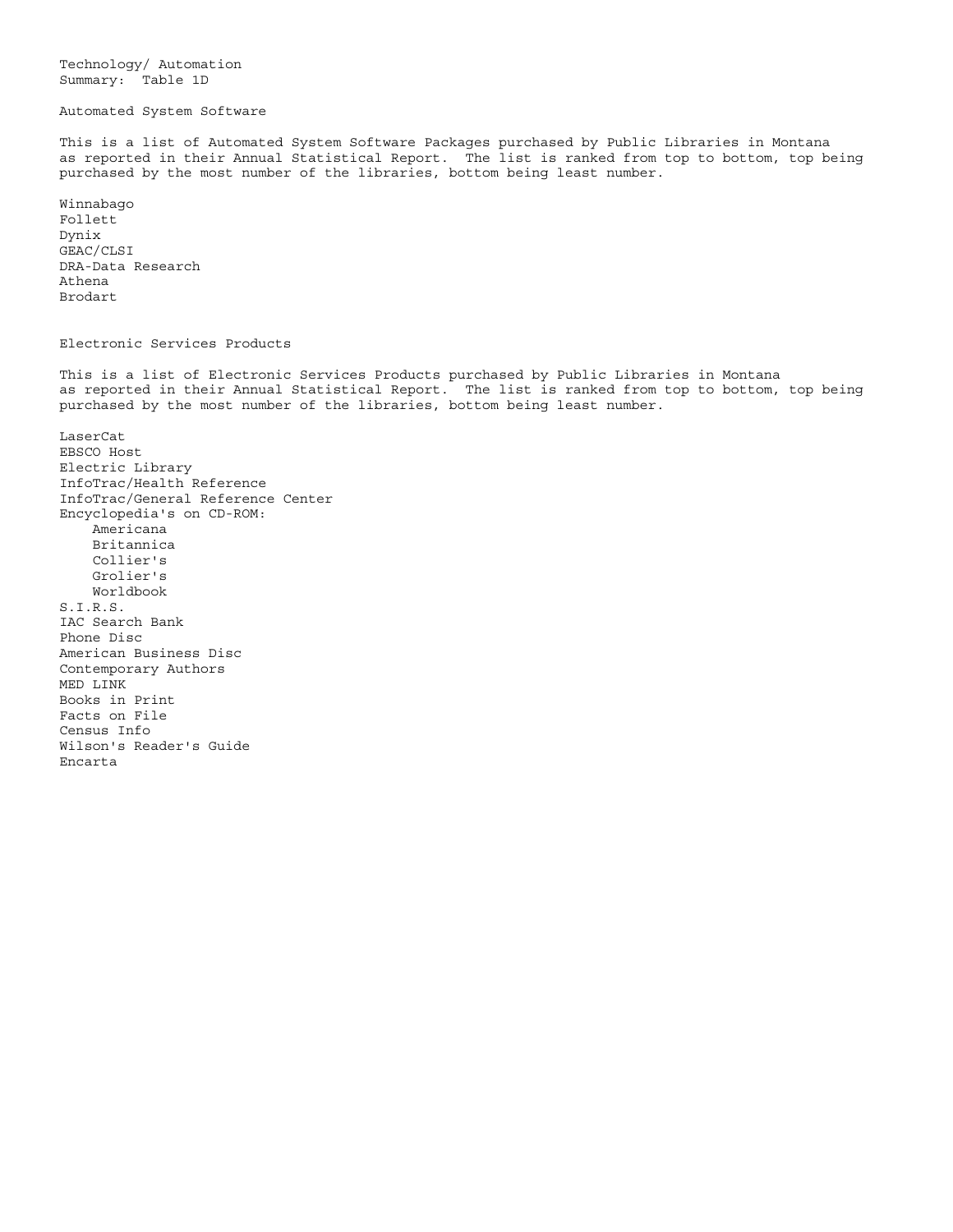<span id="page-34-0"></span>ADA - Amercians With Disabilities Summary: Table 1A

| City/Library         | Fed        | Serv              | Library<br>Library Needs To:<br>Assessment |            |                     | To Become Handicapped Accessible, |                        |  |
|----------------------|------------|-------------------|--------------------------------------------|------------|---------------------|-----------------------------------|------------------------|--|
|                      |            | Pop               | Done on Facilit Handicapped<br>& Services  | Accessible | Minor<br>Remodeling | Major<br>Remodeling               | Build A<br>New Library |  |
| Over 25,000          |            |                   |                                            |            |                     |                                   |                        |  |
| Billings             | SOC        | 116,736           | Υ                                          | Υ          |                     | ----------                        | __________             |  |
| Bozeman              | BVF        | 41,869            | Υ                                          | Υ          |                     | ----------                        | ----------             |  |
| Butte                | BVF        | 34,814            | Υ                                          | Υ          | ----------          | <u> - - - - - - - - - -</u>       | - - - - - - - - - -    |  |
| Great Falls          | PATH       | 78,003            | Υ                                          | Υ          | ----------          | -----------                       | -------                |  |
| Helena               | BVF        | 51,524            | Υ                                          | Υ          |                     | ----------                        | ----------             |  |
| Kalispell            | TAM        | 67,285            | Υ                                          | Υ          | ----------          |                                   | -------                |  |
| Missoula             | TAM        | 85,670            | Υ                                          | N          | ----------          | XX                                | ----------             |  |
| Subtotals            |            | 475,901           |                                            |            |                     |                                   |                        |  |
| $10,001 - 24,999$    |            |                   |                                            |            |                     |                                   |                        |  |
| Anaconda             | BVF        | 10,229            | Υ                                          | Υ          | - - - - - - - - - - |                                   | --------               |  |
| Cut Bank             | PATH       | 12,426            | Υ                                          | Υ          | ----------          |                                   | - - - - - - - - - -    |  |
| Forsyth              | SAGE       | 10,755            | Υ                                          | N          | XХ                  |                                   | $- - - - - - -$        |  |
| Hamilton             | TAM        | 21,431            | Υ                                          | Υ          | -----------         | -----------                       | ----------             |  |
| Hardin               | SOC        | 12,060            | Υ                                          | Y          |                     | ----------                        | -------                |  |
| Havre                | PATH       | 17,480            | Υ                                          | Υ          |                     | -----------                       | $- - - - - - -$        |  |
| Lewistown            | SOC        | 12,082            | N                                          | Υ          |                     | ----------                        | -------                |  |
| Libby                | TAM        | 18,409            | N                                          | Y          | -----------         | ----------                        | _ _ _ _ _ _ _ _ _ _    |  |
| Livingston           | BVF        | 15,651            | Υ                                          | N          | ----------          | XХ                                | ----------             |  |
| Miles City           | SAGE       | 12,126            | Υ                                          | Υ          | __________          | <u> - - - - - - - - - -</u>       | -------                |  |
| Polson               | TAM        | 10,652            | N                                          | Υ          |                     | ----------                        | - - - - - - - - - -    |  |
|                      | SAGE       |                   |                                            | Υ          | ----------          | ----------                        |                        |  |
| Sidney<br>Wolf Point | GPL        | 10,381            | Ν<br>Υ                                     | Υ          |                     | -----------                       | _ _ _ _ _ _ _ _ _ _    |  |
| Subtotals            |            | 11,127<br>174,809 |                                            |            |                     |                                   |                        |  |
|                      |            |                   |                                            |            |                     |                                   |                        |  |
| $5,001 - 10,000$     |            |                   |                                            |            |                     |                                   |                        |  |
| Belgrade             | BVF        | 7,896             | Υ                                          | Ν          | -----------         | XX                                | - - - - - - - - - -    |  |
| Boulder              | <b>BVF</b> | 8,988             | N                                          | Υ          | ----------          | ----------                        | - - - - - - - - - -    |  |
| Columbus             | SOC        | 7,222             | Υ                                          | Υ          |                     | -----------                       | $- - - - - - -$        |  |
| Deer Lodge           | BVF        | 6,792             | N                                          | Υ          | -----------         | ----------                        | -------                |  |
| Dillon               | BVF        | 8,849             | Υ                                          | N          |                     | XX                                | - - - - - - - - - -    |  |
| Fort Benton          | PATH       | 5,451             | N                                          | Υ          | ----------          | ----------                        | $- - - - -$            |  |
| Glasgow              | GPL        | 8,316             | N                                          | Υ          |                     | -----------                       | -------                |  |
| Glendive             | SAGE       | 8,994             | Υ                                          | Υ          | __________          | ----------                        | - - - - - - -          |  |
| Laurel               | SOC        | 6,029             | N                                          | Ν          | XX                  | ----------                        | $- - - - - - -$        |  |
| Malta                | GPL        | 5,039             | N                                          | Υ          |                     | -----------                       | - - - - - - - - - -    |  |
| Ronan                | TAM        | 7,981             | Υ                                          | N          | ----------          | XX                                | ----------             |  |
| St. Ignatius         | TAM        | 5,320             | N                                          | Υ          | ----------          | ----------                        | - - - - - - - - - -    |  |
| Shelby               | PATH       | 5,087             | Ν                                          | Ν          |                     | XX                                | - - - - - - - - - -    |  |
| Stevensville         | TAM        | 7,966             | Υ                                          | N          | ----------          | XX                                | _ _ _ _ _ _ _ _ _ _    |  |
| Subtotals            |            | 99,930            |                                            |            |                     |                                   |                        |  |
|                      |            |                   |                                            |            |                     |                                   |                        |  |
| $3,501 - 5,000$      |            |                   |                                            |            |                     |                                   |                        |  |
| Chinook              | PATH       | 4,368             | Ν                                          | Υ          |                     |                                   |                        |  |
| Conrad               | PATH       | 4,357             | Ν                                          | Υ          |                     |                                   | $\frac{1}{2}$          |  |
| Plains               | TAM        | 3,511             | Υ                                          | Υ          |                     |                                   |                        |  |
| Plentywood           | GPL        | 4,434             | Υ                                          | Υ          |                     |                                   |                        |  |
| Red Lodge            | SOC        | 4,807             | Υ                                          | Υ          |                     |                                   |                        |  |
| Roundup              | SOC        | 4,422             | Ν                                          | Υ          |                     | -------                           | $\frac{1}{2}$          |  |
| Superior             | TAM        | 3,633             | N                                          | Ν          |                     | ΧX                                | XX                     |  |
| Thompson Falls       | TAM        | 4,594             | Υ                                          | Υ          |                     | ----------                        | ----------             |  |
| Townsend             | BVF        | 3,677             | Υ                                          | Υ          | $\frac{1}{2}$       | --------                          | -------                |  |
| Virginia City        | <b>BVF</b> | 3,647             | Ν                                          | Ν          | XX                  | $- - - - - - -$                   | - - - - - - -          |  |
| Subtotals            |            | 41,450            |                                            |            |                     |                                   |                        |  |
|                      |            |                   |                                            |            |                     |                                   |                        |  |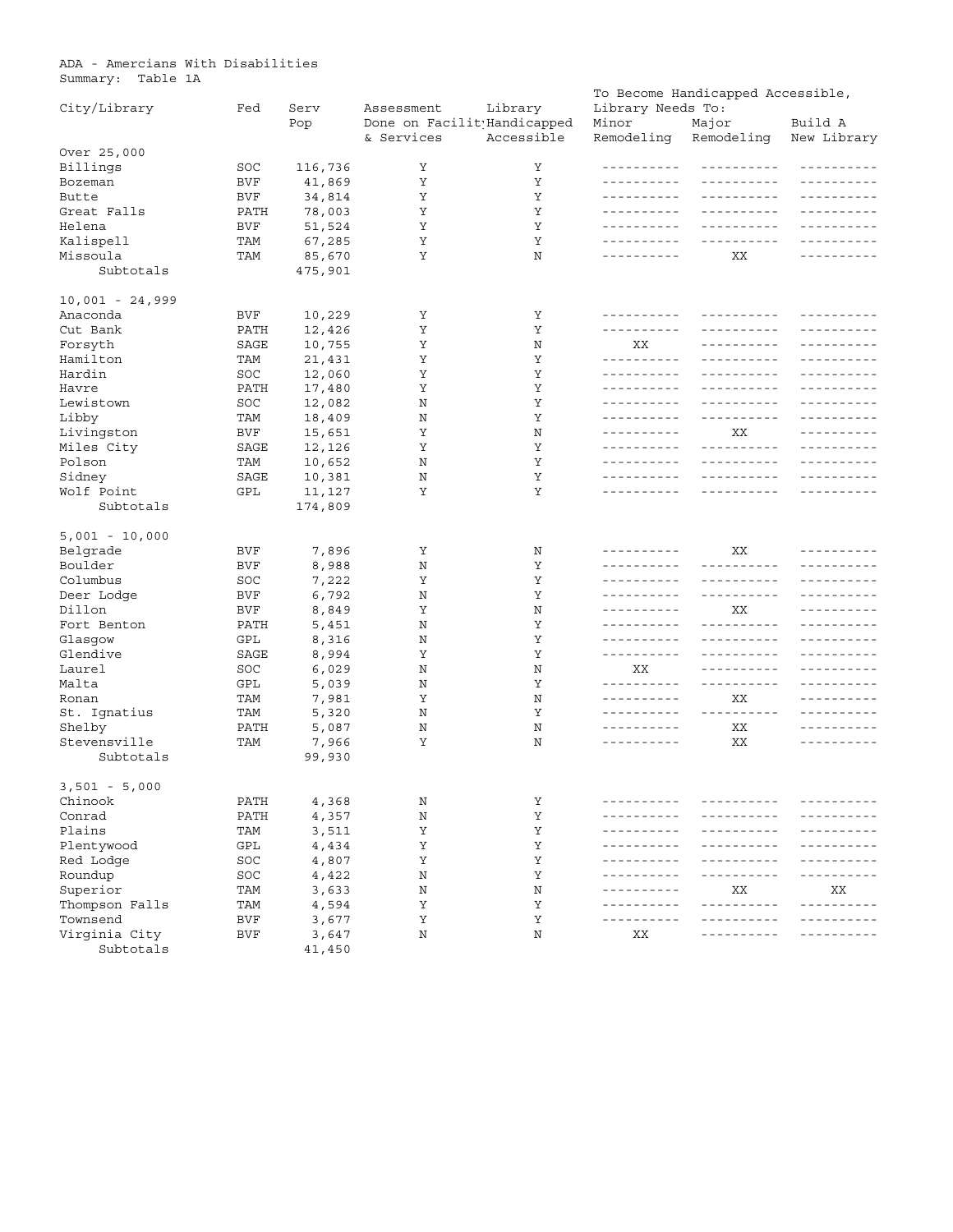| City/Library              | Fed  | Serv    | Assessment                                | Library    | Library Needs To:           | To Become Handicapped Accessible, |                        |
|---------------------------|------|---------|-------------------------------------------|------------|-----------------------------|-----------------------------------|------------------------|
|                           |      | Pop     | Done on Facilit Handicapped<br>& Services | Accessible | Minor<br>Remodeling         | Major<br>Remodeling               | Build A<br>New Library |
| $2,001 - 3,500$           |      |         |                                           |            |                             |                                   |                        |
| Baker                     | SAGE | 3,061   | Ν                                         | Υ          | ----------                  |                                   |                        |
| Big Timber                | SOC  | 3,269   | Ν                                         | Ν          | - - - - - - - - - -         | ΧX                                | ----------             |
| Bridger                   | SOC  | 2,081   | Υ                                         | Υ          | ----------                  |                                   |                        |
| Broadus                   | SAGE | 2,006   | Υ                                         | Υ          | ----------                  |                                   |                        |
| Chester                   | PATH | 2,238   | N                                         | Υ          | ----------                  |                                   |                        |
| Choteau                   | PATH | 3,374   | N                                         | N          | ----------                  | XX                                |                        |
| Circle                    | SAGE | 2,140   | N                                         | N          | XX                          | ----------                        |                        |
| Harlem                    | PATH | 2,686   | N                                         | N          | <u> - - - - - - - - -</u>   | XX                                |                        |
| Harlowton                 | SOC  | 2,355   | Υ                                         | Υ          | ----------                  | ----------                        |                        |
| Joliet                    | SOC  | 2,059   | Y                                         | N          | XX                          | ----------                        |                        |
| Manhattan                 | BVF  | 2,642   | Υ                                         | Υ          | ----------                  | ----------                        |                        |
| Scobey                    | GPL  | 2,152   | N                                         | Υ          | ----------                  | ----------                        |                        |
| Stanford                  | SOC  | 2,246   | Y                                         | Y          | ----------                  | ----------                        |                        |
| Three Forks               | BVF  | 2,862   | N                                         | N          | XX                          | <u> - - - - - - - - - -</u>       |                        |
| West Yellowstone          | BVF  | 2,556   | N                                         | Y          | ----------                  |                                   |                        |
| Subtotals                 |      | 37,727  |                                           |            |                             |                                   |                        |
| $1,201 - 2,000$           |      |         |                                           |            |                             |                                   |                        |
| Belt                      | PATH | 1,432   | N                                         | N          | <u> - - - - - - - - - -</u> | ----------                        | XX                     |
| Cascade                   | PATH | 1,732   | Υ                                         | Υ          | ----------                  |                                   | ----------             |
| Darby                     | TAM  | 1,304   | N                                         | Y          | ----------                  | ----------                        | ----------             |
| Dutton                    | PATH | 1,347   | N                                         | N          |                             | XX                                | ----------             |
| Ekalaka                   | SAGE | 1,531   | N                                         | N          | XX                          |                                   | $- - - - - - -$        |
| Fairfield                 | PATH | 1,717   | N                                         | Y          | <u> - - - - - - - - - -</u> |                                   | $- - - - - -$          |
| Hot Springs               | TAM  | 1,628   | Υ                                         | Υ          | ----------                  | _ _ _ _ _ _ _ _ _ _               |                        |
| Jordan                    | SAGE | 1,433   | Υ                                         | Y          | ----------                  | ----------                        |                        |
| Philipsburg               | BVF  | 1,680   | Υ                                         | Υ          | ----------                  | ----------                        |                        |
| Terry                     | SAGE | 1,331   | N                                         | N          | -----------                 | XХ                                | -------                |
| Valier                    | PATH | 1,861   | Ν                                         | Υ          | -----------                 | -----------                       | - - - - - - - - - -    |
| White Sulphur Springs BVF |      | 1,830   | Υ                                         | Υ          | - - - - - - - - - -         | ----------                        | - - - - - - - - - -    |
| Subtotals                 |      | 18,826  |                                           |            |                             |                                   |                        |
| 1,200 & Under             |      |         |                                           |            |                             |                                   |                        |
| Denton                    | SOC  | 334     | Ν                                         | Υ          | ----------                  | ----------                        | .                      |
| Drummond                  | BVF  | 975     | N                                         | Υ          | ----------                  | ----------                        |                        |
| Ennis                     | BVF  | 1,097   | Υ                                         | Υ          |                             | - - - - - - - - - -               | $- - - - - - -$        |
| Moore                     | SOC  | 172     | N                                         | Υ          |                             | - - - - - - - - - -               | ----------             |
| Sheridan                  | BVF  | 966     | N                                         | N          |                             | ----------                        | XX                     |
| Twin Bridges              | BVF  | 674     | Ν                                         | Ν          | ----------                  | XХ                                | ----------             |
| Wibaux                    | SAGE | 1,138   | Υ                                         | N          | XX                          | ----------                        | - - - - - - - - - -    |
| Winnett                   | SOC  | 534     | N                                         | Y          |                             | <u> - - - - - - - - - -</u>       | - - - - - - - - - -    |
| Subtotals                 |      | 5,890   |                                           |            |                             |                                   |                        |
| FINAL TOTALS              |      | 854,533 |                                           |            |                             |                                   |                        |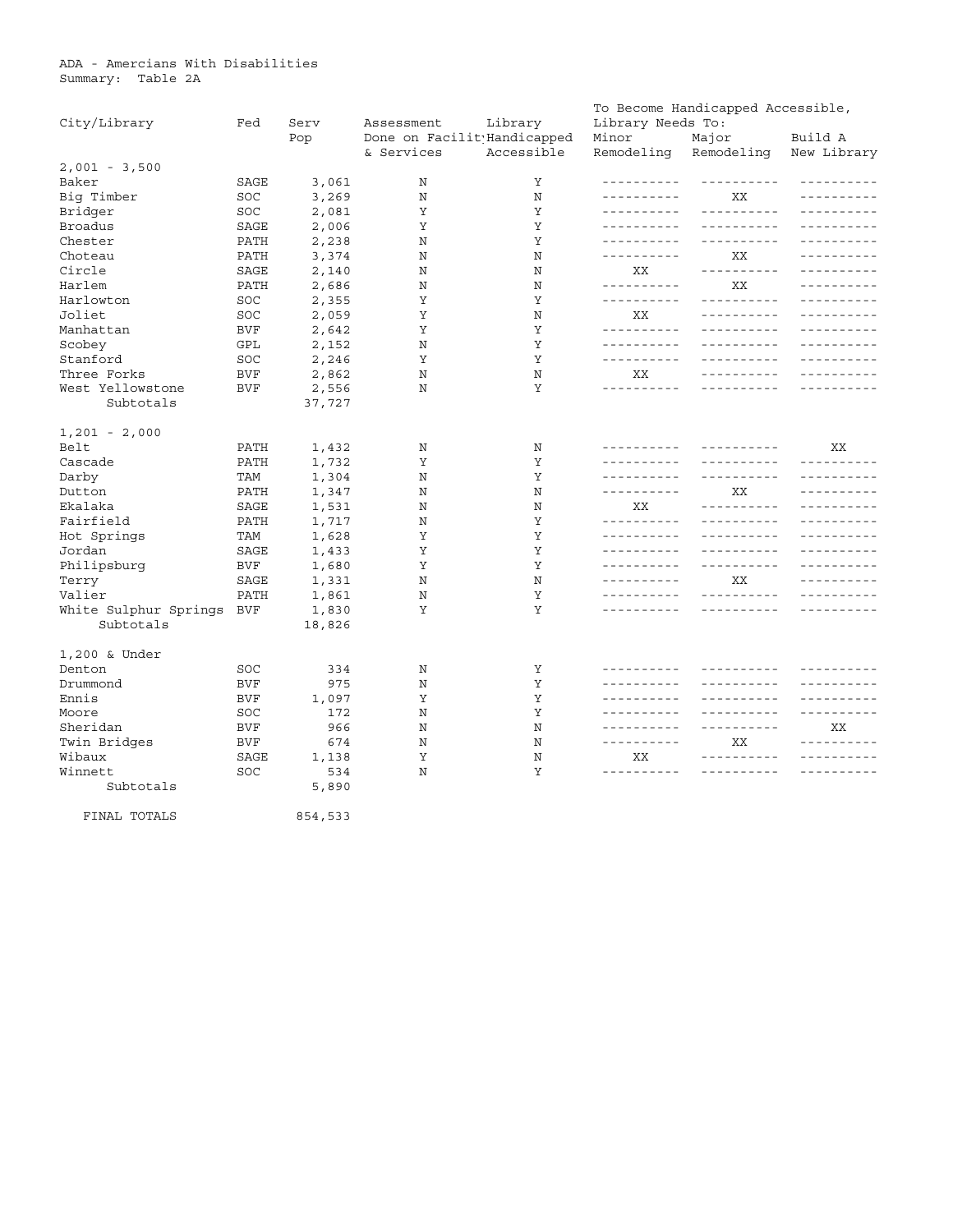ADA - Amercians With Disabilities Summary: Table 1B

| ⊃ummar y .        | rante th |      |         |                                    |                          |                             | For Building to Become Adequate for Populat                                                                   |
|-------------------|----------|------|---------|------------------------------------|--------------------------|-----------------------------|---------------------------------------------------------------------------------------------------------------|
| City/Library      |          | Fed  | Serv    | Library Building Library Needs To: |                          |                             |                                                                                                               |
|                   |          |      | Pop     | Adequate For                       | Minor                    | Major                       | Build A                                                                                                       |
|                   |          |      |         | Population Served Remodeling       |                          | Remodeling                  | New Library                                                                                                   |
| Over 25,000       |          |      |         |                                    |                          |                             |                                                                                                               |
| Billings          |          | SOC  | 116,736 | Ν                                  | ----------               | XX                          | ----------                                                                                                    |
| Bozeman           |          | BVF  | 41,869  | N                                  | ----------               | __________                  | XX                                                                                                            |
| Butte             |          | BVF  | 34,814  | Υ                                  | ----------               | ----------                  | ----------                                                                                                    |
| Great Falls       |          | PATH | 78,003  | Υ                                  | ----------               | ----------                  | ----------                                                                                                    |
| Helena            |          | BVF  | 51,524  | N                                  | ----------               | XХ                          | ----------                                                                                                    |
| Kalispell         |          | TAM  | 67,285  | N                                  | ----------               | <u> - - - - - - - - - -</u> | ΧX                                                                                                            |
| Missoula          |          | TAM  | 85,670  | N                                  | ----------               | ΧX                          | ----------                                                                                                    |
| Subtotals         |          |      | 475,901 |                                    |                          |                             |                                                                                                               |
| $10,001 - 24,999$ |          |      |         |                                    |                          |                             |                                                                                                               |
| Anaconda          |          | BVF  | 10,229  | N                                  | ----------               | XX                          | ----------                                                                                                    |
| Cut Bank          |          | PATH | 12,426  | Υ                                  | ----------               | <u> - - - - - - - - - -</u> | ----------                                                                                                    |
| Forsyth           |          | SAGE | 10,755  | Υ                                  | ----------               | ----------                  | ----------                                                                                                    |
| Hamilton          |          | TAM  | 21,431  | N                                  | ----------               | ΧX                          | ----------                                                                                                    |
| Hardin            |          | SOC  | 12,060  | Υ                                  | ----------               | ----------                  | ----------                                                                                                    |
| Havre             |          | PATH | 17,480  | Υ                                  | ----------               | ----------                  | ----------                                                                                                    |
| Lewistown         |          | SOC  | 12,082  | Υ                                  | ----------               | ----------                  | ----------                                                                                                    |
| Libby             |          | TAM  | 18,409  | Υ                                  | ----------               | __________                  | <u> - - - - - - - - - -</u>                                                                                   |
| Livingston        |          | BVF  | 15,651  | N                                  | ----------               | XX                          | <u> - - - - - - - - - -</u>                                                                                   |
| Miles City        |          | SAGE | 12,126  | Υ                                  | ----------               | ----------                  | ----------                                                                                                    |
| Polson            |          | TAM  | 10,652  | Υ                                  | ----------               | ----------                  | ----------                                                                                                    |
| Sidney            |          | SAGE | 10,381  | N                                  | ----------               | ΧX                          | ----------                                                                                                    |
| Wolf Point        |          | GPL  | 11,127  | N                                  | ----------               | ХX                          | ----------                                                                                                    |
| Subtotals         |          |      | 174,809 |                                    |                          |                             |                                                                                                               |
|                   |          |      |         |                                    |                          |                             |                                                                                                               |
| $5,001 - 10,000$  |          |      |         |                                    |                          |                             |                                                                                                               |
| Belgrade          |          | BVF  | 7,896   | Υ                                  | ----------               | ----------                  | ----------                                                                                                    |
| Boulder           |          | BVF  | 8,988   | Υ                                  | ----------               | ----------                  | ----------                                                                                                    |
| Columbus          |          | SOC  | 7,222   | Υ                                  | ----------               | ----------                  | ----------                                                                                                    |
| Deer Lodge        |          | BVF  | 6,792   | Υ                                  | ----------               | ----------                  | ----------                                                                                                    |
| Dillon            |          | BVF  | 8,849   | N                                  | ----------               | ----------                  | XX                                                                                                            |
| Fort Benton       |          | PATH | 5,451   | Υ                                  | ----------               | ----------                  | ----------                                                                                                    |
| Glasgow           |          | GPL  | 8,316   | Υ                                  | ----------               | ----------                  | ----------                                                                                                    |
| Glendive          |          | SAGE | 8,994   | Υ                                  | ----------               | ----------                  | ----------                                                                                                    |
| Laurel            |          | SOC  | 6,029   | Υ                                  | ----------               | ----------                  | <u> - - - - - - - - - -</u>                                                                                   |
| Malta             |          | GPL  | 5,039   | Υ                                  | ----------               | ----------                  | ----------                                                                                                    |
| Ronan             |          | TAM  | 7,981   | Υ                                  | ----------               | ----------                  | ----------                                                                                                    |
| St. Ignatius      |          | TAM  | 5,320   | Υ                                  | ----------<br>---------- | ----------<br>----------    | ----------                                                                                                    |
| Shelby            |          | PATH | 5,087   | Υ                                  |                          |                             |                                                                                                               |
| Stevensville      |          | TAM  | 7,966   | Ν                                  | ----------               | XX                          | ----------                                                                                                    |
| Subtotals         |          |      | 99,930  |                                    |                          |                             |                                                                                                               |
| $3,501 - 5,000$   |          |      |         |                                    |                          |                             |                                                                                                               |
| Chinook           |          | PATH | 4,368   | Υ                                  | ----------               | ----------                  | ---------                                                                                                     |
| Conrad            |          | PATH | 4,357   | Υ                                  | ----------               | - - - - - - - - - -         | -------                                                                                                       |
| Plains            |          | TAM  | 3,511   | N                                  |                          | XX                          |                                                                                                               |
| Plentywood        |          | GPL  | 4,434   | Υ                                  |                          | ----------                  |                                                                                                               |
| Red Lodge         |          | SOC  | 4,807   | Υ                                  |                          | - - - - - - - - - -         |                                                                                                               |
| Roundup           |          | SOC  | 4,422   | Υ                                  |                          | - - - - - - - - - -         | --------                                                                                                      |
| Superior          |          | TAM  | 3,633   | N                                  |                          | XX                          | ΧX                                                                                                            |
| Thompson Falls    |          | TAM  | 4,594   | N                                  |                          | - - - - - - - - - -         | XХ                                                                                                            |
| Townsend          |          | BVF  | 3,677   | Υ                                  |                          | .                           |                                                                                                               |
| Virginia City     |          | BVF  | 3,647   | Υ                                  |                          |                             | $\frac{1}{2}$ = $\frac{1}{2}$ = $\frac{1}{2}$ = $\frac{1}{2}$ = $\frac{1}{2}$ = $\frac{1}{2}$ = $\frac{1}{2}$ |
| Subtotals         |          |      | 41,450  |                                    |                          |                             |                                                                                                               |